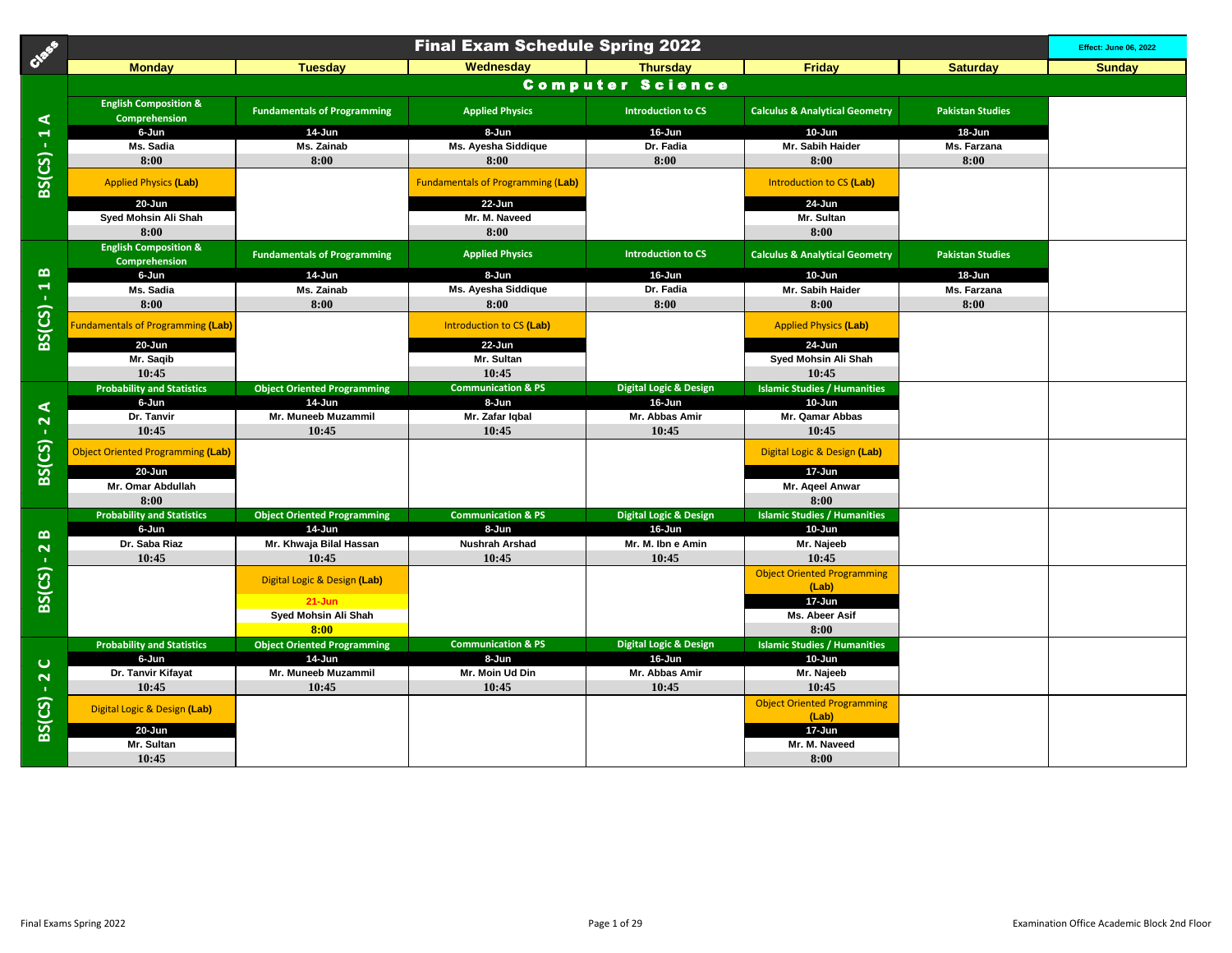| Cast                                  | <b>Final Exam Schedule Spring 2022</b>          |                                         |                                              |                                         |                                             |                         |               |  |
|---------------------------------------|-------------------------------------------------|-----------------------------------------|----------------------------------------------|-----------------------------------------|---------------------------------------------|-------------------------|---------------|--|
|                                       | <b>Monday</b>                                   | <b>Tuesday</b>                          | Wednesday                                    | <b>Thursday</b>                         | Friday                                      | <b>Saturday</b>         | <b>Sundav</b> |  |
|                                       | <b>Probability and Statistics</b>               | <b>Object Oriented Programming</b>      | <b>Communication &amp; PS</b>                | <b>Digital Logic &amp; Design</b>       | <b>Islamic Studies / Humanities</b>         |                         |               |  |
| $\Omega$                              | 6-Jun                                           | 14-Jun                                  | 8-Jun                                        | 16-Jun                                  | 10-Jun                                      |                         |               |  |
| $\mathbf{\tilde{z}}$                  | Dr. Saba Riaz                                   | Mr. Khwaja Bilal Hassan                 | Mr. Moin Ud Din                              | Mr. M. Ibn e Amin                       | Mr. Najeeb                                  |                         |               |  |
| $\mathbf{L}$                          | 10:45                                           | 10:45                                   | 10:45                                        | 10:45                                   | 10:45                                       |                         |               |  |
| BS(CS)                                | Digital Logic & Design (Lab)                    |                                         |                                              |                                         | <b>Object Oriented Programming</b><br>(Lab) |                         |               |  |
|                                       | 20-Jun                                          |                                         |                                              |                                         | 17-Jun                                      |                         |               |  |
|                                       | Syed Mohsin Ali Shah                            |                                         |                                              |                                         | <b>Ms. Tehreem Saboor</b>                   |                         |               |  |
|                                       | 4:15                                            |                                         |                                              |                                         | 8:00                                        |                         |               |  |
|                                       | <b>Computer Org. &amp; Assembly</b><br>Language | Data Structures & Algorithms            | <b>Differential Equations</b>                | <b>Discrete Mathematical Structures</b> | Sociology                                   | <b>Pakistan Studies</b> |               |  |
| ⋖                                     | 6-Jun                                           | 14-Jun                                  | 8-Jun                                        | 16-Jun                                  | 10-Jun                                      | $18 - Jun$              |               |  |
| $\boldsymbol{\omega}$<br>$\mathbf{L}$ | Mr. Ageel Anwar                                 | Ms. Arfa Asaaf                          | Ms. Igra Khan                                | Ms. Hira Igbal                          | Ms. Beenish                                 | Ms. Rehana              |               |  |
|                                       | 1:30                                            | 1:30                                    | 1:30                                         | 1:30                                    | 2:00                                        | 1:30                    |               |  |
| BS(CS)                                | Data Structures & Algorithms (Lab)              |                                         | <b>COAL</b> (Lab)                            |                                         |                                             |                         |               |  |
|                                       | 20-Jun                                          |                                         | 22-Jun                                       |                                         |                                             |                         |               |  |
|                                       | Mr. Omar Abdullah                               |                                         | Ms. Ayesha Bint e Tahir                      |                                         |                                             |                         |               |  |
|                                       | 1:30                                            |                                         | 1:30                                         |                                         |                                             |                         |               |  |
|                                       | <b>Computer Org. &amp; Assembly</b><br>Language | <b>Data Structures &amp; Algorithms</b> | <b>Differential Equations</b>                | <b>Discrete Mathematical Structures</b> | Sociology                                   | <b>Pakistan Studies</b> |               |  |
| $\boldsymbol{\omega}$                 | 6-Jun                                           | 14-Jun                                  | 8-Jun                                        | 16-Jun                                  | 10-Jun                                      | $18 - Jun$              |               |  |
| $\mathbf{\omega}$<br>$\mathbf{L}$     | Dr. Shahzad Latif                               | Ms. Arfa Asaaf                          | Ms. Umber Fatimah                            | Ms. Hira Igbal                          | Ms. Beenish                                 | Ms. Rehana              |               |  |
|                                       | 1:30                                            | 1:30                                    | 1:30                                         | 1:30                                    | 2:00                                        | 1:30                    |               |  |
| BS(CS)                                | Data Structures & Algorithms (Lab)              |                                         | <b>COAL</b> (Lab)                            |                                         |                                             |                         |               |  |
|                                       | $20 - Jun$                                      |                                         | $22 - Jun$                                   |                                         |                                             |                         |               |  |
|                                       | Ms. Abeer Asif                                  |                                         | Mr. Zaeem Anjum                              |                                         |                                             |                         |               |  |
|                                       | 10:45                                           |                                         | 1:30                                         |                                         |                                             |                         |               |  |
|                                       | Computer Org. & Assembly                        | <b>Data Structures &amp; Algorithms</b> | <b>Differential Equations</b>                | <b>Discrete Mathematical Structures</b> | Sociology                                   | <b>Pakistan Studies</b> |               |  |
| $\mathbf C$                           | Language                                        |                                         |                                              |                                         |                                             |                         |               |  |
| $\boldsymbol{\omega}$                 | 6-Jun                                           | 14-Jun                                  | 8-Jun                                        | 16-Jun                                  | 10-Jun                                      | 18-Jun                  |               |  |
|                                       |                                                 | Mr. Osama Raza                          | Ms. Umber                                    | Dr. Tazeen Athar                        | Mr. Ikhlaq                                  | Ms. Rehana              |               |  |
| BS(CS)                                | 1:30                                            | 1:30                                    | 1:30                                         | 1:30                                    | 2:00                                        | 1:30                    |               |  |
|                                       | <b>COAL</b> (Lab)<br>$20 - Jun$                 |                                         | Data Structures & Algorithms (Lab)<br>22-Jun |                                         |                                             |                         |               |  |
|                                       | Ms. Ayesha Bint e Tahir                         |                                         | Mr. Zaeem Anjum                              |                                         |                                             |                         |               |  |
|                                       | 4:15                                            |                                         | 8:00                                         |                                         |                                             |                         |               |  |
|                                       |                                                 |                                         |                                              |                                         |                                             |                         |               |  |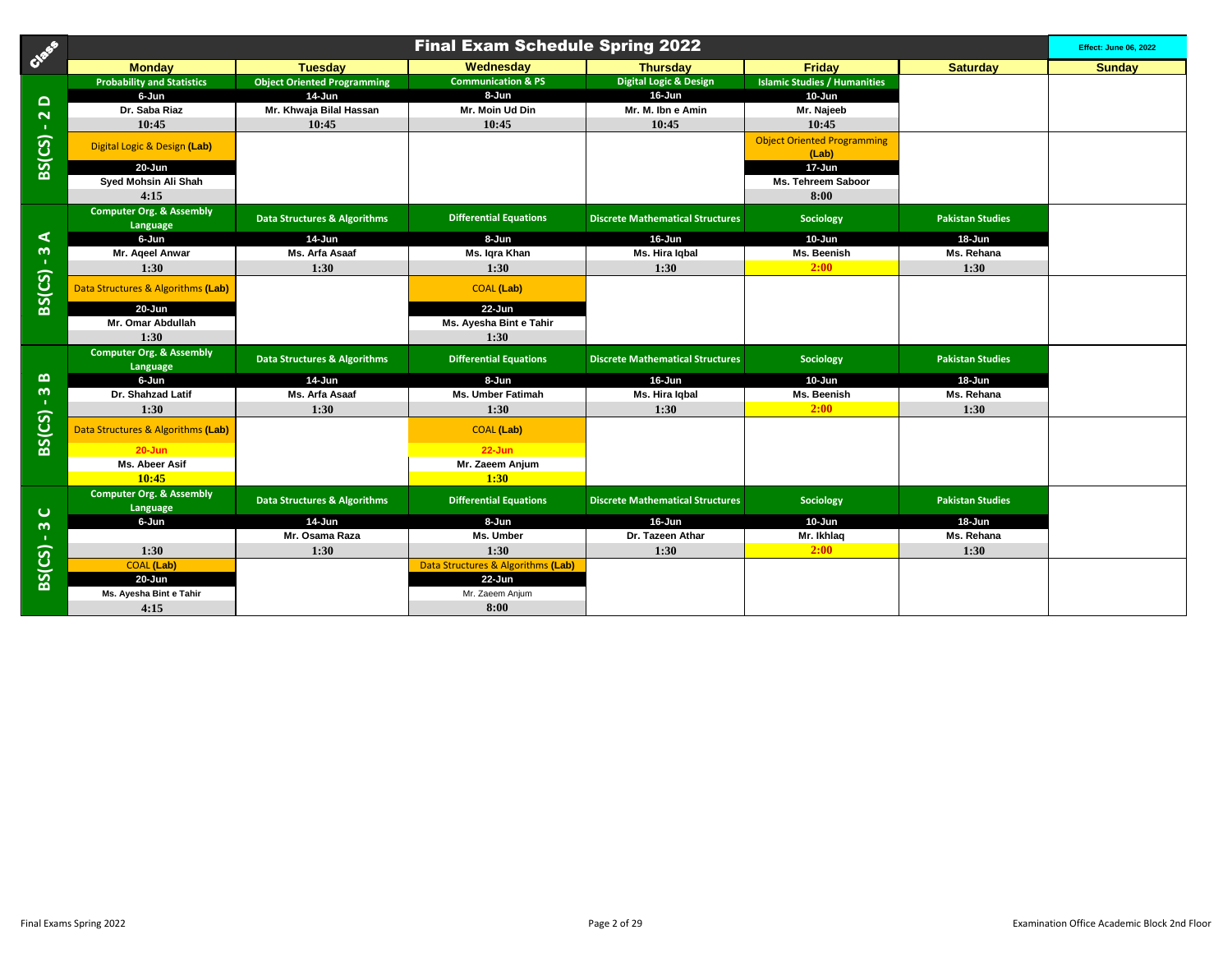| Casa                                      |                               |                             | <b>Final Exam Schedule Spring 2022</b> |                         |                               |                               | <b>Effect: June 06, 2022</b> |
|-------------------------------------------|-------------------------------|-----------------------------|----------------------------------------|-------------------------|-------------------------------|-------------------------------|------------------------------|
|                                           | <b>Monday</b>                 | <b>Tuesday</b>              | Wednesday                              | <b>Thursday</b>         | Friday                        | <b>Saturday</b>               | <b>Sunday</b>                |
|                                           | <b>Finite Automata Theory</b> | Design & Analysis of Algo   | <b>Linear Algebra</b>                  | <b>Database Systems</b> | <b>Management Principles</b>  |                               |                              |
| ⋖                                         | 6-Jun                         | $14$ -Jun                   | 8-Jun                                  | 16-Jun                  | $10 - Jun$                    |                               |                              |
| $\blacktriangleleft$                      | Mr. M. Shakeel                | Mr. M. Nadeem Khokhar       | Ms. Rida Asif                          | Mr. Muneeb Muzammil     | Ms. Sundas                    |                               |                              |
| $\sim 10^7$                               | 8:00                          | 8:00                        | 8:00                                   | 8:00                    | 8:00                          |                               |                              |
| <b>BS(CS)</b>                             |                               |                             |                                        |                         | <b>Database Systems (Lab)</b> |                               |                              |
|                                           |                               |                             |                                        |                         | 17-Jun                        |                               |                              |
|                                           |                               |                             |                                        |                         | Ms. Ayesha Bint e Tahir       |                               |                              |
|                                           |                               |                             |                                        |                         | 10:45                         |                               |                              |
|                                           | <b>Finite Automata Theory</b> | Design & Analysis of Algo   | <b>Linear Algebra</b>                  | <b>Database Systems</b> | <b>Management Principles</b>  |                               |                              |
| മ                                         | 6-Jun                         | 14-Jun                      | 8-Jun                                  | $16 - Jun$              | $10 - Jun$                    |                               |                              |
| $\blacktriangleleft$                      | Mr. M. Nadeem Khokhar         | Mr. Zain Arshad             | Ms. Rida Asif                          | Mr. Muneeb Muzammil     | Ms. Aneela                    |                               |                              |
| $\mathbf{H}^{\prime}$                     | 8:00                          | 8:00                        | 8:00                                   | 8:00                    | 8:00                          |                               |                              |
| BS(CS)                                    |                               |                             |                                        |                         | <b>Database Systems (Lab)</b> |                               |                              |
|                                           |                               |                             |                                        |                         | 17-Jun                        |                               |                              |
|                                           |                               |                             |                                        |                         | Mr. M. Tougeer Ali            |                               |                              |
|                                           |                               |                             |                                        |                         | 10:45                         |                               |                              |
|                                           | <b>Finite Automata Theory</b> | Design & Analysis of Algo   | <b>Linear Algebra</b>                  | <b>Database Systems</b> | <b>Management Principles</b>  | <b>Database Systems (Lab)</b> |                              |
| $\mathbf C$                               | 6-Jun                         | $14$ -Jun                   | 8-Jun                                  | 16-Jun                  | $10 - Jun$                    | $18 - Jun$                    |                              |
| $\overline{\mathbf{a}}$<br>$\mathbf{u}$ . | Mr. M. Nadeem Khokhar         | <b>Ms. Zainab Anwar</b>     | Ms. Igra Khan                          | Mr. Khwaja Bilal Hassan | Ms. Aneela                    | Mr. M. Tougeer Ali            |                              |
|                                           | 8:00                          | 8:00                        | 8:00                                   | 8:00                    | 8:00                          | 10:45                         |                              |
| <b>BS(CS)</b>                             |                               |                             |                                        |                         |                               |                               |                              |
|                                           |                               |                             |                                        |                         |                               |                               |                              |
|                                           |                               |                             |                                        |                         |                               |                               |                              |
|                                           |                               |                             |                                        |                         |                               |                               |                              |
|                                           | <b>Compiler Construction</b>  | <b>Software Engineering</b> | <b>Graph Theory</b>                    | <b>Operating System</b> | <b>Numerical Computing</b>    |                               |                              |
| ⋖                                         | 6-Jun                         | 14-Jun                      | 8-Jun                                  | 16-Jun                  | $10 - Jun$                    |                               |                              |
| LO <sub>1</sub>                           | Mr. M. Azeem                  | Ms. Rawish Butt             | Mr. Sajid                              | Mr. M. Qasim            | Mr. Bilal Ahmad               |                               |                              |
| -11                                       | 4:00                          | 4:00                        | 4:00                                   | 4:00                    | 4:30                          |                               |                              |
| BS(CS)                                    |                               |                             |                                        |                         | <b>Operating System (Lab)</b> |                               |                              |
|                                           |                               |                             |                                        |                         | 17-Jun                        |                               |                              |
|                                           |                               |                             |                                        |                         | Mr. Awais Mehmood             |                               |                              |
|                                           |                               |                             |                                        |                         | 2:00                          |                               |                              |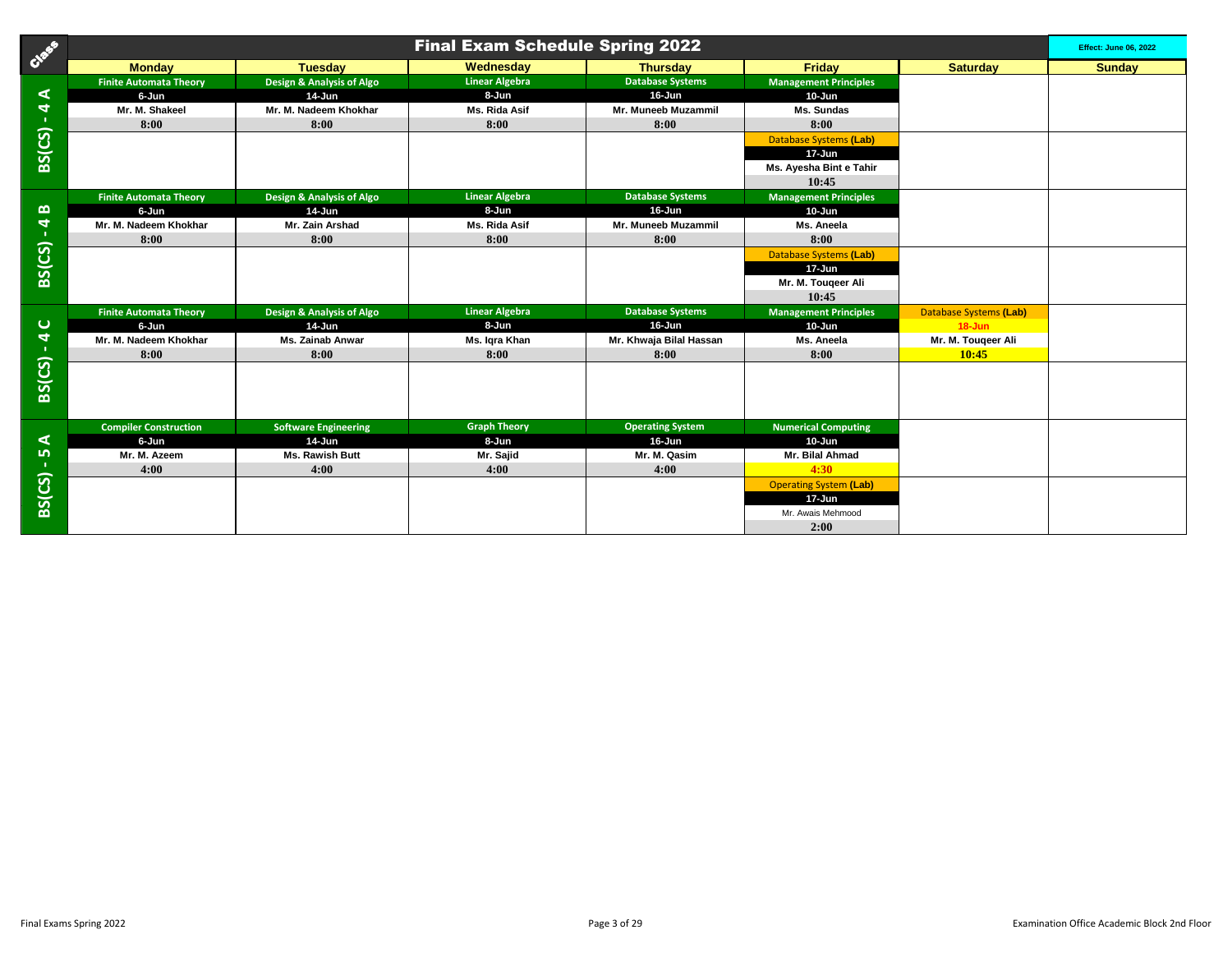| Cees                              | <b>Final Exam Schedule Spring 2022</b>           |                                                       |                                         |                                               |                                       |                               |        |
|-----------------------------------|--------------------------------------------------|-------------------------------------------------------|-----------------------------------------|-----------------------------------------------|---------------------------------------|-------------------------------|--------|
|                                   | <b>Monday</b>                                    | <b>Tuesday</b>                                        | Wednesday                               | <b>Thursday</b>                               | <b>Friday</b>                         | <b>Saturday</b>               | Sunday |
|                                   | <b>Compiler Construction</b>                     | <b>Software Engineering</b>                           | <b>Graph Theory</b>                     | <b>Operating System</b>                       | <b>Numerical Computing</b>            | <b>Operating System (Lab)</b> |        |
| $\boldsymbol{\underline{\omega}}$ | 6-Jun                                            | 14-Jun                                                | 8-Jun                                   | 16-Jun                                        | 10-Jun                                | $18 - Jun$                    |        |
| LO <sub>1</sub>                   | Mr. M. Azeem                                     | Ms. Rawish Butt                                       | Mr. Sajid                               | Mr. M. Qasim                                  | Mr. Bilal Ahmad                       | Mr. Awais Mehmood             |        |
| $\mathbf{u}$                      | 4:00                                             | 4:00                                                  | 4:00                                    | 4:00                                          | 4:30                                  | 10:45                         |        |
| BS(CS)                            |                                                  |                                                       |                                         |                                               |                                       |                               |        |
|                                   |                                                  |                                                       |                                         |                                               |                                       |                               |        |
|                                   |                                                  |                                                       |                                         |                                               |                                       |                               |        |
|                                   |                                                  |                                                       |                                         |                                               |                                       |                               |        |
| ⋖                                 | <b>Technical &amp; Business Writing</b><br>6-Jun | Comp. Networks & Data Comm.<br>14-Jun                 | <b>Game Development</b><br>8-Jun        | <b>Artificial Intelligence</b><br>16-Jun      | <b>Web Technologies - 1</b><br>10-Jun |                               |        |
| $\pmb{\omega}$                    | Ms. Sanam Habib                                  | Ms. Zainab Anwar                                      | Ms. Tooba Nasir                         | Mr. Zain Arshad                               | Mr. Zubair Ahmed                      |                               |        |
| $\mathbf{1}$                      | 10:45                                            | 10:45                                                 | 10:45                                   | 10:45                                         | 10:45                                 |                               |        |
| BS(CS)                            |                                                  |                                                       | <b>Artificial Intelligence(Lab)</b>     |                                               | <b>CNDC</b> (Lab)                     |                               |        |
|                                   |                                                  |                                                       | 22-Jun                                  |                                               | 17-Jun                                |                               |        |
|                                   |                                                  |                                                       | Saqib Daud                              |                                               | Ms. Shafaq Zahoor                     |                               |        |
|                                   |                                                  |                                                       | 4:15                                    |                                               | 2:00                                  |                               |        |
|                                   | <b>Technical &amp; Business Writing</b>          | Comp. Networks & Data Comm.                           | <b>Game Development</b>                 | <b>Artificial Intelligence</b>                | <b>Web Technologies - 1</b>           |                               |        |
| $\bf{m}$                          | 6-Jun                                            | 14-Jun                                                | 8-Jun                                   | 16-Jun                                        | 10-Jun                                |                               |        |
| $\frac{6}{1}$                     | Ms. Sanam Habib                                  | Ms. Mehr Un Nisa                                      | Mr. M. Usman Ali                        | Dr. M. Imran                                  | Mr. Zubair Ahmed                      |                               |        |
|                                   | 10:45                                            | 10:45                                                 | 10:45                                   | 10:45                                         | 10:45                                 |                               |        |
| BS(CS)                            |                                                  | <b>Artificial Intelligence(Lab)</b>                   |                                         |                                               | <b>CNDC</b> (Lab)                     |                               |        |
|                                   |                                                  | $21 - Jun$<br><b>Tehreem Saboor</b>                   |                                         |                                               | 17-Jun<br>Ms. Shafaq Zahoor           |                               |        |
|                                   |                                                  | 10:45                                                 |                                         |                                               | 4:45                                  |                               |        |
|                                   | <b>Technical &amp; Business Writing</b>          | Comp. Networks & Data Comm.                           | <b>Artificial Intelligence</b>          | <b>Game Development</b>                       | <b>Web Technologies - 1</b>           |                               |        |
| $\mathbf C$                       | 6-Jun                                            | 14-Jun                                                | 8-Jun                                   | 16-Jun                                        | 10-Jun                                |                               |        |
|                                   | Mr. Ahmed Bilal                                  | Ms. Mehr Un Nisa                                      | Dr. M. Imran                            | Mr. M. Usman Ali                              | Mr. Zubair Ahmed                      |                               |        |
|                                   | 10:45                                            | 10:45                                                 | 10:45                                   | 10:45                                         | 10:45                                 |                               |        |
| $BS(CS) - 6$                      |                                                  | <b>CNDC</b> (Lab)                                     |                                         |                                               | <b>Artificial Intelligence(Lab)</b>   |                               |        |
|                                   |                                                  | $21 - Jun$                                            |                                         |                                               | 17-Jun                                |                               |        |
|                                   |                                                  | Saqib Daud                                            |                                         |                                               | <b>Muhammad Naveed</b>                |                               |        |
|                                   |                                                  | 10:45                                                 |                                         |                                               | 10:45                                 |                               |        |
| $\blacktriangleleft$              | <b>Introduction to Data Science</b><br>6-Jun     | <b>Parallel &amp; Distributed Computing</b><br>14-Jun | <b>Organizational Behavior</b><br>8-Jun | Web Tech - 2<br>16-Jun                        |                                       |                               |        |
| $\overline{ }$                    | Ms. Farah Younas                                 | Dr. Danish Mahmood                                    | Mr. Uzair Shafeeq                       | Mr. Affan Toor                                |                                       |                               |        |
|                                   | 4:00                                             | 4:00                                                  | 4:00                                    | 4:00                                          |                                       |                               |        |
| $-BS(CS) - BS(CS)$                | <b>Introduction to Data Science</b>              | <b>Parallel &amp; Distributed Computing</b>           | <b>Organizational Behavior</b>          | Web Tech - 2                                  |                                       |                               |        |
| $\mathbf{\Omega}$                 | 6-Jun                                            | 14-Jun                                                | 8-Jun                                   | 16-Jun                                        |                                       |                               |        |
| $\triangleright$                  | Mr. Nameer UI Haq                                | Dr. Danish Mahmood                                    | Mr. Uzair Shafeeq                       | Mr. Affan Toor                                |                                       |                               |        |
|                                   | 4:00                                             | 4:00                                                  | 4:00                                    | 4:00                                          |                                       |                               |        |
|                                   | <b>Software Project Management</b>               | <b>Information Security</b>                           | Psychology                              | <b>Islamiat &amp;Pakistan Studies</b>         |                                       |                               |        |
| ⋖                                 | 6-Jun                                            | 14-Jun                                                | 8-Jun                                   | 16-Jun                                        |                                       |                               |        |
| $\infty$                          | Mr. M. Usman Ali                                 | Dr. Noshina Tariq                                     | Mr. Jaffrey                             | Mr. Zafar Iqbal                               |                                       |                               |        |
| $BS(CS)$ $- BS(CS)$               | 6:45<br><b>Software Project Management</b>       | 6:45<br><b>Information Security</b>                   | 6:45<br>Psychology                      | 6:45<br><b>Islamiat &amp;Pakistan Studies</b> |                                       |                               |        |
| $\boldsymbol{\omega}$             | 6-Jun                                            | 14-Jun                                                | 8-Jun                                   | 16-Jun                                        |                                       |                               |        |
| $\infty$                          | Mr. M. Nadeem Khokhar                            | Dr. Noshina Tariq                                     | Mr. Jaffrey                             | Mr. Qamar abbas                               |                                       |                               |        |
|                                   | 6:45                                             | 6:45                                                  | 6:45                                    | 6:45                                          |                                       |                               |        |
|                                   |                                                  | <b>Fundamentals of Programming</b>                    | <b>Fundamentals of Program (Lab)</b>    |                                               |                                       |                               |        |
| Open                              |                                                  | 14-Jun                                                | $22 - Jun$                              |                                               |                                       |                               |        |
| BSCS-                             |                                                  | <b>Muhammad Naveed.</b>                               | Mr. M. Naveed                           |                                               |                                       |                               |        |
|                                   |                                                  | 4:00                                                  | 1:30                                    |                                               |                                       |                               |        |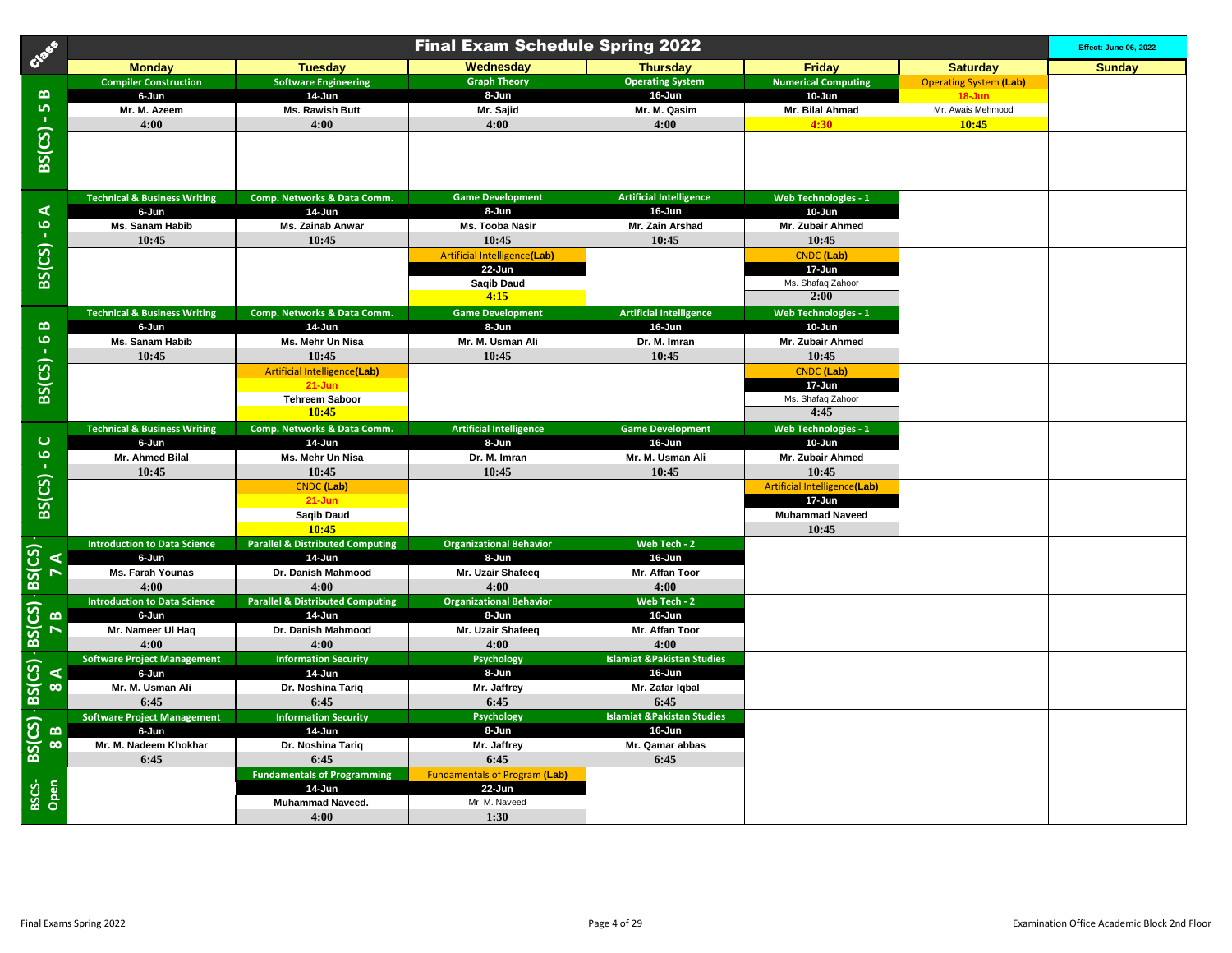| CASE           |                                                   |                                          | <b>Final Exam Schedule Spring 2022</b>   |                                     |                                 |                      | <b>Effect: June 06, 2022</b> |  |  |
|----------------|---------------------------------------------------|------------------------------------------|------------------------------------------|-------------------------------------|---------------------------------|----------------------|------------------------------|--|--|
|                | <b>Monday</b>                                     | <b>Tuesday</b>                           | Wednesday                                | <b>Thursdav</b>                     | <b>Friday</b>                   | <b>Saturday</b>      | <b>Sunday</b>                |  |  |
|                | <b>Artificial Intelligence</b>                    |                                          |                                          |                                     |                                 |                      |                              |  |  |
| đ              | <b>English Composition &amp;</b><br>Comprehension | <b>Introduction to CS</b>                | <b>Calculus &amp; Analytical Geomery</b> | <b>Fundamentals of Programming</b>  | <b>Islamic Studies / Ethics</b> |                      |                              |  |  |
| $\blacksquare$ | 6-Jun                                             | 14-Jun                                   | 8-Jun                                    | 16-Jun                              | $10 - Jun$                      |                      |                              |  |  |
|                | Humaira Karim                                     | Mr. Babar Jehangir                       | Dr. Tazeen Athar                         | Mr. Khwaja Bilal                    | Mr. Zafar Igbal                 |                      |                              |  |  |
| ৱি             | 8:00                                              | 8:00                                     | 8:00                                     | 8:00                                | 8:00                            |                      |                              |  |  |
|                | <b>Fundamentals of Program (Lab)</b>              |                                          |                                          |                                     | Introduction to CS (Lab)        |                      |                              |  |  |
| န္တ            | 20-Jun                                            |                                          |                                          |                                     | 17-Jun                          |                      |                              |  |  |
|                | Mr. M. Tougeer Ali                                |                                          |                                          |                                     | Mr. Saqib Daud                  |                      |                              |  |  |
|                | 1:30                                              |                                          |                                          |                                     | 2:00                            |                      |                              |  |  |
|                | <b>Communication &amp; Presentation</b>           | <b>Object Oriented Programming</b>       | <b>Digital Logic &amp; Design</b>        | <b>Probability &amp; Statistics</b> | <b>Linear Algebra</b>           | <b>Pakistan Stdz</b> |                              |  |  |
|                | 6-Jun                                             | 14-Jun                                   | 8-Jun                                    | $16 - Jun$                          | $10 - Jun$                      | 18-Jun               |                              |  |  |
| $\sim$         | <b>Humaira Karim</b>                              | <b>Ms. Farah Younas</b>                  | Dr. Shahzad Latif                        | Ms. Ayesha Sareen                   | Dr. Tazeen Athar                | Ms. Farzana Khan     |                              |  |  |
|                | 1:30                                              | 1:30                                     | 1:30                                     | 1:30                                | 2:00                            | 10:45                |                              |  |  |
| दि             |                                                   | <b>Object Oriented Programming (Lab)</b> |                                          | <b>Digital Logic &amp; Design</b>   |                                 |                      |                              |  |  |
| SS             |                                                   | $21 - Jun$                               |                                          | $23 - Jun$                          |                                 |                      |                              |  |  |
|                |                                                   | Ms. Tehreem Saboor                       |                                          | Syed Mohsin Ali Shah                |                                 |                      |                              |  |  |
|                |                                                   | 8:00                                     |                                          | 10:00                               |                                 |                      |                              |  |  |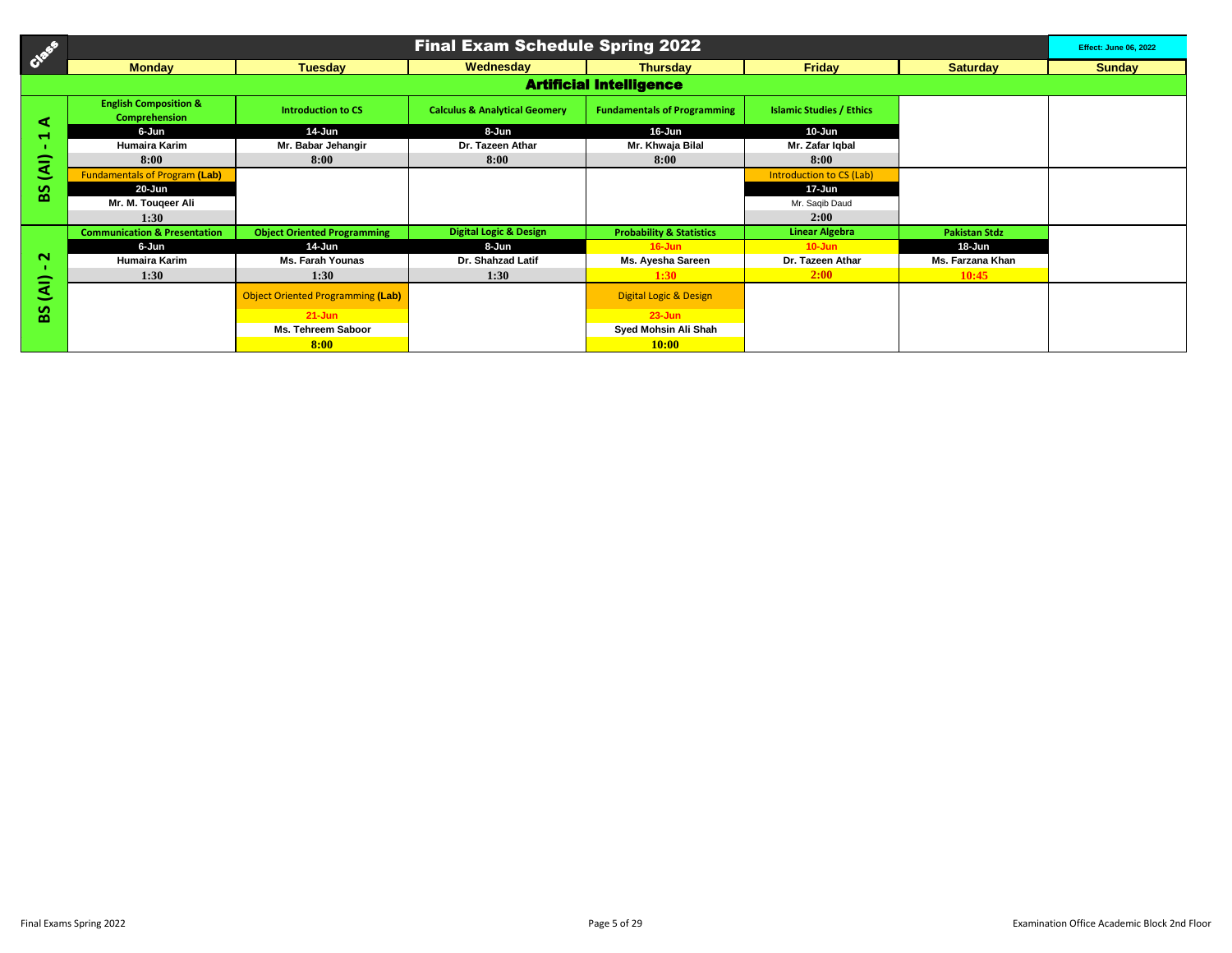| Creek                     | <b>Final Exam Schedule Spring 2022</b>   |                                                   |                                                          |                                                   |                                        |                                       |               |  |  |
|---------------------------|------------------------------------------|---------------------------------------------------|----------------------------------------------------------|---------------------------------------------------|----------------------------------------|---------------------------------------|---------------|--|--|
|                           | <b>Monday</b>                            | <b>Tuesday</b>                                    | Wednesday                                                | <b>Thursday</b>                                   | <b>Friday</b>                          | <b>Saturday</b>                       | <b>Sunday</b> |  |  |
|                           |                                          |                                                   |                                                          | <b>Software Engineering</b>                       |                                        |                                       |               |  |  |
|                           | Introduction to CS                       | <b>English Composition &amp;</b><br>Comprehension | <b>Physics</b>                                           | <b>Calculus &amp; Analytical Geomery</b>          | <b>Pakistan Studies</b>                | <b>Fundamentals of</b><br>Programming |               |  |  |
| ⋖                         | 6-Jun                                    | $14$ -Jun                                         | 8-Jun                                                    | 16-Jun                                            | $10 - Jun$                             | 18-Jun                                |               |  |  |
| ┯                         | Mr. Babar Jehangir                       | Mr. Rehmat Ayaz                                   | <b>Ms. Fatima Ashraf</b>                                 | Mr. Usman Khan                                    | <b>Ms. Shabnam Fazal</b>               | Ms. Rawish Butt                       |               |  |  |
| í                         | 8:00                                     | 8:00                                              | 8:00                                                     | 8:00                                              | 8:00                                   | 8:00                                  |               |  |  |
| $\widehat{\mathbf{e}}$    | <b>Fundamentals of Programming (Lab)</b> |                                                   | Introduction to CS (Lab)                                 |                                                   |                                        |                                       |               |  |  |
| <b>BS</b>                 | $20 - Jun$                               |                                                   | $22 - Jun$                                               |                                                   |                                        |                                       |               |  |  |
|                           | Mr. M. Naveed                            |                                                   | <b>Tehreem Saboor</b>                                    |                                                   |                                        |                                       |               |  |  |
|                           | 8:00                                     |                                                   | 8:00                                                     |                                                   |                                        |                                       |               |  |  |
|                           | <b>Financial Accounting</b>              | <b>Object Oriented Programming</b>                | <b>Communication &amp; Presentation</b><br><b>Skills</b> | <b>Discrete Mathematical</b><br><b>Structures</b> | <b>Islamiat &amp; Pakistan Studies</b> | <b>Software Engineering</b>           |               |  |  |
| ⋖                         | 6-Jun                                    | $14$ -Jun                                         | 8-Jun                                                    | $16 - Jun$                                        | $10 - Jun$                             | 18-Jun                                |               |  |  |
| $\mathbf{\Omega}$<br>- 11 | Mr. Arif Hussain (CS)                    | <b>Ms. Farah Younas</b>                           | Ms. Sadia Tahir                                          | Dr. Saba Riaz                                     | Hafiz Akbar Saeed (CS)                 | Mr. M. Qasim                          |               |  |  |
| í                         | 1:30                                     | 1:30                                              | 1:30                                                     | 1:30                                              | 2:00                                   | 1:30                                  |               |  |  |
| $\widehat{\mathbf{e}}$    | <b>Object Oriented Programming (Lab)</b> |                                                   |                                                          |                                                   |                                        |                                       |               |  |  |
| ဖာ                        | $20 - Jun$                               |                                                   |                                                          |                                                   |                                        |                                       |               |  |  |
| $\mathbf{m}$              | Mr. Saqib Daud                           |                                                   |                                                          |                                                   |                                        |                                       |               |  |  |
|                           | 4:15                                     |                                                   |                                                          |                                                   |                                        |                                       |               |  |  |
|                           | <b>Financial Accounting</b>              | <b>Object Oriented Programming</b>                | <b>Communication &amp; Presentation</b><br><b>Skills</b> | <b>Discrete Mathematical</b><br><b>Structures</b> | <b>Islamiat &amp; Pakistan Studies</b> | <b>Software Engineering</b>           |               |  |  |
| മ                         | 6-Jun                                    | 14-Jun                                            | 8-Jun                                                    | $16 - Jun$                                        | 10-Jun                                 | 18-Jun                                |               |  |  |
| $\mathbf{\Omega}$<br>п.   | Mr. Arif Hussain (MS)                    | Mr. Affan Ahmed Toor                              | Ms. Sadia Tahir                                          | Dr. Saba Riaz                                     | Hafiz Akbar Saeed (CS)                 | Dr. Isma Masood                       |               |  |  |
|                           | 1:30                                     | 1:30                                              | 1:30                                                     | 1:30                                              | 2:00                                   | 1:30                                  |               |  |  |
| (3E)                      |                                          | <b>Object Oriented Programming (Lab)</b>          |                                                          |                                                   |                                        |                                       |               |  |  |
| ဖာ                        |                                          | $21 - Jun$                                        |                                                          |                                                   |                                        |                                       |               |  |  |
| $\mathbf{m}$              |                                          | Mr. Saqib Daud                                    |                                                          |                                                   |                                        |                                       |               |  |  |
|                           |                                          | 8:00                                              |                                                          |                                                   |                                        |                                       |               |  |  |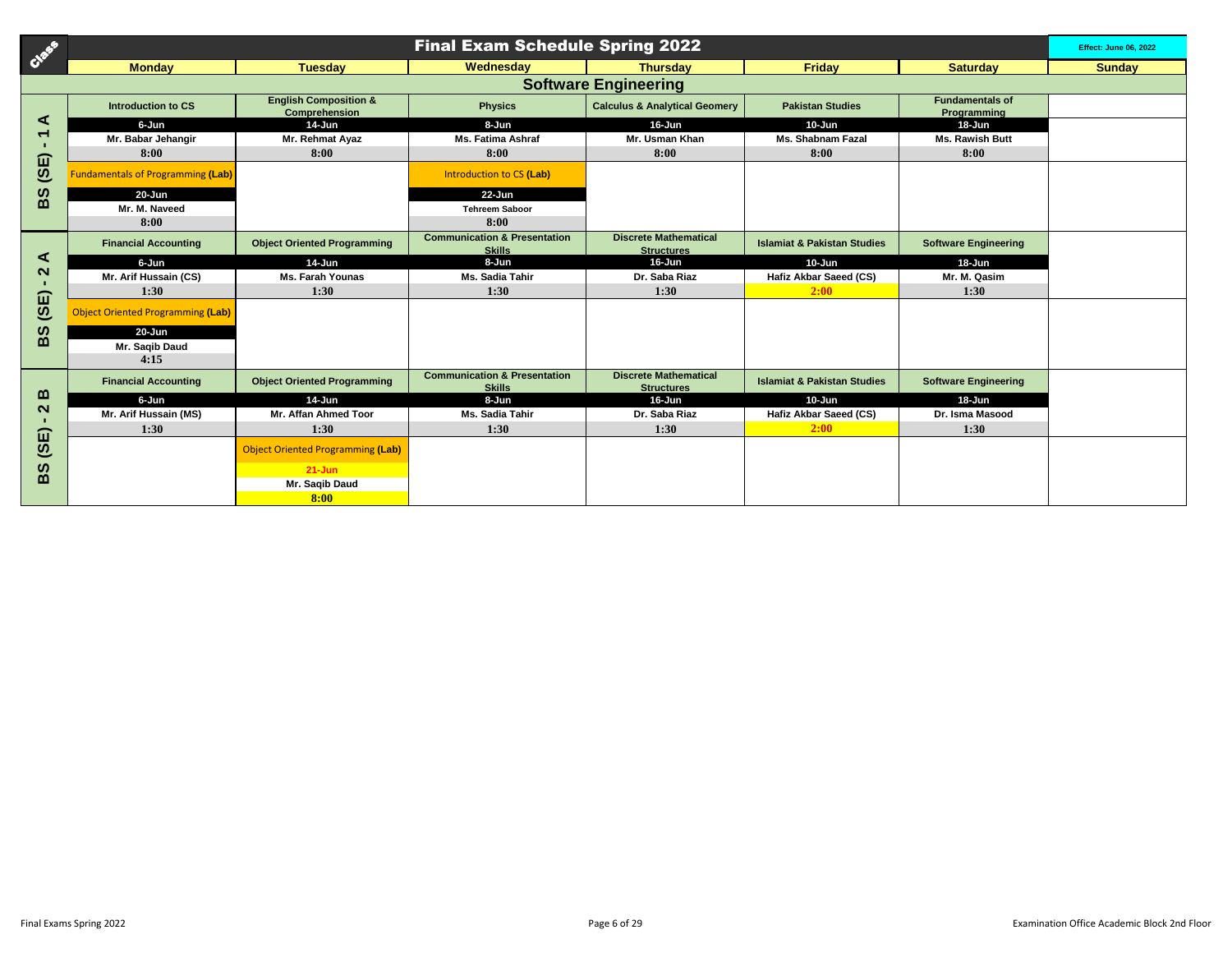| Creek                 | <b>Final Exam Schedule Spring 2022</b> |                                                  |                                   |                                                   |                                   |                                                  |               |
|-----------------------|----------------------------------------|--------------------------------------------------|-----------------------------------|---------------------------------------------------|-----------------------------------|--------------------------------------------------|---------------|
|                       | <b>Monday</b>                          | <b>Tuesday</b>                                   | Wednesday                         | <b>Thursday</b>                                   | <b>Friday</b>                     | <b>Saturday</b>                                  | <b>Sunday</b> |
| ⋖                     | Data Structures & Algorithms           | <b>Software Requirement &amp;</b><br>Engineering | <b>Introduction to Management</b> | <b>Linear Algebra</b>                             | <b>Human Computer Interaction</b> | <b>Pakistan Studies</b>                          |               |
| ო                     | 6-Jun                                  | $14$ -Jun                                        | 8-Jun                             | 16-Jun                                            | 10-Jun                            | 18-Jun                                           |               |
|                       | Dr. Fadia Shah                         | Dr. Isma Masood                                  | <b>Sundas Israr</b>               | Mr. Adeel Tahir                                   | Ms. Faria Sajjad                  | <b>Ms. Shabnam Fazal</b>                         |               |
| 山                     | 10:45                                  | 10:45                                            | 10:45                             | 10:45                                             | 10:45                             | 10:45                                            |               |
| <u>ග</u>              |                                        | <b>Data Structures (Lab)</b>                     |                                   |                                                   |                                   |                                                  |               |
| ທ                     |                                        | $21 - Jun$                                       |                                   |                                                   |                                   |                                                  |               |
| $\mathbf{m}$          |                                        | Ms. Ayesha Tahir                                 |                                   |                                                   |                                   |                                                  |               |
|                       |                                        | 1:30                                             |                                   |                                                   |                                   |                                                  |               |
| $E-3B$                | Data Structures & Algorithms           |                                                  | Data Structures (Lab)             |                                                   |                                   |                                                  |               |
|                       | 6-Jun                                  |                                                  | $22 - Jun$                        |                                                   |                                   |                                                  |               |
| 5S                    | Aneela Zawar                           |                                                  | Aneela Zawar                      |                                                   |                                   |                                                  |               |
| ⋒                     | 10:45                                  |                                                  | 4:15                              |                                                   |                                   |                                                  |               |
| ⋖                     | <b>HRM</b>                             | <b>Database Systems</b>                          | <b>Operating Systems</b>          | <b>Software Design &amp; Architecture</b>         | <b>Probability and Statistics</b> | <b>Software Design and</b><br>Architecture (Lab) |               |
|                       | 6-Jun                                  | $14$ -Jun                                        | 8-Jun                             | 16-Jun                                            | $10 - Jun$                        | $18 - Jun$                                       |               |
|                       | Ms. Madia Shinwari                     | Mr. Babar Jehangir                               | Mr. Zain Arshad                   | Ms. Arfa Asaaf                                    | Mr. Adeel Tahir                   | Ms. Javeria Javed                                |               |
| (SE)                  | 1:30                                   | 1:30                                             | 1:30                              | 1:30                                              | 2:00                              | 8:00                                             |               |
|                       | <b>Database Systems (Lab)</b>          |                                                  | <b>Operating Systems (Lab)</b>    |                                                   |                                   |                                                  |               |
| 8g                    | $20 - Jun$                             |                                                  | 22-Jun                            |                                                   |                                   |                                                  |               |
|                       | Syed Mehdi Abbas Shah                  |                                                  | Ms. Ayesha Tahir                  |                                                   |                                   |                                                  |               |
|                       | 1:30                                   |                                                  | 10:45                             |                                                   |                                   |                                                  |               |
|                       | <b>HRM</b>                             | <b>Database Systems</b>                          | <b>Operating Systems</b>          | <b>Software Design and</b><br><b>Architecture</b> | <b>Probability and Statistics</b> | <b>Database Systems (Lab)</b>                    |               |
| മ                     | 6-Jun                                  | $14$ -Jun                                        | 8-Jun                             | 16-Jun                                            | $10 - Jun$                        | $18 - Jun$                                       |               |
| ₹                     | Ms. Madia Shinwari                     | Mr. Babar Jehangir                               | <b>Ms. Zainab Iftikhar</b>        | Ms. Arfa Asaaf                                    | Mr. Usman Khan                    | Syed Mehdi Abbas Shah                            |               |
| ίπ                    | 1:30                                   | 1:30                                             | 1:30                              | 1:30                                              | 2:00                              | 10:45                                            |               |
| <u>ග</u>              |                                        | <b>Operating Systems (Lab)</b>                   |                                   | <b>Software Design and Architecture</b><br>(Lab)  |                                   |                                                  |               |
| $\boldsymbol{\omega}$ |                                        | $21 - Jun$                                       |                                   | $23 - Jun$                                        |                                   |                                                  |               |
| $\mathbf{m}$          |                                        | <b>Waheed ullah</b>                              |                                   | Ms. Tehreem Saboor                                |                                   |                                                  |               |
|                       |                                        | 10:45                                            |                                   | 12:00                                             |                                   |                                                  |               |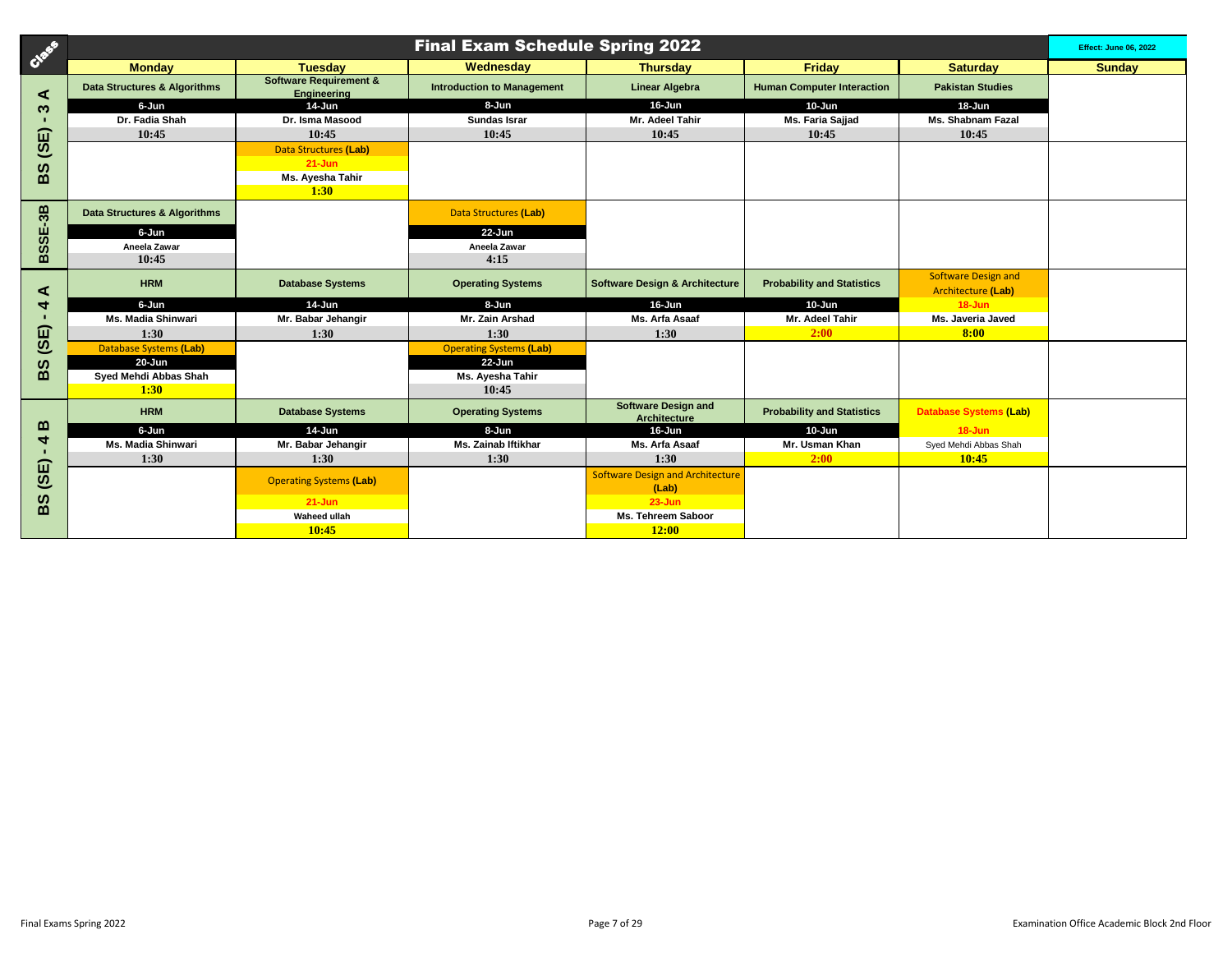| Creek                  |                                         |                                    | <b>Final Exam Schedule Spring 2022</b>           |                                                          |                                   |                                                                | <b>Effect: June 06, 2022</b> |
|------------------------|-----------------------------------------|------------------------------------|--------------------------------------------------|----------------------------------------------------------|-----------------------------------|----------------------------------------------------------------|------------------------------|
|                        | <b>Monday</b>                           | <b>Tuesday</b>                     | Wednesday                                        | <b>Thursday</b>                                          | <b>Friday</b>                     | <b>Saturday</b>                                                | <b>Sunday</b>                |
|                        | <b>HRM</b>                              | <b>Database Systems</b>            | <b>Operating Systems</b>                         | <b>Software Design and</b><br><b>Architecture</b>        | <b>Probability and Statistics</b> | <b>Database Systems (Lab)</b>                                  |                              |
| ပ                      | 6-Jun                                   | 14-Jun                             | 8-Jun                                            | 16-Jun                                                   | $10 - Jun$                        | $18 - Jun$                                                     |                              |
| ₹                      | <b>Mehwish Noman</b>                    | Ms. Mehr Un Nisa                   | Mr. Zain Arshad                                  | <b>Ms. Zainab Iftikhar</b>                               | Ms. Hina Gul                      | Ms. Ayesha Bint e Tahir                                        |                              |
| ⋒                      | 1:30                                    | 1:30                               | 1:30                                             | 1:30                                                     | 2:00                              | 8:00                                                           |                              |
| $\overline{\omega}$    | <b>Operating Systems (Lab)</b>          |                                    | <b>Software Design and Architecture</b><br>(Lab) |                                                          |                                   |                                                                |                              |
| ທ                      | $20 - Jun$                              |                                    | $22 - Jun$                                       |                                                          |                                   |                                                                |                              |
| മ                      | Ms. Tehreem Saboor                      |                                    | Mr. Atif Zahoor                                  |                                                          |                                   |                                                                |                              |
|                        | 4:15                                    |                                    | 10:45                                            |                                                          |                                   |                                                                |                              |
| ⋖                      | <b>Technical &amp; Business Writing</b> | <b>Computer Networks</b>           | <b>Business Process Engineering</b>              | <b>Software Construction &amp;</b><br><b>Development</b> | <b>Digital Logic &amp; Design</b> | <b>Software Construction &amp;</b><br><b>Development (Lah)</b> |                              |
| က                      | 6-Jun                                   | 14-Jun                             | 8-Jun                                            | 16-Jun                                                   | 10-Jun                            | $18 - Jun$                                                     |                              |
|                        | Mr. Shahbaz Malik                       | Dr. Sheeraz                        | Mr. Sajid Ali                                    | Ms. Arfa Asaaf                                           | Dr. Shahzad Latif                 | Ms. Rabia Qayyum                                               |                              |
| í                      | 4:00                                    | 4:00                               | 4:00                                             | 4:00                                                     | 4:30                              | 8:00                                                           |                              |
| $\overline{\omega}$    |                                         | <b>Computer Networks (Lab)</b>     |                                                  |                                                          |                                   |                                                                |                              |
| ທ                      |                                         | $21 - Jun$                         |                                                  |                                                          |                                   |                                                                |                              |
| $\mathbf{m}$           |                                         | Mr. M. Tougeer Ali                 |                                                  |                                                          |                                   |                                                                |                              |
|                        |                                         | 1:30                               |                                                  |                                                          |                                   |                                                                |                              |
|                        | <b>Technical &amp; Business Writing</b> | <b>Computer Networks</b>           | <b>Business Process Engineering</b>              | <b>Software Construction &amp;</b><br><b>Development</b> | <b>Digital Logic &amp; Design</b> |                                                                |                              |
| ≃                      | 6-Jun                                   | $14$ -Jun                          | 8-Jun                                            | 16-Jun                                                   | 10-Jun                            |                                                                |                              |
| ທ                      | Mr. Shahbaz Malik                       | Dr. Shahzad Latif                  | Ms. Javeria Javed                                | Ms. Rawish Butt                                          | Ms. Rabia Qayyum                  |                                                                |                              |
| ω                      | 4:00                                    | 4:00                               | 4:00                                             | 4:00                                                     | 4:30                              |                                                                |                              |
| $\widehat{\mathbf{c}}$ |                                         | <b>Software Construction &amp;</b> |                                                  | <b>Computer Networks (Lab)</b>                           |                                   |                                                                |                              |
|                        |                                         | Development (Lab)                  |                                                  |                                                          |                                   |                                                                |                              |
| ທ<br>മ                 |                                         | $21 - Jun$                         |                                                  | $23 - Jun$                                               |                                   |                                                                |                              |
|                        |                                         | Ms. Rabia Qayyum                   |                                                  | Mr. M. Tougeer Ali                                       |                                   |                                                                |                              |
|                        |                                         | 1:30                               |                                                  | 10:00                                                    |                                   |                                                                |                              |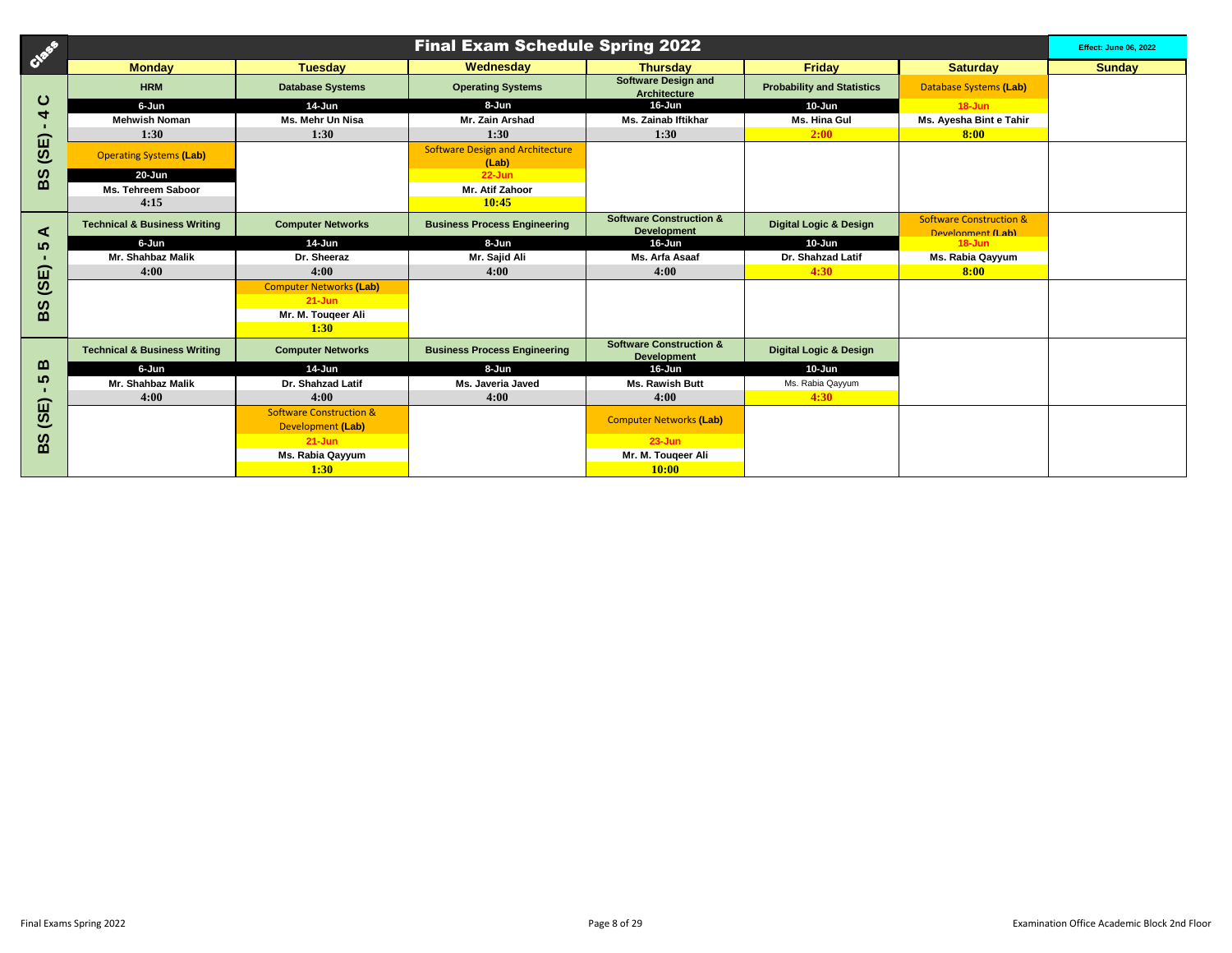| Creek                                   | <b>Final Exam Schedule Spring 2022</b> |                                     |                                     |                                            |                                    |                                  |               |  |
|-----------------------------------------|----------------------------------------|-------------------------------------|-------------------------------------|--------------------------------------------|------------------------------------|----------------------------------|---------------|--|
|                                         | <b>Monday</b>                          | <b>Tuesday</b>                      | Wednesday                           | <b>Thursday</b>                            | <b>Friday</b>                      | <b>Saturday</b>                  | <b>Sunday</b> |  |
| $\circ$<br>$\blacksquare$               | <b>Information Security</b>            | <b>Software Quality Engineering</b> | <b>Web Engineering</b>              | <b>Mobile Application Development</b>      | <b>Professional Practices</b>      | <b>Modeling &amp; Simulation</b> |               |  |
| (3E)                                    | 6-Jun                                  | 14-Jun                              | 8-Jun                               | 16-Jun                                     | 10-Jun                             | 18-Jun                           |               |  |
|                                         | Ms. Mehr Un Nisa                       | Mr. M. Qasim                        | Mr. Affan Ahmed Toor                | Mr. M. Usman Ali                           | Dr. Isma Masood                    | Ms. Faria Sajjad                 |               |  |
| BS                                      | 10:45                                  | 10:45                               | 10:45                               | 10:45                                      | 10:45                              | 10:45                            |               |  |
| $\blacktriangleright$<br>$\blacksquare$ | <b>Web Technologies</b>                | <b>Professional Practices</b>       | <b>Business Process Engineering</b> |                                            | <b>Software Project Management</b> |                                  |               |  |
| (3E)<br>BS                              | 6-Jun                                  | 14-Jun                              | 8-Jun                               |                                            | $10 - Jun$                         |                                  |               |  |
|                                         | M. Usman Ali                           | <b>Ms. Farah Younas</b>             | Mr. M. Faroog                       |                                            | Mr. M. Qasim                       |                                  |               |  |
|                                         | 4:00                                   | 4:00                                | 4:00                                |                                            | 4:30                               |                                  |               |  |
| $\infty$                                |                                        | <b>E-Commerece</b>                  | <b>Foreign Language</b>             | <b>Digital Image Processing</b>            |                                    | <b>Intro to Data Science</b>     |               |  |
| (SE)                                    |                                        | 14-Jun                              | 8-Jun                               | 16-Jun                                     |                                    | $18 - Jun$                       |               |  |
| BS                                      |                                        | Mr. M. Faroog                       | Mr. Shahzad Kauser                  | Dr. Fadia Shah                             |                                    | Mr. Sajid Ali                    |               |  |
|                                         |                                        | 6:45                                | 6:45                                | 6:45                                       |                                    | 4:00                             |               |  |
|                                         |                                        |                                     |                                     | <b>Computer Science</b>                    |                                    |                                  |               |  |
| MS(CS) -                                | <b>Research Methodology</b>            | <b>Theory of Computation</b>        | <b>Advanced Algorithm Analysis</b>  |                                            |                                    |                                  |               |  |
| 1 Core                                  | 06 June (Presentation)                 | 14-Jun                              | 8-Jun                               |                                            |                                    |                                  |               |  |
| <b>Courses</b>                          | <b>Dr. Muhammad Usman</b>              | <b>Dr. Q. A</b>                     | Dr. M. Imran                        |                                            |                                    |                                  |               |  |
|                                         | 6:45                                   | 6:45                                | 6:45                                |                                            |                                    |                                  |               |  |
| MS(CS)                                  |                                        | <b>Advance OS</b><br>7-Jun          |                                     | <b>Adv Computer Architecture</b><br>16-Jun |                                    |                                  |               |  |
| 2 Core                                  |                                        | Dr. Fadia Shah                      |                                     | <b>Dr. Shahzad Latif</b>                   |                                    |                                  |               |  |
| <b>Courses</b>                          |                                        | 6:45                                |                                     | 6:45                                       |                                    |                                  |               |  |
|                                         |                                        |                                     |                                     |                                            |                                    |                                  |               |  |
| Pre-Req<br>Course                       |                                        |                                     |                                     |                                            |                                    |                                  |               |  |
|                                         |                                        |                                     |                                     |                                            |                                    |                                  |               |  |
|                                         | <b>Digital Image Processing</b>        | <b>Big Data Analytics</b>           | <b>Machine Learning</b>             |                                            | <b>Evolutionary Computing</b>      |                                  |               |  |
| <b>Electives</b>                        | 6-Jun                                  | $14$ -Jun                           | 8-Jun                               |                                            | 10-Jun                             |                                  |               |  |
| (CS)                                    | Dr. M. Imran                           | <b>Dr. Danish Mahmood</b>           | Dr. Javed Iqbal                     |                                            | Dr. Q A                            |                                  |               |  |
|                                         | 6:45                                   | 6:45                                | 6:45                                |                                            | 7:00                               |                                  |               |  |
|                                         |                                        | <b>Software System Architecture</b> |                                     |                                            |                                    |                                  |               |  |
| <b>Electives</b>                        |                                        | 14-Jun                              |                                     |                                            |                                    |                                  |               |  |
| (SE)                                    |                                        | Dr. M. Imran<br>6:45                |                                     |                                            |                                    |                                  |               |  |
|                                         |                                        | <b>Information Security</b>         | <b>Software System Quality</b>      | <b>Applied Cryptography</b>                |                                    |                                  |               |  |
| <b>Electives</b>                        |                                        | 14-Jun                              | 8-Jun                               | 9-Jun                                      |                                    |                                  |               |  |
| (N&S)                                   |                                        | <b>Dr. Isma Masood</b>              | Dr. Tahir Jameel                    | <b>Shah Fahad</b>                          |                                    |                                  |               |  |
|                                         |                                        | 6:45                                | 6:45                                | 6:45                                       |                                    |                                  |               |  |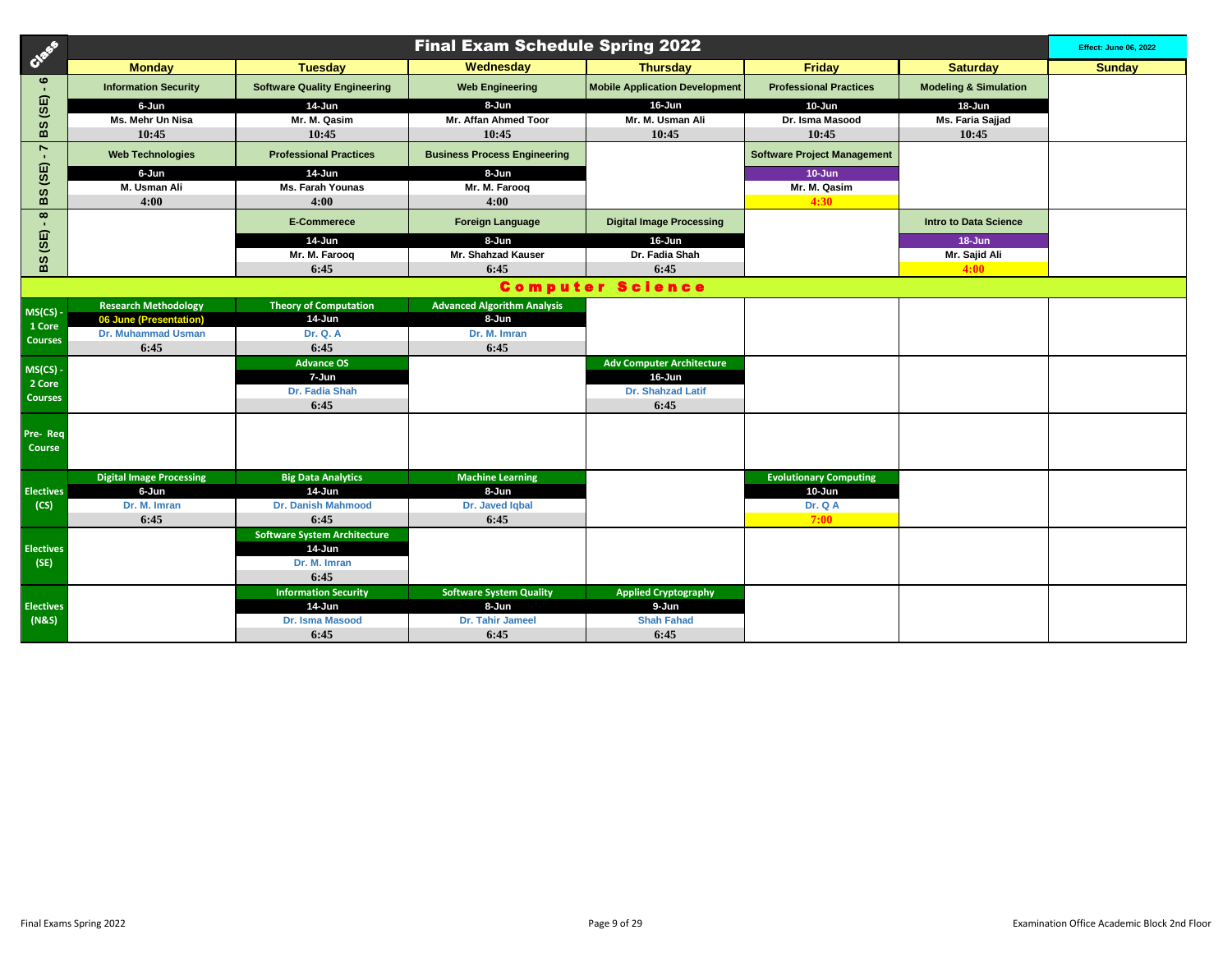| Creek                      | <b>Final Exam Schedule Spring 2022</b> |                                  |                             |                                                 |                                         |                 |               |  |
|----------------------------|----------------------------------------|----------------------------------|-----------------------------|-------------------------------------------------|-----------------------------------------|-----------------|---------------|--|
|                            | <b>Monday</b>                          | <b>Tuesday</b>                   | Wednesday                   | <b>Thursday</b>                                 | Friday                                  | <b>Saturday</b> | <b>Sunday</b> |  |
|                            |                                        |                                  |                             | <b>MS Data Science</b>                          |                                         |                 |               |  |
| MS(DS)-                    | Maths & Stats Methods for Data Sci.    | Tools & Techs, in Data Sci.      | <b>Research Methodology</b> |                                                 |                                         |                 |               |  |
| 1 Core                     | 6-Jun                                  | $14$ -Jun                        | 8-Jun                       |                                                 |                                         |                 |               |  |
| <b>Courses</b>             | <b>Ms. Tehmina Shoaib</b>              | Dr. Rashid                       | Dr. Sohail Asghar           |                                                 |                                         |                 |               |  |
|                            | 6:45                                   | 6:45                             | 6:45                        |                                                 |                                         |                 |               |  |
| $MS(DS)$ -                 |                                        |                                  | <b>Machine Learning</b>     |                                                 |                                         |                 |               |  |
| 2 Core                     |                                        |                                  | $8 - Jun$                   |                                                 |                                         |                 |               |  |
| <b>Courses</b>             |                                        |                                  | Dr. Javed Iqbal             |                                                 |                                         |                 |               |  |
|                            |                                        |                                  | 6:45                        |                                                 |                                         |                 |               |  |
|                            | Python Programm. for Data Science      |                                  |                             | <b>Data Visualization</b>                       |                                         |                 |               |  |
| General<br><b>Elective</b> | $13 - Jun$                             |                                  |                             | 9-Jun                                           |                                         |                 |               |  |
|                            | Dr. Jawad                              |                                  |                             | Dr. Munawar sb                                  |                                         |                 |               |  |
|                            | 6:45                                   |                                  |                             | 6:45                                            |                                         |                 |               |  |
| <b>Specializ</b>           |                                        | <b>Big Data Analytics</b>        |                             |                                                 |                                         |                 |               |  |
| ed                         |                                        | 14-Jun<br>Dr. Danish Mahmood     |                             |                                                 |                                         |                 |               |  |
| <b>Electives</b>           |                                        | 6:45                             |                             |                                                 |                                         |                 |               |  |
|                            |                                        |                                  |                             |                                                 | <b>IOT for Smart Cities &amp; Smart</b> |                 |               |  |
|                            |                                        |                                  |                             |                                                 | <b>Homes</b>                            |                 |               |  |
| General                    |                                        |                                  |                             |                                                 | $10 - Jun$                              |                 |               |  |
| <b>Elective</b>            |                                        |                                  |                             |                                                 | <b>Dr. Danish Mahmood</b>               |                 |               |  |
|                            |                                        |                                  |                             |                                                 | 7:00                                    |                 |               |  |
|                            |                                        |                                  |                             | <b>MS Cyber Security</b>                        |                                         |                 |               |  |
|                            | <b>Netwrok Security</b>                | <b>Information Security</b>      |                             | <b>Applied Cryptography</b>                     |                                         |                 |               |  |
| MS(Cybe                    | 6-Jun                                  | 14-Jun                           |                             | 9-Jun                                           |                                         |                 |               |  |
| r Sec) -1                  | Dr. Noshina Tariq                      | Dr. Isma Masood                  |                             | <b>Shah Fahad</b>                               |                                         |                 |               |  |
|                            | 6:45                                   | 6:45                             |                             | 6:45                                            |                                         |                 |               |  |
|                            | <b>Digital Forensics</b><br>6-Jun      | <b>Ethical Hacking</b><br>14-Jun |                             | <b>BlockChain &amp; Crypto Assests</b><br>9-Jun |                                         |                 |               |  |
| MS(Cybe<br>r Sec) -2       | Dr. Zunera Jalil                       | <b>Asma Majeed</b>               |                             | Dr. Noshina Tariq                               |                                         |                 |               |  |
|                            |                                        |                                  |                             |                                                 |                                         |                 |               |  |
|                            | 6:45                                   | 6:45                             |                             | 6:45                                            |                                         |                 |               |  |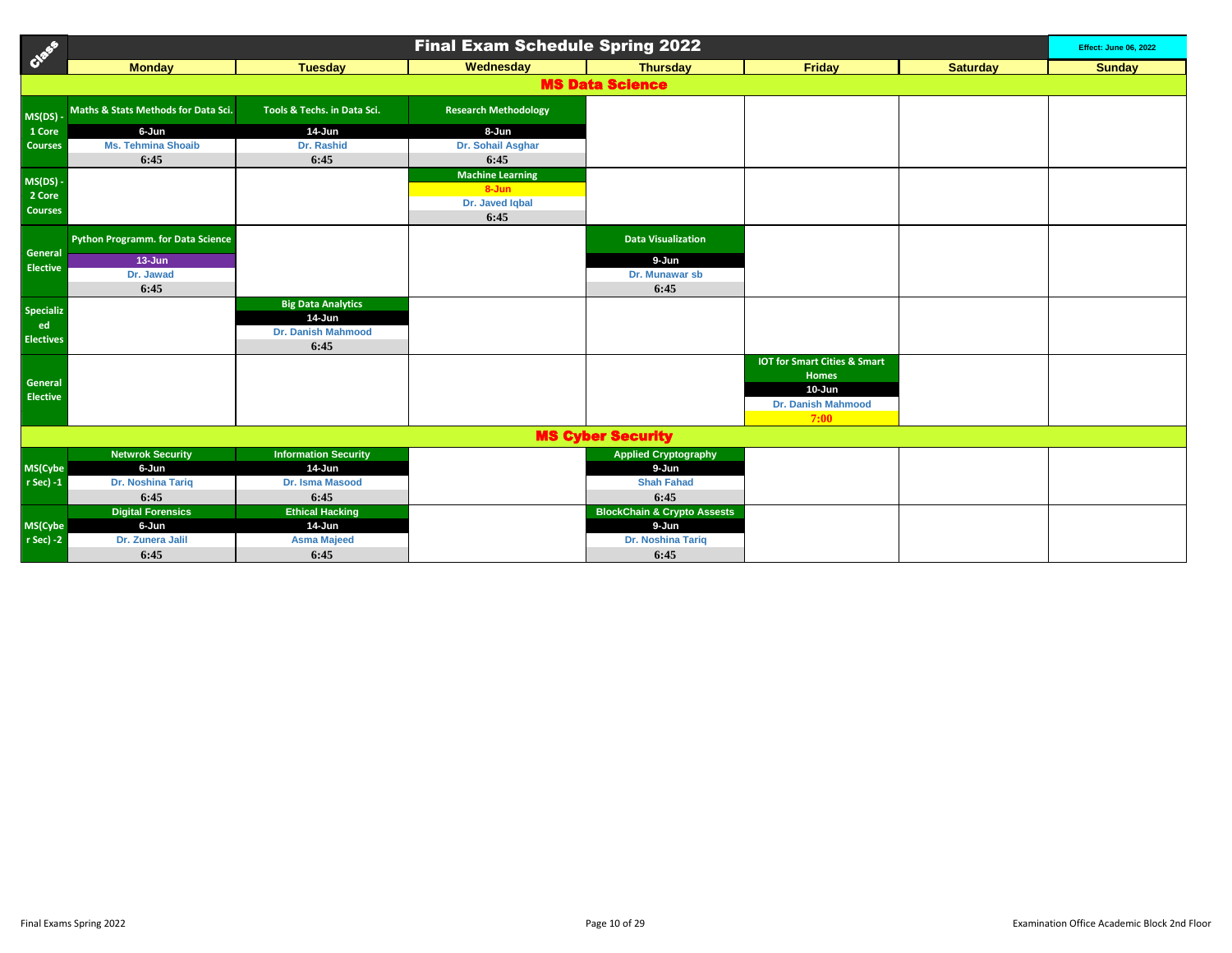|                                     |                                   |                                         | <b>Final Exam Schedule Spring 2022</b> |                                                 |                                                        |                                          | <b>Effect: June 06, 2022</b>            |
|-------------------------------------|-----------------------------------|-----------------------------------------|----------------------------------------|-------------------------------------------------|--------------------------------------------------------|------------------------------------------|-----------------------------------------|
|                                     | <b>Monday</b>                     | <b>Tuesday</b>                          | Wednesday                              | <b>Thursday</b>                                 | <b>Friday</b>                                          | <b>Saturday</b>                          | <b>Sunday</b>                           |
|                                     |                                   |                                         | <b>Bachelors</b><br>$\bullet$ f        | <b>Business</b>                                 | <b>Administration</b>                                  |                                          |                                         |
|                                     |                                   | <b>OCPS</b>                             | <b>OCPS</b>                            | <b>Personal Management and</b><br>Communication | <b>Personal Management and</b><br><b>Communication</b> | <b>IT in Business</b>                    | <b>IT in Business</b>                   |
| <b>BBA - 1(A)</b><br>[Spring 2022]  |                                   | 07 June (Presentation)                  | 8-Jun                                  | 9-Jun                                           | $10 - Jun$                                             | $11-Jun$                                 | $12 - Jun$                              |
|                                     |                                   | Dr. Zoya Wajid                          | Dr. Zoya Wajid                         | <b>Ahmed Ghias</b>                              | <b>Ahmed Ghias</b>                                     | <b>Mozna Syed</b>                        | <b>Mozna Syed</b>                       |
|                                     |                                   | $08:00 - 10:30$                         | Viva $08:00 =$                         | $08:00 - 10:30$                                 | Viva $08:00 =$                                         | $08:00 - 10:30$                          | Viva $10:00 =$                          |
|                                     | <b>Management Priciples</b>       | <b>Management Priciples</b>             | <b>Islamic Studies</b>                 | <b>Islamic Studies</b>                          | <b>Sociology</b>                                       | Sociology                                |                                         |
|                                     | $13 - Jun$                        | $14 - Jun$                              | 15-Jun                                 | $16 - Jun$                                      | 17-Jun                                                 | $18 - Jun$                               |                                         |
|                                     | Dr. Ayesha Noor                   | Dr. Ayesha Noor                         | <b>Tariq Naeem</b>                     | <b>Tariq Naeem</b>                              | <b>Uzma Shehryar</b>                                   | <b>Uzma Shehryar</b>                     |                                         |
|                                     | $08:00 - 10:30$                   | Viva $08:00 =$                          | $08:00 - 10:30$                        | Viva $08:00 =$                                  | $08:00 - 10:30$                                        | Viva $08:00 =$                           |                                         |
|                                     |                                   | <b>Introduction to Accounting</b>       | <b>Introduction to Accounting</b>      | <b>Microeconomics</b>                           | <b>Microeconomics</b>                                  | <b>Pakistan Studies</b>                  | <b>Pakistan Studies</b>                 |
| BBA - 2 (A)<br>[Spring 2022]        |                                   | 7-Jun                                   | 8-Jun                                  | 9-Jun                                           | $10 - Jun$                                             | 11-Jun                                   | $12 - Jun$                              |
|                                     |                                   | <b>Hassan Zada</b>                      | <b>Hassan Zada</b>                     | <b>Amer Riaz Qureshi</b>                        | <b>Amer Riaz Qureshi</b>                               | <b>Gul e Ayesha</b>                      | <b>Gul e Ayesha</b>                     |
|                                     |                                   | $10:45 - 01:15$                         | Viva $10:45 = >$                       | $10:45 - 01:15$                                 | Viva $10:45 =$                                         | $10:45 - 01:15$                          | Viva $10:45 =$                          |
|                                     | <b>Human Behavior</b>             | <b>Human Behavior</b>                   | <b>English Writing Skills</b>          | <b>English Writing Skills</b>                   | <b>Maths for Business</b>                              | <b>Maths for Business</b>                |                                         |
|                                     | 13-Jun                            | 14-Jun                                  | 15-Jun                                 | $16 - Jun$                                      | 17-Jun                                                 | 18-Jun                                   |                                         |
|                                     | <b>Aziz Ahmed Ch</b>              | <b>Aziz Ahmed Ch</b>                    | <b>Dr.Iffat Rasool</b>                 | <b>Dr.Iffat Rasool</b>                          | <b>Samina Islam</b>                                    | Samina Islam                             |                                         |
|                                     | $10:45 - 01:15$                   | Viva $10:45 =$                          | $10:45 - 01:15$                        | Viva $10:45 =$                                  | $10:45 - 01:15$                                        | Viva $10:45 =$                           |                                         |
|                                     |                                   | <b>Human Behavior</b><br>7-Jun          | <b>Human Behavior</b><br>8-Jun         | <b>Maths for Business</b><br>9-Jun              | <b>Maths for Business</b><br>$10 - Jun$                | <b>Pakistan Studies</b><br>$11 - Jun$    | <b>Pakistan Studies</b><br>12-Jun       |
|                                     |                                   | <b>Aziz Ahmed Ch</b>                    | <b>Aziz Ahmed Ch</b>                   | Samina Islam                                    | Samina Islam                                           | <b>Saadia Naseem</b>                     | <b>Saadia Naseem</b>                    |
|                                     |                                   | $10:45 - 01:15$                         | Viva $10:45 = >$                       | $10:45 - 01:15$                                 | Viva $10:45 =$                                         | $10:45 - 01:15$                          | Viva $10:45 \Rightarrow$                |
| BBA - 2 (B)<br>[Spring 2022]        | <b>Introduction to Accounting</b> | <b>Introduction to Accounting</b>       | <b>English Writing Skills</b>          | <b>English Writing Skills</b>                   | <b>Microeconomics</b>                                  | <b>Microeconomics</b>                    |                                         |
|                                     | 13-Jun                            | $14$ -Jun                               | $15 - Jun$                             | 16-Jun                                          | 17-Jun                                                 | 18-Jun                                   |                                         |
|                                     | <b>Hassan Zada</b>                | <b>Hassan Zada</b>                      | <b>Uzma Shehryar</b>                   | <b>Uzma Shehryar</b>                            | <b>Nasir Munir</b>                                     | <b>Nasir Munir</b>                       |                                         |
|                                     | $10:45 - 01:15$                   | Viva $10:45$ =>                         | $10:45 - 01:15$                        | Viva $10:45 =$                                  | $10:45 - 01:15$                                        | Viva $10:45 =$                           |                                         |
|                                     |                                   | <b>Introduction to Accounting</b>       | <b>Introduction to Accounting</b>      | <b>English Writing Skills</b>                   | <b>English Writing Skills</b>                          | <b>Maths for Business</b>                | <b>Maths for Business</b>               |
|                                     |                                   | 7-Jun                                   | 8-Jun                                  | 9-Jun                                           | 10-Jun                                                 | $11-Jun$                                 | $12 - Jun$                              |
|                                     |                                   | <b>Ghulam Subhani</b>                   | <b>Ghulam Subhani</b>                  | <b>Dr.Iffat Rasool</b>                          | <b>Dr.Iffat Rasool</b>                                 | <b>Samina Islam</b>                      | <b>Samina Islam</b>                     |
|                                     |                                   | $10:45 - 01:15$                         | Viva $10:45 = >$                       | $10:45 - 01:15$                                 | Viva $10:45 =$                                         | $10:45 - 01:15$                          | Viva $10:45$ =>                         |
| BBA - 2 (C)<br>[Spring 2022]        | <b>Human Behavior</b>             | <b>Human Behavior</b>                   | <b>Pakistan Studies</b>                | <b>Pakistan Studies</b>                         | <b>Microeconomics</b>                                  | <b>Microeconomics</b>                    |                                         |
|                                     | $13 - Jun$                        | 14-Jun                                  | 15-Jun                                 | $16 - Jun$                                      | 17-Jun                                                 | 18-Jun                                   |                                         |
|                                     | Dr.Fatima                         | Dr.Fatima                               | <b>Gul e Ayesha</b>                    | <b>Gul e Ayesha</b>                             | <b>Ayesha Admissions</b>                               | <b>Ayesha Admissions</b>                 |                                         |
|                                     | $10:45 - 01:15$                   | Viva $10:45 = >$                        | $10:45 - 01:15$                        | Viva $10:45 =$                                  | $10:45 - 01:15$                                        | Viva $10:45 = >$                         |                                         |
|                                     |                                   | <b>Logic and Critical Thinking</b>      | <b>Logic and Critical Thinking</b>     | <b>Financial Accounting</b>                     | <b>Financial Accounting</b>                            | <b>Macroeconomics</b>                    | <b>Macroeconomics</b>                   |
|                                     |                                   | 7-Jun                                   | 8-Jun                                  | 9-Jun                                           | $10 - Jun$                                             | 11-Jun                                   | 12-Jun                                  |
|                                     |                                   | <b>Uzma Shehryar</b><br>$08:00 - 10:30$ | <b>Uzma Shehryar</b><br>Viva $08:00 =$ | <b>Ghulam Subhani</b><br>$08:00 - 10:30$        | <b>Ghulam Subhani</b><br>Viva $08:00 \Rightarrow$      | <b>Zainab Zeeshan</b><br>$08:00 - 10:30$ | <b>Zainab Zeeshan</b><br>Viva $10:00 =$ |
| BBA - 3 (A)<br>[Spring 2022]        |                                   |                                         |                                        |                                                 | <b>Business and Electronic</b>                         | <b>Business and Electronic</b>           |                                         |
|                                     | <b>Marketing Principles</b>       | <b>Marketing Principles</b>             | <b>Organizational Behavior</b>         | <b>Organizational Behavior</b>                  | <b>Communication</b>                                   | <b>Communication</b>                     |                                         |
|                                     | $13 - Jun$                        | $14$ -Jun                               | $15 - Jun$                             | $16 - Jun$                                      | 17-Jun                                                 | 18-Jun                                   |                                         |
|                                     | <b>Syed Shahwar Hussain</b>       | <b>Syed Shahwar Hussain</b>             | <b>Dr.Fatima</b>                       | <b>Dr.Fatima</b>                                | <b>Mozna Syed</b>                                      | <b>Mozna Syed</b>                        |                                         |
|                                     | $08:00 - 10:30$                   | Viva $08:00 =$                          | $08:00 - 10:30$                        | Viva $08:00 =$                                  | $08:00 - 10:30$                                        | Viva $08:00 =$                           |                                         |
|                                     |                                   | <b>Business Ethics</b>                  | <b>Business Ethics</b>                 | <b>Business Statistics</b>                      | <b>Business Statistics</b>                             | <b>Consumer Behavior</b>                 | <b>Consumer Behavior</b>                |
|                                     |                                   | 7-Jun                                   | 8-Jun                                  | 9-Jun                                           | $10 - Jun$                                             | $11$ -Jun                                | $12 - Jun$                              |
|                                     |                                   | <b>Dr.Sundus Azim</b>                   | <b>Dr.Sundus Azim</b>                  | <b>Mozna Syed</b>                               | <b>Mozna Syed</b>                                      | <b>Saima Saleem</b>                      | <b>Saima Saleem</b>                     |
| <b>BBA - 4 (A)</b><br>[Spring 2022] |                                   | $04:00 - 06:30$                         | Viva $4:00 \Rightarrow$                | $04:00 - 06:30$                                 | Viva $4:00 =$                                          | $04:00 - 06:30$                          | Viva $01:30 = > 0$                      |
|                                     | <b>IBF</b>                        | <b>IBF</b>                              | <b>Retail Management</b>               | <b>Retail Management</b>                        | <b>Cost and management</b>                             | <b>Cost and management</b>               |                                         |
|                                     |                                   |                                         |                                        |                                                 | <b>Accounting</b>                                      | <b>Accounting</b>                        |                                         |
|                                     | 13-Jun                            | $14$ -Jun                               | $15 - Jun$                             | $16 - Jun$                                      | 17-Jun                                                 | $18 - Jun$                               |                                         |
|                                     | <b>Zeeshan Hamid</b>              | <b>Zeeshan Hamid</b>                    | <b>Dr.Arusa</b>                        | Dr.Arusa                                        | <b>Khalid Abdul Ghafoor</b>                            | <b>Khalid Abdul Ghafoor</b>              |                                         |
|                                     | $04:00 - 06:30$                   | Viva $4:00 \Rightarrow$                 | $04:00 - 06:30$                        | Viva $4:00 \Rightarrow$                         | $4:30 - 7:00$                                          | Viva $4:00 =$                            |                                         |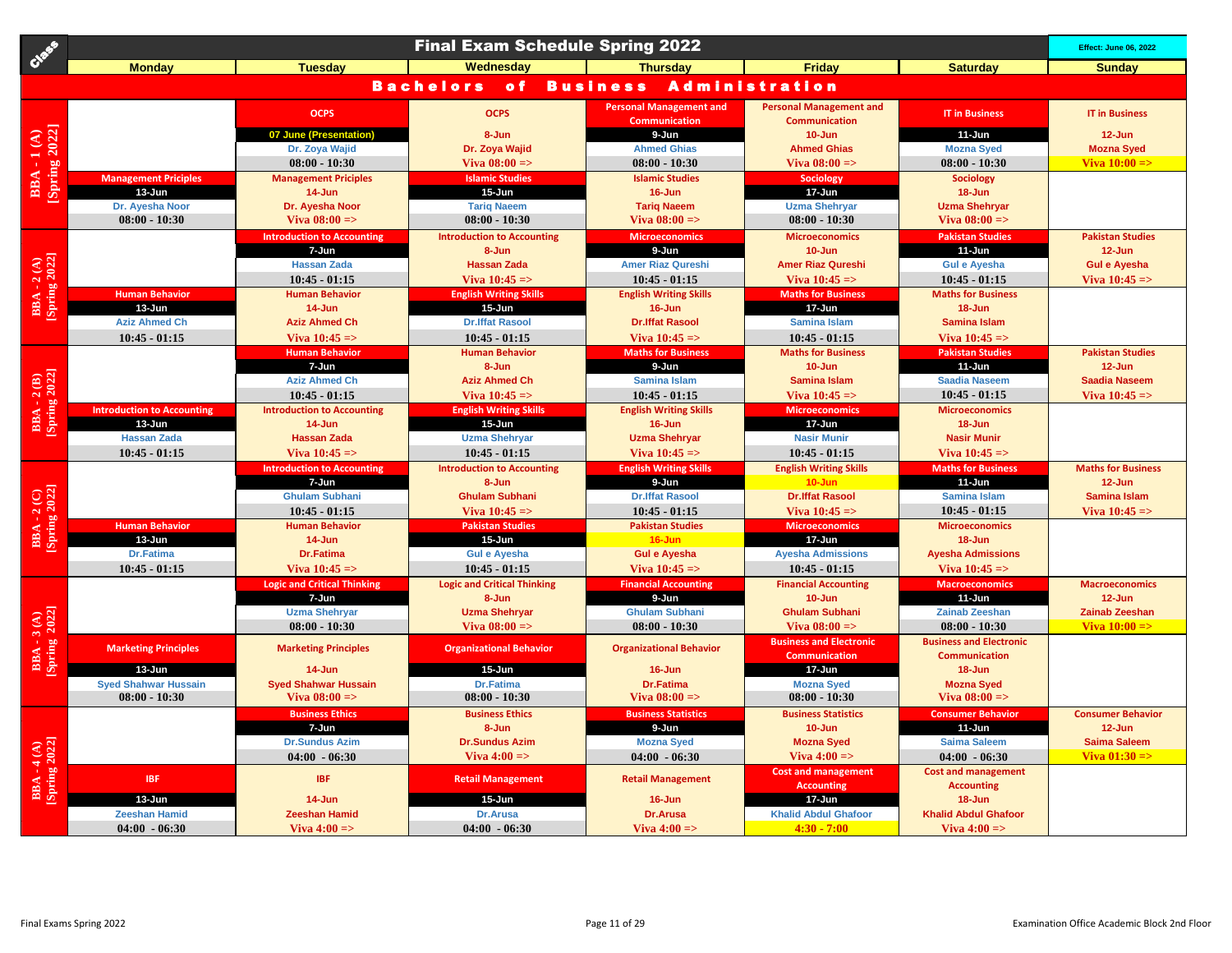| Cast                                | <b>Final Exam Schedule Spring 2022</b>         |                                           |                                                |                                                |                                                 |                                                        |                                                        |
|-------------------------------------|------------------------------------------------|-------------------------------------------|------------------------------------------------|------------------------------------------------|-------------------------------------------------|--------------------------------------------------------|--------------------------------------------------------|
|                                     | <b>Monday</b>                                  | <b>Tuesday</b>                            | Wednesday                                      | <b>Thursday</b>                                | <b>Friday</b>                                   | <b>Saturday</b>                                        | <b>Sunday</b>                                          |
|                                     |                                                | <b>IBF</b>                                | <b>IBF</b>                                     | <b>Retail Management</b>                       | <b>Retail Management</b>                        | <b>Business Statistics</b>                             | <b>Business Statistics</b>                             |
|                                     |                                                | 7-Jun                                     | 8-Jun                                          | 9-Jun                                          | 10-Jun                                          | 11-Jun                                                 | $12 - Jun$                                             |
|                                     |                                                | <b>Zeeshan Hamid</b>                      | <b>Zeeshan Hamid</b>                           | Dr.Arusa                                       | Dr.Arusa                                        | <b>Dr.Shahid Mehmood</b>                               | <b>Dr.Shahid Mehmood</b>                               |
|                                     |                                                | $04:00 - 06:30$                           | Viva $4:00 \Rightarrow$                        | $04:00 - 06:30$                                | Viva $4:00 \Rightarrow$                         | $04:00 - 06:30$                                        | Viva $01:30 = >$                                       |
| <b>BBA - 4 (B)</b><br>[Spring 2022] | <b>Business Ethics</b>                         | <b>Business Ethics</b>                    | <b>Cost and management Accounting</b>          | <b>Cost and management Accounting</b>          | <b>Consumer Behavior</b>                        | <b>Consumer Behavior</b>                               |                                                        |
|                                     | 13-Jun                                         | 14-Jun                                    | 15-Jun                                         | 16-Jun                                         | 17-Jun                                          | 18-Jun                                                 |                                                        |
|                                     | <b>Dr.Sundus Azim</b>                          | <b>Dr.Sundus Azim</b>                     | Dr.Sana Ullah Ansari                           | <b>Dr.Sana Ullah Ansari</b>                    | <b>Saima Saleem</b>                             | <b>Saima Saleem</b>                                    |                                                        |
|                                     | $04:00 - 06:30$                                | Viva $4:00 =$                             | $04:00 - 06:30$                                | Viva $4:00 \Rightarrow$                        | $4:30 - 7:00$                                   | Viva $4:00 =$                                          |                                                        |
|                                     |                                                | <b>Consumer Behavior</b>                  | <b>Consumer Behavior</b>                       | <b>Retail Management</b>                       | <b>Retail Management</b>                        | IBF                                                    | <b>IBF</b>                                             |
| <b>BBA 4(C)</b><br>[Spring 2022]    |                                                | 7-Jun                                     | 8-Jun                                          | 9-Jun                                          | $10 - Jun$                                      | 11-Jun                                                 | $12 - Jun$                                             |
|                                     |                                                | <b>Saima Saleem</b>                       | <b>Saima Saleem</b>                            | <b>Bilal Ahmed</b>                             | <b>Bilal Ahmed</b>                              | <b>Ali Moin</b>                                        | <b>Ali Moin</b>                                        |
|                                     |                                                | $04:00 - 06:30$                           | Viva $4:00 \Rightarrow$                        | $04:00 - 06:30$                                | Viva $4:00 =$                                   | $04:00 - 06:30$                                        | Viva $01:30 =$                                         |
|                                     | <b>Business Statistics</b>                     | <b>Business Statistics</b>                | <b>Business Ethics</b>                         | <b>Business Ethics</b>                         | <b>Cost and Management</b><br><b>Accounting</b> | <b>Cost and Management</b><br><b>Accounting</b>        |                                                        |
|                                     | 13-Jun                                         | 14-Jun                                    | 15-Jun                                         | 16-Jun                                         | 17-Jun                                          | 18-Jun                                                 |                                                        |
|                                     | <b>Samina Islam</b>                            | <b>Samina Islam</b>                       | <b>Dr.Sundus Azim</b>                          | <b>Dr.Sundus Azim</b>                          | <b>M Ali Khan</b>                               | <b>M Ali Khan</b>                                      |                                                        |
|                                     | $04:00 - 06:30$                                | Viva $4:00 =$                             | $04:00 - 06:30$                                | Viva $4:00 \Rightarrow$                        | $4:30 - 7:00$                                   | Viva $4:00 =$                                          |                                                        |
|                                     |                                                | <b>Financial Markets and Institutions</b> | <b>Financial Markets and Institutions</b>      | <b>Statistical Inference</b>                   | <b>Statistical Inference</b>                    | <b>Media Management</b>                                | <b>Media Management</b>                                |
|                                     |                                                |                                           |                                                |                                                |                                                 |                                                        |                                                        |
| <b>BBA</b> 5(A)<br>[Spring 2022]    |                                                | 7-Jun<br><b>Nayab Javed</b>               | 8-Jun<br><b>Nayab Javed</b>                    | 9-Jun<br><b>Dr.Saeed Shahbaz</b>               | 10-Jun<br><b>Dr.Saeed Shahbaz</b>               | $11 - Jun$<br><b>Syed Shahwar Hussain</b>              | $12 - Jun$<br><b>Syed Shahwar Hussain</b>              |
|                                     |                                                | $10:45 - 01:15$                           | Viva $10:45 =$                                 | $10:45 - 01:15$                                | Viva $10:45 =$                                  | $10:45 - 01:15$                                        | Viva $10:45 =$                                         |
|                                     |                                                |                                           |                                                |                                                |                                                 |                                                        |                                                        |
|                                     | E-commerce                                     | E-commerce                                | <b>BA 4706 Development Economics</b>           | <b>BA 4706 Development Economics</b>           | <b>BA 4801 Law and Taxation</b>                 | <b>BA 4801 Law and Taxation</b>                        |                                                        |
|                                     | 13-Jun                                         | 14-Jun                                    | 15-Jun                                         | 16-Jun                                         | 17-Jun                                          | $18 - Jun$                                             |                                                        |
|                                     | <b>Dr.Khansa Zaman</b>                         | Dr.Khansa Zaman                           | <b>Nasir Munir</b>                             | <b>Nasir Munir</b>                             | <b>Khalid Abdul Ghafoor</b>                     | <b>Khalid Abdul Ghafoor</b>                            |                                                        |
|                                     | $10:45 - 01:15$                                | Viva $10:45 = >$                          | $10:45 - 01:15$                                | Viva $10:45 = >$                               | $10:45 - 01:15$                                 | Viva $10:45 = >$                                       |                                                        |
|                                     |                                                | <b>Statistical Inference</b>              | <b>Statistical Inference</b>                   | <b>Media Management</b>                        | <b>Media Management</b>                         | E-commerce                                             | E-commerce                                             |
|                                     |                                                | 7-Jun<br><b>Dr.Shahid Mehmood</b>         | 8-Jun<br><b>Dr.Shahid Mehmood</b>              | 9-Jun                                          | $10 - Jun$                                      | 11-Jun                                                 | $12 - Jun$                                             |
|                                     |                                                | $10:45 - 01:15$                           | Viva $10:45 =$                                 | <b>Syed Shahwar Hussain</b><br>$10:45 - 01:15$ | <b>Syed Shahwar Hussain</b><br>Viva $10:45 =$   | Dr.Zoya Wajid<br>$10:45 - 01:15$                       | Dr.Zoya Wajid<br>Viva $10:45 =$                        |
| <b>BBA 5(B)</b><br>[Spring 2022]    |                                                |                                           |                                                |                                                |                                                 |                                                        |                                                        |
|                                     | <b>Financial Markets and Institutions</b>      | <b>Financial Markets and Institutions</b> | <b>Law and Taxation</b>                        | <b>Law and Taxation</b>                        | <b>Development Economics</b>                    | <b>Development Economics</b>                           |                                                        |
|                                     | 13-Jun                                         | $14 - Jun$                                | $15 - Jun$                                     | 16-Jun                                         | 17-Jun                                          | 18-Jun                                                 |                                                        |
|                                     | <b>Nayab Javed</b>                             | <b>Nayab Javed</b>                        | <b>Khalid Abdul Ghafoor</b>                    | <b>Khalid Abdul Ghafoor</b>                    | <b>Nasir Munir</b>                              | <b>Nasir Munir</b>                                     |                                                        |
|                                     | $10:45 - 01:15$                                | Viva $10:45 = >$                          | $10:45 - 01:15$                                | Viva $10:45 =$                                 | $02:00 - 4:30$                                  | Viva $1:30 = > 0$                                      |                                                        |
|                                     |                                                | <b>Financial Management</b>               | <b>Financial Management</b>                    | <b>Operations Management</b>                   | <b>Operations Management</b>                    | <b>Social Advocacy and</b><br><b>Community Service</b> | <b>Social Advocacy and</b><br><b>Community Service</b> |
|                                     |                                                | 7-Jun                                     | 8-Jun                                          | 9-Jun                                          | $10 - Jun$                                      | 11-Jun                                                 | $12 - Jun$                                             |
|                                     |                                                | Dr.Shumaila Zeb                           | Dr.Shumaila Zeb                                | <b>Dr.Daniel</b>                               | <b>Dr.Daniel</b>                                | Asfandyar                                              | <b>Asfandyar</b>                                       |
|                                     |                                                | $1:30-4:15$                               | Viva $1:30 \Rightarrow$                        | $1:30 - 4:15$                                  | Viva $1:30 \Rightarrow$                         | $01:30 - 4:00$                                         | Viva $01:30 =$                                         |
| <b>BBA</b> 6(A)<br>[Spring 2022]    | <b>Human Resource Management</b><br>$13 - Jun$ | <b>Human Resource Management</b>          | <b>Business Research Methods</b><br>$15 - Jun$ | <b>Business Research Methods</b>               | <b>Marketing Management</b><br>17-Jun           | <b>Marketing Management</b>                            |                                                        |
|                                     | <b>Dr.Sana Mumtaz</b>                          | 14-Jun<br><b>Dr.Sana Mumtaz</b>           | Dr.Ayesha Noor                                 | 16-Jun<br>Dr.Ayesha Noor                       | <b>Nabeel Farooq</b>                            | 18-Jun<br><b>Nabeel Farooq</b>                         |                                                        |
|                                     | $01:30 - 4:00$                                 | Viva $1:30 = > 0$                         | $01:30 - 4:00$                                 | Viva $1:30 \Rightarrow$                        | $02:00 - 4:30$                                  | Viva $1:30 \Rightarrow$                                |                                                        |
|                                     |                                                | <b>Financial Management</b>               | <b>Financial Management</b>                    | <b>Marketing Management</b>                    | <b>Marketing Management</b>                     | <b>Business Research Methods</b>                       | <b>Business Research Methods</b>                       |
|                                     |                                                | 7-Jun                                     | 8-Jun                                          | 9-Jun                                          | $10 - Jun$                                      | 11-Jun                                                 | $12 - Jun$                                             |
|                                     |                                                | Dr.Shumaila Zeb                           | Dr.Shumaila Zeb                                | <b>Nabeel Faroog</b>                           | <b>Nabeel Farooq</b>                            | <b>Dr.Atif Bilal</b>                                   | <b>Dr.Atif Bilal</b>                                   |
|                                     |                                                | $1:30 - 4:15$                             | Viva $1:30 = >$                                | $1:30-4:15$                                    | Viva $1:30 =$                                   | $01:30 - 4:00$                                         | Viva $01:30 = >$                                       |
|                                     |                                                | <b>Operations Management</b>              | <b>Human Resource Management</b>               | <b>Human Resource Management</b>               | <b>Social Advocacy and Community</b>            | <b>Social Advocacy and</b>                             |                                                        |
| <b>BBA 6(B)</b><br>[Spring 2022]    | <b>Operations Management</b>                   |                                           |                                                |                                                | <b>Service</b>                                  | <b>Community Service</b>                               |                                                        |
|                                     | 13-Jun                                         | 14-Jun                                    | 15-Jun                                         | $16 - Jun$                                     | 17-Jun                                          | $18 - Jun$                                             |                                                        |
|                                     | <b>Dr.Fuwad Bashir</b><br>$01:30 - 4:00$       | <b>Dr.Fuwad Bashir</b><br>Viva $1:30 = >$ | <b>Dr.Sana Mumtaz</b><br>$01:30 - 4:00$        | <b>Dr.Sana Mumtaz</b><br>$01:30 - 4:01$        | <b>Dr.Iffat Rasool</b><br>$02:00 - 4:30$        | <b>Dr.Iffat Rasool</b><br>Viva $1:30 = >$              |                                                        |
|                                     |                                                |                                           |                                                |                                                |                                                 |                                                        |                                                        |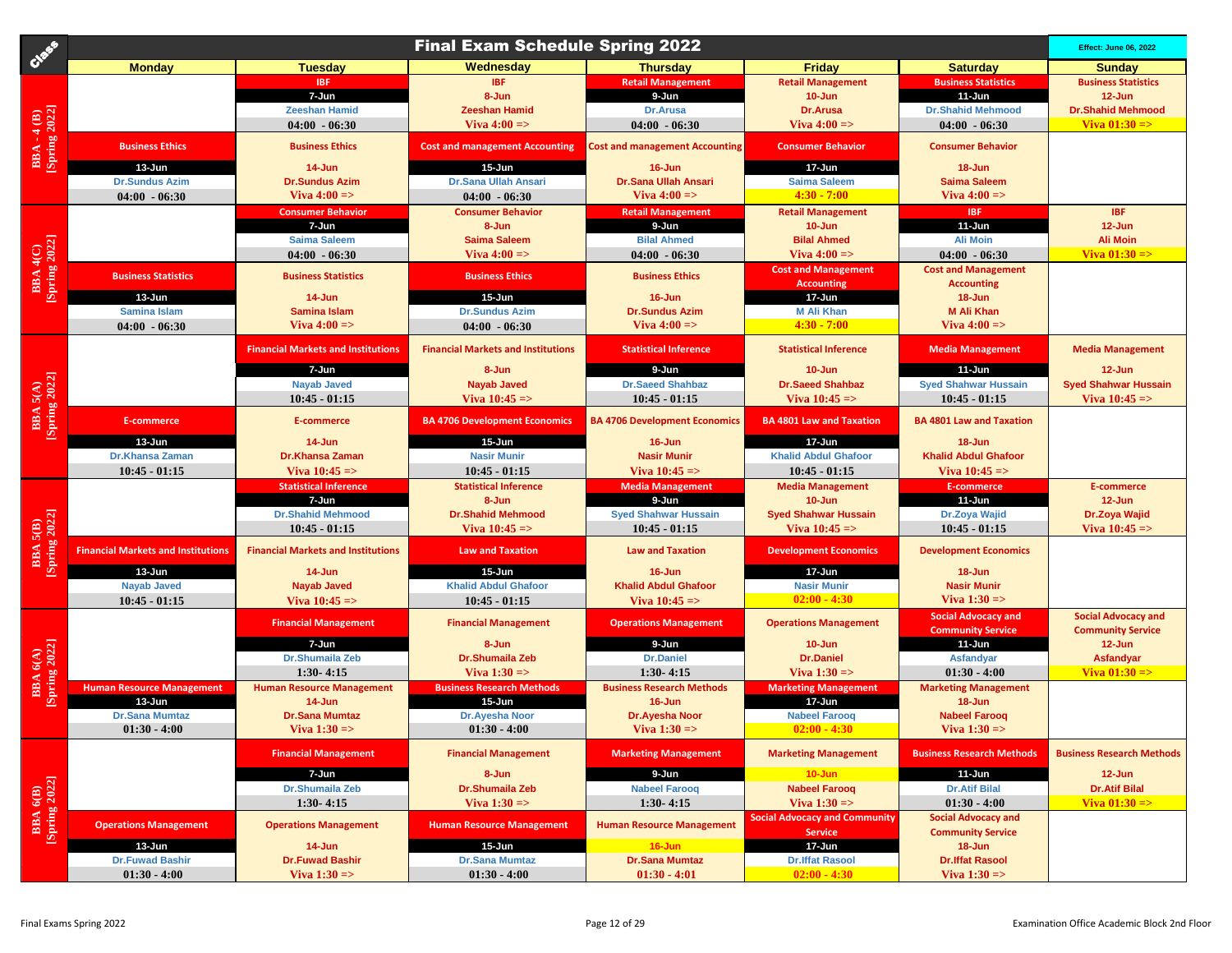| Creek                                        |                                 |                                                        | <b>Final Exam Schedule Spring 2022</b>                 |                                       |                                  |                                         | <b>Effect: June 06, 2022</b>            |
|----------------------------------------------|---------------------------------|--------------------------------------------------------|--------------------------------------------------------|---------------------------------------|----------------------------------|-----------------------------------------|-----------------------------------------|
|                                              | <b>Monday</b>                   | <b>Tuesday</b>                                         | Wednesdav                                              | <b>Thursday</b>                       | Friday                           | <b>Saturday</b>                         | <b>Sunday</b>                           |
|                                              |                                 | <b>Social Advocacy and Community</b><br><b>Service</b> | <b>Social Advocacy and Community</b><br><b>Service</b> | <b>Human Resource Management</b>      | <b>Human Resource Management</b> | <b>Business Research Methods</b>        | <b>Business Research Methods</b>        |
| <b>BBA-6(C)</b><br>[Spring 2022]             |                                 | 7-Jun                                                  | 8-Jun                                                  | 9-Jun                                 | $10 - Jun$                       | $11-Jun$                                | $12 - Jun$                              |
|                                              |                                 | <b>Ms.Sana Mukhtar</b>                                 | <b>Ms.Sana Mukhtar</b>                                 | <b>Dr.Sana Mumtaz</b>                 | <b>Dr.Sana Mumtaz</b>            | Dr. Saqlain Raza                        | Dr. Saglain Raza                        |
|                                              |                                 | $01:30 - 4:00$                                         | $01:30 - 4:01$                                         | $01:30 - 4:00$                        | $01:30 - 4:01$                   | $01:30 - 4:00$                          | Viva $01:30 = >$                        |
|                                              | <b>Marketing Management</b>     | <b>Marketing Management</b>                            | <b>Operations Management</b>                           | <b>Operations Management</b>          | <b>Financial Management</b>      | <b>Financial Management</b>             |                                         |
|                                              | $13 - Jun$                      | $14$ -Jun                                              | $15 - Jun$                                             | $16 - Jun$                            | 17-Jun                           | 18-Jun                                  |                                         |
|                                              | <b>Nabeel Faroog</b>            | <b>Nabeel Faroog</b>                                   | Dr.Shafig                                              | <b>Dr.Shafiq</b>                      | <b>Ali Moin</b>                  | <b>Ali Moin</b>                         |                                         |
|                                              | $01:30 - 4:00$                  | $01:30 - 4:01$                                         | $01:30 - 4:00$                                         | $01:30 - 4:01$                        | $02:00 - 4:30$                   | $01:30 - 4:01$                          |                                         |
|                                              |                                 | <b>Quantitiative Skills</b>                            | <b>Quantitiative Skills</b>                            | <b>Services Marketing</b>             | <b>Services Marketing</b>        | <b>Project Management</b>               | <b>Project Management</b>               |
| [Spring]<br>$\frac{\text{BBA}}{7(\text{A})}$ |                                 | 7-Jun                                                  | 8-Jun                                                  | 9-Jun                                 | $10 - Jun$                       | $11-Jun$                                | $12 - Jun$                              |
|                                              |                                 | <b>Amer Riaz Qureshi</b>                               | <b>Amer Riaz Qureshi</b>                               | <b>Dr.Zoya Wajid</b>                  | <b>Dr.Zoya Wajid</b>             | <b>Bilal Ahmed</b>                      | <b>Bilal Ahmed</b>                      |
|                                              |                                 | $04:00 - 06:30$                                        | Viva $4:00 \Rightarrow$                                | $04:00 - 06:30$                       | Viva $4:00 \Rightarrow$          | $04:00 - 06:30$                         | Viva $01:30 = >$                        |
| BBA - 8(A)<br>[Spring<br>2022]               |                                 | <b>Management Information System</b>                   | <b>Management Information System</b>                   | <b>Pakistan Economy</b>               | <b>Pakistan Economy</b>          | <b>Entrepreneurship</b>                 | <b>Entrepreneurship</b>                 |
|                                              |                                 | 7-Jun                                                  | 8-Jun                                                  | 9-Jun                                 | $10 - Jun$                       | $11-Jun$                                | $12 - Jun$                              |
|                                              |                                 | <b>Usman QEC</b>                                       | <b>Usman QEC</b>                                       | <b>Asma Javed</b>                     | <b>Asma Javed</b>                | <b>Syed Shahwar Hussain</b>             | <b>Syed Shahwar Hussain</b>             |
|                                              |                                 | $01:30 - 4:00$                                         | Viva $1:30 \Rightarrow$                                | $01:30 - 4:00$                        | Viva $1:30 = >$                  | $01:30 - 4:00$                          | Viva $01:30 = >$                        |
| BBA - 8(B)<br>[Spring<br>2022]               |                                 | <b>BA 3502 Entrepreneurship</b>                        | <b>BA 3502 Entrepreneurship</b>                        | <b>Pakistan Economy</b>               | <b>Pakistan Economy</b>          | <b>Management Information</b><br>System | <b>Management Information</b><br>System |
|                                              |                                 | 7-Jun                                                  | 8-Jun                                                  | 9-Jun                                 | $10 - Jun$                       | $11-Jun$                                | $12 - Jun$                              |
|                                              |                                 | <b>Shahid Jahangir Raja</b>                            | <b>Shahid Jahangir Raja</b>                            | <b>Zainab Zeeshan</b>                 | <b>Zainab Zeeshan</b>            | <b>Malik Aizaz</b>                      | <b>Malik Aizaz</b>                      |
|                                              |                                 | $01:30 - 4:00$                                         | Viva $1:30 \Rightarrow$                                | $01:30 - 4:00$                        | Viva $1:30 = >$                  | $01:30 - 4:00$                          | Viva $01:30 \Rightarrow$                |
|                                              | <b>Total Quality Management</b> | <b>Total Quality Management</b>                        |                                                        |                                       | <b>Sales Management</b>          | <b>Sales Management</b>                 |                                         |
|                                              | $13 - Jun$                      | $14 - Jun$                                             |                                                        |                                       | 17-Jun                           | $18 - Jun$                              |                                         |
|                                              | Hamza Ejaz                      | <b>Hamza Ejaz</b>                                      |                                                        | Marketing / Supply Chain Elective (s) | <b>Omer ljaz</b>                 | Omer ljaz                               |                                         |
|                                              | $01:30 - 4:00$                  | Viva $1:30 = >$                                        |                                                        |                                       | $02:00 - 4:30$                   | Viva $1:30 = >$                         |                                         |
|                                              | <b>Derivatives</b>              | <b>Derivatives</b>                                     |                                                        |                                       | <b>Dynamics of Banking</b>       | <b>Dynamics of Banking</b>              |                                         |
|                                              | $13 - Jun$                      | $14$ -Jun                                              |                                                        |                                       | 17-Jun                           | 18-Jun                                  |                                         |
|                                              | <b>Irfan Kasana</b>             | <b>Irfan Kasana</b>                                    | <b>Finance Elective (s)</b>                            |                                       | <b>Muhammad Anwer Ali</b>        | <b>Muhammad Anwer Ali</b>               |                                         |
| Elective Course (s)                          | $01:30 - 4:00$                  | Viva $1:30 =$                                          |                                                        |                                       | $02:00 - 4:30$                   | Viva $1:30 = >$                         |                                         |
|                                              | <b>Salaryand Compensation</b>   | <b>Salaryand Compensation</b>                          |                                                        |                                       | <b>Recruitment and Selection</b> | <b>Recruitment and Selection</b>        |                                         |
|                                              | 13-Jun                          | $14$ -Jun                                              |                                                        |                                       | 17-Jun                           | $18 - Jun$                              |                                         |
|                                              | <b>Rehan Tariq</b>              | <b>Rehan Tariq</b>                                     |                                                        | HR / Management Elective (s)          | <b>Dr.Mubarak Hussain</b>        | <b>Dr.Mubarak Hussain</b>               |                                         |
|                                              | $01:30 - 4:00$                  | Viva $1:30 = >$                                        |                                                        |                                       | $02:00 - 4:30$                   | Viva $1:30 = >$                         |                                         |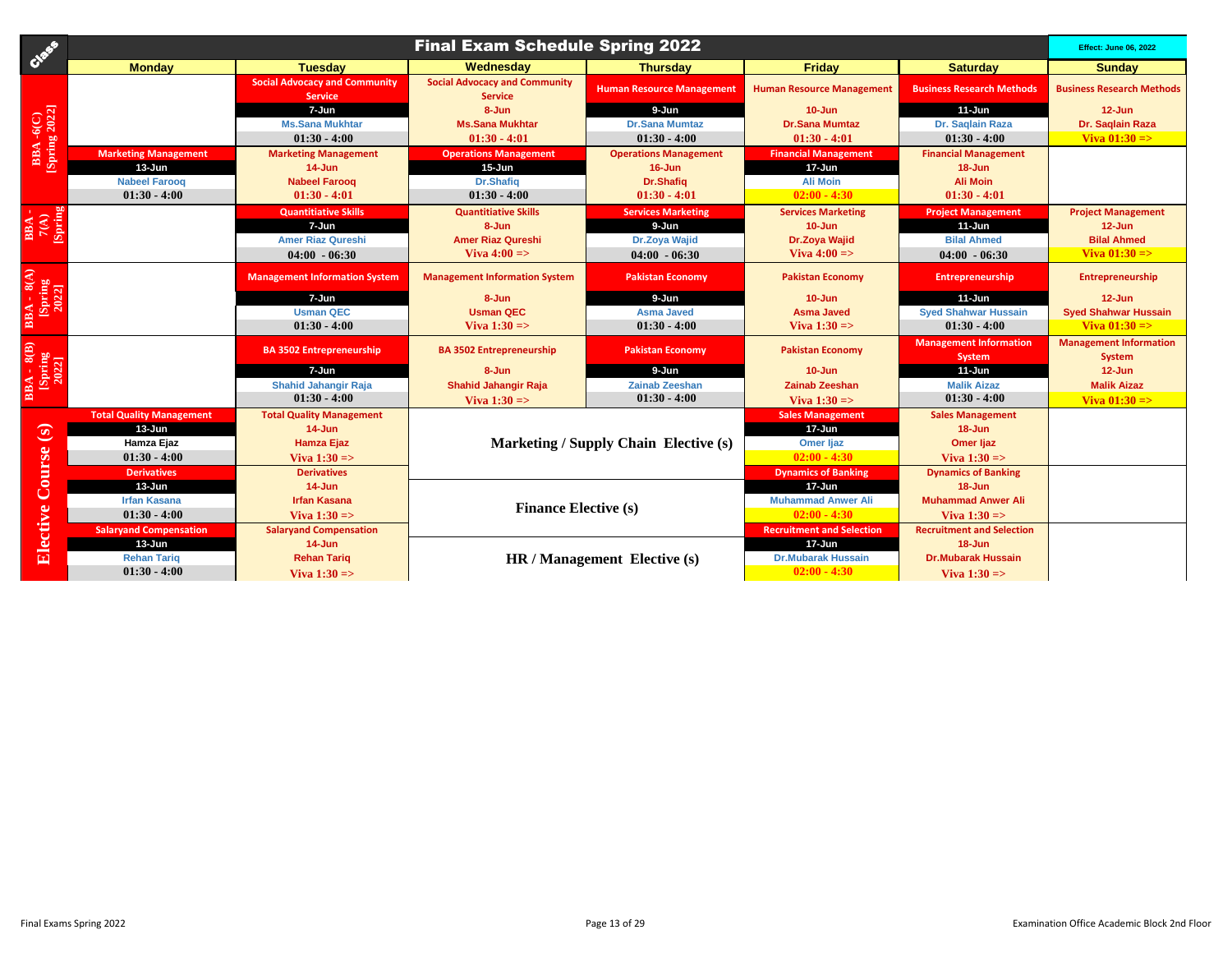| Case               |                                                    |                                                   | <b>Final Exam Schedule Spring 2022</b>           |                                                     |                                                     |                                          | <b>Effect: June 06, 2022</b>            |
|--------------------|----------------------------------------------------|---------------------------------------------------|--------------------------------------------------|-----------------------------------------------------|-----------------------------------------------------|------------------------------------------|-----------------------------------------|
|                    | <b>Monday</b>                                      | <b>Tuesdav</b>                                    | Wednesday                                        | <b>Thursdav</b>                                     | <b>Friday</b>                                       | <b>Saturday</b>                          | <b>Sunday</b>                           |
|                    |                                                    |                                                   |                                                  | <b>BS Accounting &amp; Finance</b>                  |                                                     |                                          |                                         |
|                    |                                                    | <b>Introduction to Financial Accounting</b>       | <b>Introduction to Financial Accounting</b>      | <b>Computer Concepts and</b><br><b>Applications</b> | <b>Computer Concepts and</b><br><b>Applications</b> | <b>Business Mathematics</b>              | <b>Business Mathematics</b>             |
|                    |                                                    | $7 - Jun$                                         | 8-Jun                                            | 9-Jun                                               | $10 - Jun$                                          | $11-Jun$                                 | $12 - Jun$                              |
| <b>BS (AF)-1</b>   |                                                    | Dr. Hassan Raza<br>$08:00 - 10:30$                | <b>Dr. Hassan Raza</b><br>Viva $08:00 =$         | Mr. Shahid Jahangir Raja<br>$08:00 - 10:30$         | Mr. Shahid Jahangir Raja<br>Viva $08:00 \approx$    | Mr. Amer Riaz Qureshi<br>$08:00 - 10:30$ | Mr. Amer Riaz Qureshi<br>Viva $10:00 =$ |
|                    | <b>Communication Skills</b>                        | <b>Communication Skills</b>                       | <b>Pakistan Studies</b>                          | <b>Pakistan Studies</b>                             | <b>Islamic Studies/Humanities</b>                   | <b>Islamic Studies/Humanities</b>        |                                         |
|                    | <b>13 June (Presentation</b>                       | 14-Jun                                            | 15-Jun                                           | $16 - Jun$                                          | 17-Jun                                              | 18-Jun                                   |                                         |
|                    | <b>Miss Sana Mumtaz</b>                            | <b>Miss Sana Mumtaz</b>                           | <b>Miss Asma Javeed</b>                          | <b>Miss Asma Javeed</b>                             | Mr. Tariq Naeem Raja                                | Mr. Tariq Naeem Raja                     |                                         |
|                    | $08:00 - 10:30$                                    | Viva $08:00 =$                                    | $08:00 - 10:30$                                  | Viva $08:00 =$                                      | $08:00 - 10:30$                                     | Viva $08:00 =$                           |                                         |
|                    |                                                    | <b>Introduction to Psychology</b>                 | <b>Introduction to Psychology</b>                | <b>Introduction to Sociology</b>                    | <b>Introduction to Sociology</b>                    | <b>Priciples of Micro Economics</b>      | <b>Priciples of Micro Economics</b>     |
|                    |                                                    | 7-Jun                                             | 8-Jun                                            | 9-Jun                                               | $10 - Jun$                                          | $11-Jun$                                 | $12 - Jun$                              |
|                    |                                                    | Mr. Adnan Hanan Sami                              | Mr. Adnan Hanan Sami                             | <b>Miss Uzma Shaharyar</b>                          | <b>Miss Uzma Shaharyar</b>                          | <b>Miss Kiran Saba</b>                   | <b>Miss Kiran Saba</b>                  |
|                    |                                                    | $10:45 - 01:15$                                   | Viva $10:45 = >$                                 | $10:45 - 01:15$                                     | Viva $10:45 = >$                                    | $10:45 - 01:15$                          | Viva $10:45 = >$                        |
| <b>BS</b> (AF) - 2 | <b>English Comprehension</b>                       | <b>English Comprehension</b>                      | <b>Business Management and Ethics</b>            | <b>Business Management and Ethics</b>               | <b>Advanced Financial Accounting</b>                | <b>Advanced Financial Accounting</b>     |                                         |
|                    | 13-Jun<br><b>Dr.Iffat Rasool</b>                   | 14-Jun<br><b>Dr.Iffat Rasool</b>                  | $15 - Jun$<br><b>Miss Sundus Azeem</b>           | $16 - Jun$<br><b>Miss Sundus Azeem</b>              | 17-Jun<br><b>Mr. Hassan Zada</b>                    | $18 - Jun$<br><b>Mr. Hassan Zada</b>     |                                         |
|                    | $10:45 - 01:15$                                    | Viva $10:45 =$                                    | $10:45 - 01:15$                                  | Viva $10:45 = >$                                    | $10:45 - 01:15$                                     | Viva $10:45 =$                           |                                         |
|                    |                                                    |                                                   |                                                  |                                                     |                                                     |                                          |                                         |
|                    |                                                    | OB                                                | <b>OB</b>                                        | <b>Introduction to Business Finance</b>             | <b>Introduction to Business Finance</b>             | <b>Principles of Marketing</b>           | <b>Principles of Marketing</b>          |
| ೆ                  |                                                    | 7-Jun                                             | 8-Jun                                            | 9-Jun                                               | $10 - Jun$                                          | $11-Jun$                                 | 12-Jun                                  |
|                    |                                                    | <b>Dr. Fatima Ashraf</b>                          | <b>Dr. Fatima Ashraf</b>                         | Mr. Zeeshan Hamid                                   | <b>Mr. Zeeshan Hamid</b>                            | Dr. Saglain Raza                         | Dr. Saglain Raza                        |
| BS (AF)            |                                                    | $08:00 - 10:30$                                   | Viva $08:00 =$                                   | $08:00 - 10:30$                                     | Viva $08:00 =$                                      | $08:00 - 10:30$                          | Viva $10:00 = >$                        |
|                    | <b>Calculus for Business Studies</b><br>$13 - Jun$ | <b>Calculus for Business Studies</b><br>14-Jun    | <b>Priciples of Macroeconomics</b><br>$15 - Jun$ | <b>Priciples of Macroeconomics</b><br>$16 - Jun$    | <b>Cost Accounting</b><br>17-Jun                    | <b>Cost Accounting</b><br>18-Jun         |                                         |
|                    | Mr. Ahmed Ali Qureshi                              | Mr. Ahmed Ali Qureshi                             | <b>Mr. Nasir Munir</b>                           | <b>Mr. Nasir Munir</b>                              | <b>Muhammad Ali Khan</b>                            | <b>Muhammad Ali Khan</b>                 |                                         |
|                    | $08:00 - 10:30$                                    | Viva $08:00 =$                                    | $08:00 - 10:30$                                  | Viva $08:00 =$                                      | $08:00 - 10:30$                                     | Viva $08:00 =$                           |                                         |
|                    |                                                    | <b>Management Accounting</b>                      | <b>Management Accounting</b>                     | <b>Money and Banking</b>                            | <b>Money and Banking</b>                            | <b>Business &amp; Technical Writing</b>  | <b>Business &amp; Technical Writing</b> |
|                    |                                                    | 7-Jun                                             | 8-Jun                                            | 9-Jun                                               | $10 - Jun$                                          | $11-Jun$                                 | $12 - Jun$                              |
|                    |                                                    | Mr. Muhammad Ali Khan                             | Mr. Muhammad Ali Khan                            | <b>Miss Nayab</b>                                   | <b>Miss Nayab</b>                                   | <b>Mr. Bilal Ahmed</b>                   | <b>Mr. Bilal Ahmed</b>                  |
| <b>BS (AF) - 4</b> |                                                    | $10:45 - 01:15$                                   | Viva $10:45 = >$                                 | $10:45 - 01:15$                                     | Viva $10:45 = >$                                    | $10:45 - 01:15$                          | Viva $10:45 = >$                        |
|                    | <b>Statistics and Probability</b><br>13-Jun        | <b>Statistics and Probability</b><br>14-Jun       | <b>MIS</b><br>$15 - Jun$                         | <b>MIS</b><br>$16 - Jun$                            | A&FIS<br>17-Jun                                     | A&FIS<br>18-Jun                          |                                         |
|                    | <b>Miss Samina Islam</b>                           | <b>Miss Samina Islam</b>                          | <b>Dr. Muhammad Shafiq</b>                       | <b>Dr. Muhammad Shafiq</b>                          | Mr. Ali Moin                                        | Mr. Ali Moin                             |                                         |
|                    | $10:45 - 01:15$                                    | Viva $10:45 = >$                                  | $10:45 - 01:15$                                  | Viva $10:45 = >$                                    | $10:45 - 01:15$                                     | Viva $10:45 =$                           |                                         |
|                    |                                                    |                                                   |                                                  |                                                     |                                                     |                                          |                                         |
|                    |                                                    | <b>Corporate Accounting</b>                       | <b>Corporate Accounting</b>                      | <b>Auditing I</b>                                   | <b>Auditing I</b>                                   | <b>Islamic Banking and Finance</b>       | <b>Islamic Banking and Finance</b>      |
|                    |                                                    | 7-Jun                                             | 8-Jun                                            | 9-Jun                                               | $10 - Jun$                                          | $11 - Jun$                               | 12-Jun                                  |
|                    |                                                    | <b>Mr. Khalid Abdul Ghafoor</b>                   | Mr. Khalid Abdul Ghafoor                         | Mr. Zeeshan Hamid                                   | Mr. Zeeshan Hamid                                   | Khawaja Ehsan Elahi                      | Khawaja Ehsan Elahi                     |
| BS (AF) - 5        |                                                    | $08:00 - 10:30$                                   | Viva $08:00 =$                                   | $08:00 - 10:30$                                     | Viva $08:00 =$                                      | $08:00 - 10:30$                          | Viva $10:00 =$                          |
|                    | <b>Financial Institutes and Markets</b><br>13-Jun  | <b>Financial Institutes and Markets</b><br>14-Jun | <b>Statistical Inference</b><br>15-Jun           | <b>Statistical Inference</b><br>$16 - Jun$          | <b>Taxation</b><br>17-Jun                           | <b>Taxation</b><br>18-Jun                |                                         |
|                    | Mr. Ali Moin                                       | Mr. Ali Moin                                      | <b>Mr. Ahmed Ali Qureshi</b>                     | <b>Mr. Ahmed Ali Qureshi</b>                        | Mr. Mudassar Baig                                   | Mr. Mudassar Baig                        |                                         |
|                    | $08:00 - 10:30$                                    | Viva $08:00 =$                                    | $08:00 - 10:30$                                  | Viva $08:00 =$                                      | $08:00 - 10:30$                                     | Viva $08:00 =$                           |                                         |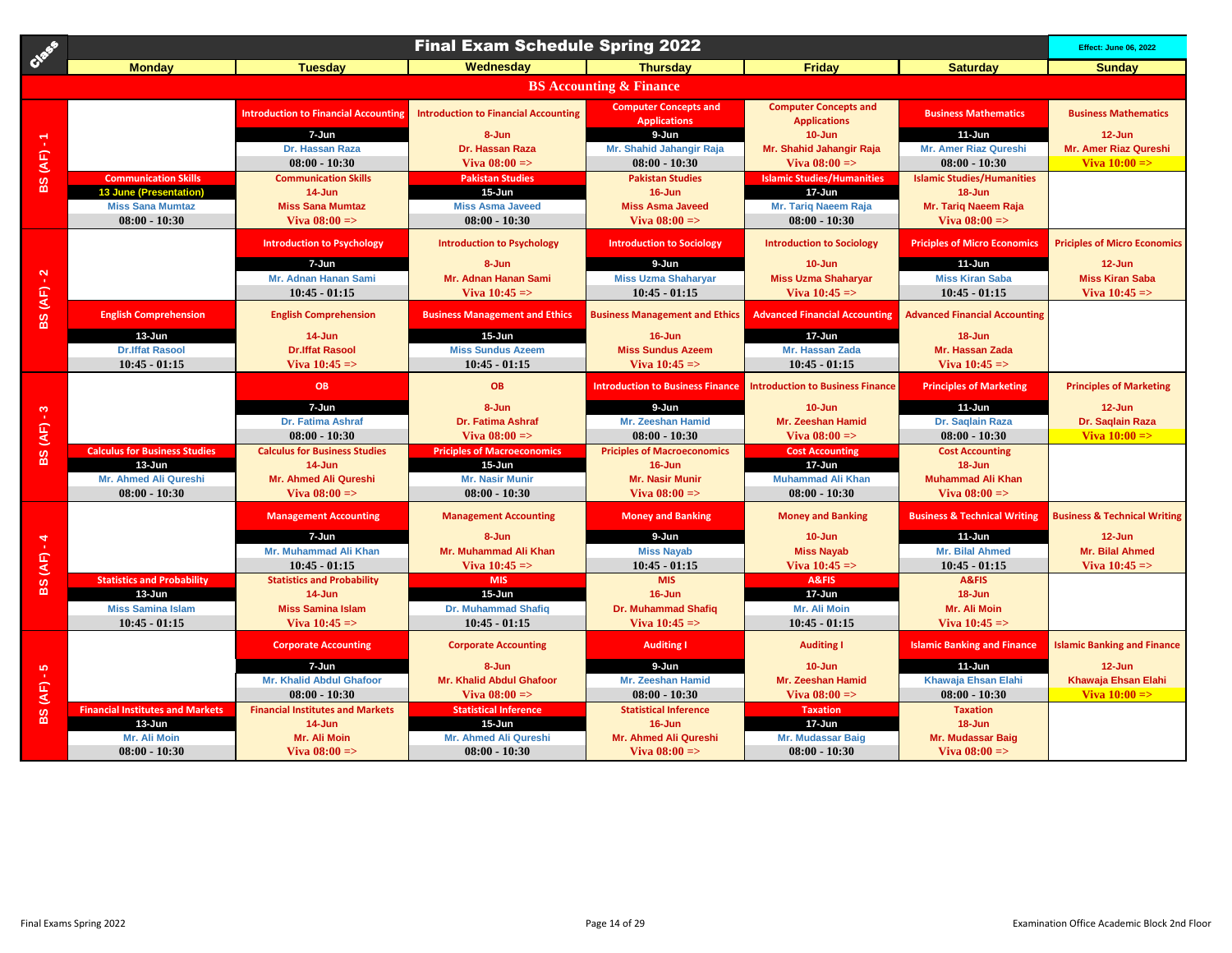| Case                        | <b>Final Exam Schedule Spring 2022</b> |                                 |                             |                                |                                 |                                 |                                |  |
|-----------------------------|----------------------------------------|---------------------------------|-----------------------------|--------------------------------|---------------------------------|---------------------------------|--------------------------------|--|
|                             | <b>Monday</b>                          | <b>Tuesday</b>                  | Wednesday                   | <b>Thursday</b>                | <b>Friday</b>                   | <b>Saturday</b>                 | <b>Sunday</b>                  |  |
|                             |                                        | <b>Financial Management</b>     | <b>Financial Management</b> | <b>Auditing II</b>             | <b>Auditing II</b>              | <b>Business and Labour Law</b>  | <b>Business and Labour Law</b> |  |
| ဖ<br><b>ALC</b>             |                                        | 7-Jun                           | 8-Jun                       | 9-Jun                          | $10 - Jun$                      | $11 - Jun$                      | $12 - Jun$                     |  |
|                             |                                        | Dr. Hassan Raza                 | Dr. Hassan Raza             | Dr. Badar Nadeem Ashraf        | Dr. Badar Nadeem Ashraf         | Mr. Mudassar Baig               | Mr. Mudassar Baig              |  |
| $\overline{\mathcal{A}}$ F) |                                        | $1:30 - 4:15$                   | Viva $1:30 \Rightarrow$     | $1:30 - 4:15$                  | Viva $1:30 \Rightarrow$         | $1:30 - 4:15$                   | Viva $01:30 \Rightarrow$       |  |
|                             | <b>Marketing Management</b>            | <b>Marketing Management</b>     | <b>BRM</b>                  | <b>BRM</b>                     | <b>Financial Reporting</b>      | <b>Financial Reporting</b>      |                                |  |
| 8S                          | $13 - Jun$                             | $14 - Jun$                      | $15 - Jun$                  | $16 - Jun$                     | $17 - Jun$                      | $18 - Jun$                      |                                |  |
|                             | <b>Mr. Nabeel Faroog</b>               | Mr. Nabeel Faroog               | Dr. Mobeen                  | Dr. Mobeen                     | <b>Khalid Abdul Ghafoor</b>     | <b>Khalid Abdul Ghafoor</b>     |                                |  |
|                             | $01:30 - 4:00$                         | Viva $1:30 \Rightarrow$         | $01:30 - 4:00$              | Viva $1:30 \Rightarrow$        | $02:00 - 4:30$                  | Viva $1:30 \Rightarrow$         |                                |  |
|                             |                                        | <b>FRM</b>                      | <b>FRM</b>                  | <b>Management of Financial</b> | <b>Management of Financial</b>  | <b>Investment Analysis and</b>  | <b>Investment Analysis and</b> |  |
|                             |                                        |                                 |                             | <b>Institutions</b>            | <b>Institutions</b>             | <b>Portfolio</b>                | <b>Portfolio</b>               |  |
| $\overline{ }$              |                                        | 7-Jun                           | 8-Jun                       | 9-Jun                          | $10 - Jun$                      | $11 - Jun$                      | $12 - Jun$                     |  |
| <b>TEL:</b>                 |                                        | Dr. Hassan Raza                 | Dr. Hassan Raza             | <b>Miss Nayab</b>              | <b>Miss Nayab</b>               | <b>Sveda Hina Zaidi</b>         | <b>Syeda Hina Zaidi</b>        |  |
| (AF)                        |                                        | $04:00 - 06:30$                 | Viva $4:00 \Rightarrow$     | $4:00 - 6:30$                  | Viva $4:00 \Rightarrow$         | $4:00 - 6:30$                   | Viva $01:30 = >$               |  |
| ဖ                           |                                        |                                 | <b>Corporate Finance</b>    | <b>Corporate Finance</b>       | <b>Islamic Financial System</b> | <b>Islamic Financial System</b> |                                |  |
| $\mathbf{m}$                |                                        |                                 | $15 - Jun$                  | $16 - Jun$                     | $17 - Jun$                      | $18 - Jun$                      |                                |  |
|                             |                                        |                                 | <b>Hassan Zada</b>          | <b>Hassan Zada</b>             | <b>Faaiz Naseer</b>             | <b>Faaiz Naseer</b>             |                                |  |
|                             |                                        |                                 | $04:00 - 06:30$             | Viva $4:00 \Rightarrow$        | $04:30 - 07:00$                 | Viva $4:00 \Rightarrow$         |                                |  |
|                             |                                        | <b>Company Law</b>              | <b>Company Law</b>          | <b>International Financial</b> | <b>International Financial</b>  | <b>Financial Reporting</b>      | <b>Financial Reporting</b>     |  |
|                             |                                        |                                 |                             | <b>Management</b>              | <b>Management</b>               |                                 |                                |  |
| $\infty$<br>-11             |                                        | $7 - Jun$                       | 8-Jun                       | 9-Jun                          | $10 - Jun$                      | $11 - Jun$                      | $12 - Jun$                     |  |
|                             |                                        | Mr. Ghulam Asgher               | Mr. Ghulam Asgher           | Dr. Badar                      | Dr. Badar                       | <b>Arif Hussain (ACA)</b>       | <b>Arif Hussain (ACA)</b>      |  |
| (AF)                        |                                        | $01:30 - 4:00$                  | Viva $1:30 \Rightarrow$     | $01:30 - 4:00$                 | Viva $1:30 = >$                 | $01:30 - 4:00$                  | Viva $01:30 = >$               |  |
| ဖာ                          | <b>Pakistan Economic Policy</b>        | <b>Pakistan Economic Policy</b> | <b>Entrepreneurship</b>     | <b>Entrepreneurship</b>        |                                 |                                 |                                |  |
| $\mathbf{m}$                | $13 - Jun$                             | $14 - Jun$                      | $15 - Jun$                  | $16 - Jun$                     |                                 |                                 |                                |  |
|                             | <b>Dr.Iffat Rasool</b>                 | <b>Dr.Iffat Rasool</b>          | Dr. Saglain Raza            | Dr. Saglain Raza               |                                 |                                 |                                |  |
|                             | $01:30 - 4:00$                         | Viva $1:30 \Rightarrow$         | $01:30 - 4:00$              | Viva $1:30 \Rightarrow$        |                                 |                                 |                                |  |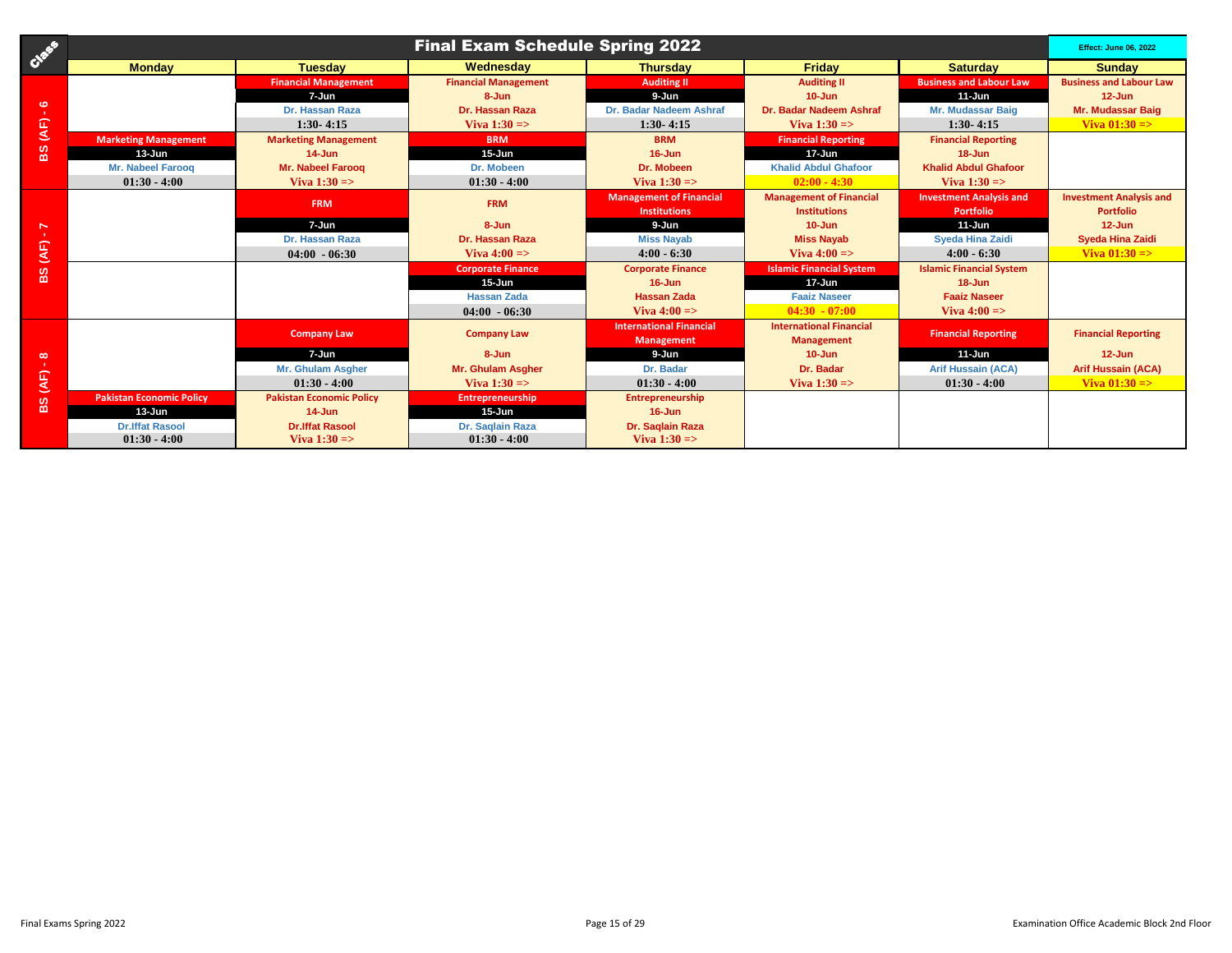| Case                                      |                                        |                                          | <b>Final Exam Schedule Spring 2022</b>    |                                                     |                                                |                                            | <b>Effect: June 06, 2022</b>        |
|-------------------------------------------|----------------------------------------|------------------------------------------|-------------------------------------------|-----------------------------------------------------|------------------------------------------------|--------------------------------------------|-------------------------------------|
|                                           | <b>Monday</b>                          | <b>Tuesday</b>                           | Wednesdav                                 | <b>Thursdav</b>                                     | <b>Friday</b>                                  | <b>Saturday</b>                            | <b>Sunday</b>                       |
|                                           |                                        |                                          |                                           | <b>BS-Social Science</b>                            |                                                |                                            |                                     |
|                                           |                                        | <b>Intro to Social Sciences</b>          | <b>Intro to Social Sciences</b>           | <b>Community Services</b>                           | <b>Community Services</b>                      | <b>Computer and Web Skills</b>             | <b>Computer and Web Skills</b>      |
|                                           |                                        | 7-Jun                                    | 8-Jun                                     | 9-Jun                                               | $10 - Jun$                                     | 11-Jun                                     | $12 - Jun$                          |
|                                           |                                        | Ms. Aliya Abdul Hayee                    | Ms. Aliya Abdul Hayee                     | Ms. Sana Mukhtar                                    | Ms. Sana Mukhtar                               | Saqib Mushtaq                              | Saqib Mushtaq                       |
|                                           |                                        | $08:00 - 10:30$                          | Viva $08:00 =$                            | $08:00 - 10:30$                                     | Viva $08:00 =$                                 | $08:00 - 10:30$                            | Viva $10:00 \Rightarrow$            |
| <b>BSSS-1 Section A</b><br>[Fall 2020]    | <b>Microeconomics</b>                  | <b>Microeconomics</b>                    | Eng. for Gene Purposes I                  | <b>Eng. for Gene Purposes I</b>                     | <b>Islamiat/ Ethics &amp; Pakistan Studies</b> | slamiat/ Ethics & Pakistan Studies         |                                     |
|                                           | $13 - Jun$                             | 14-Jun                                   | 15-Jun                                    | 16-Jun                                              | 17-Jun                                         | 18-Jun                                     |                                     |
|                                           | Dr. Syed Aziz Rasool                   | Dr. Syed Aziz Rasool                     | Ms. Huma Magsood                          | Ms. Huma Magsood                                    | Mr. Abdul Hanan Sami                           | Mr. Abdul Hanan Sami                       |                                     |
|                                           | $08:00 - 10:30$                        | Viva $08:00 =$                           | $08:00 - 10:30$                           | Viva $08:00 =$                                      | $08:00 - 10:30$                                | Viva $08:00 =$                             |                                     |
|                                           |                                        | <b>Intro to Political Science</b>        | <b>Intro to Political Science</b>         | <b>International Relations</b>                      | <b>International Relations</b>                 | Macroeconomics                             | <b>Macroeconomics</b>               |
|                                           |                                        | 7-Jun                                    | 8-Jun                                     | 9-Jun                                               | $10 - Jun$                                     | $11$ -Jun                                  | $12 - Jun$                          |
|                                           |                                        | Dr. Muhammad Farooq Solangi              | Dr. Muhammad Farooq Solangi               | Ms. Aroobah Sarfaraz                                | Ms. Aroobah Sarfaraz                           | Dr. Syed Aziz Rasool                       | Dr. Syed Aziz Rasool                |
|                                           |                                        | $10:45 - 01:15$                          | Viva $10:45 = >$                          | $10:45 - 01:15$                                     | Viva $10:45 =$                                 | $10:45 - 01:15$                            | Viva $10:45 =$                      |
| BSSS-2 Section A<br><b>Spring 2020</b>    | Sociology<br>13-Jun                    | <b>Sociology</b>                         | Intro to Indus Civilization<br>$15 - Jun$ | <b>Intro to Indus Civilization</b><br>16-Jun        | Psychology<br>17-Jun                           | <b>Psychology</b>                          |                                     |
|                                           | Dr. M. Abo Ul Hasan Rashid             | $14 - Jun$<br>Dr. M. Abo Ul Hasan Rashid | Dr. Rashida Qureshi                       | Dr. Rashida Qureshi                                 | Ms. Amber Gillani                              | 18-Jun<br>Ms. Amber Gillani                |                                     |
|                                           | $10:45 - 01:15$                        | Viva $10:45 =$                           | $10:45 - 01:15$                           | Viva $10:45 =$                                      | $10:45 - 01:15$                                | Viva $10:45 =$                             |                                     |
|                                           |                                        | Intr to Social Psychology                | Intr to Social Psychology                 | <b>Study of Anthropology</b>                        | <b>Study of Anthropology</b>                   | <b>Mathematics &amp; Statistics</b>        | <b>Mathematics &amp; Statistics</b> |
|                                           |                                        | 7-Jun                                    | 8-Jun                                     | 9-Jun                                               | $10 - Jun$                                     | $11 - Jun$                                 | $12 - Jun$                          |
| [Fall                                     |                                        | Ms. Amber Gillani                        | Ms. Amber Gillani                         | Ms. Attieya Igbal                                   | Ms. Attieya Iqbal                              | Ms. Nazia Shahmir                          | Ms. Nazia Shahmir                   |
|                                           |                                        | $08:00 - 10:30$                          | Viva $08:00 =$                            | $08:00 - 10:30$                                     | Viva $08:00 =$                                 | $08:00 - 10:30$                            | Viva $10:00 =$                      |
| $BSSS - 3-A$<br>2019                      | Eng-II: Eng for Acad Purposes          | <b>Eng-II: Eng for Acad Purposes</b>     | Philosophy                                | Philosophy                                          | <b>Development and Politics</b>                | <b>Development and Politics</b>            |                                     |
|                                           | 13-Jun                                 | $14$ -Jun                                | 15-Jun                                    | 16-Jun                                              | 17-Jun                                         | 18-Jun                                     |                                     |
|                                           | Dr. Wajid Hussain                      | Dr. Wajid Hussain                        | Dr. Wajid Hussain                         | Dr. Wajid Hussain                                   | Dr. Abdul Razzag Khan                          | Dr. Abdul Razzag Khan                      |                                     |
|                                           | $08:00 - 10:30$                        | Viva $08:00 =$                           | $08:00 - 10:30$                           | Viva $08:00 =$                                      | $08:00 - 10:30$                                | Viva $08:00 =$                             |                                     |
|                                           |                                        | Intr to Organizational Psychology        | Intr to Organizational Psychology         | <b>Development Studies</b>                          | <b>Development Studies</b>                     | <b>Social Policy</b>                       | <b>Social Policy</b>                |
|                                           |                                        | 7-Jun                                    | 8-Jun                                     | 9-Jun                                               | $10 - Jun$                                     | 11-Jun                                     | $12 - Jun$                          |
|                                           |                                        | Ms. Sana Mukhtar                         | Ms. Sana Mukhtar                          | Dr. Abdul Razzag Khan                               | Dr. Abdul Razzaq Khan                          | Dr. M. Abo Ul Hasan Rashid                 | Dr. M. Abo Ul Hasan Rashid          |
|                                           |                                        | $10:45 - 01:15$                          | Viva $10:45 = >$                          | $10:45 - 01:15$                                     | Viva $10:45 =$                                 | $10:45 - 01:15$                            | Viva $10:45 =$                      |
| BSSS - 4 - A<br>[Spring 2019]             | <b>Gender Studies</b>                  | <b>Gender Studies</b>                    | <b>Statistical Inferences</b>             | <b>Statistical Inferences</b>                       | <b>Comparative Religion</b>                    | <b>Comparative Religion</b>                |                                     |
|                                           | 13-Jun                                 | 14-Jun                                   | $15 - Jun$                                | $16 - Jun$                                          | 17-Jun                                         | 18-Jun                                     |                                     |
|                                           | Dr. Rashida Qureshi<br>$10:45 - 01:15$ | Dr. Rashida Qureshi                      | Dr. Syed Aziz Rasool<br>$10:45 - 01:15$   | Dr. Syed Aziz Rasool                                | Dr. Wajid Hussain<br>$10:45 - 01:15$           | Dr. Wajid Hussain                          |                                     |
|                                           |                                        | Viva $10:45 =$<br>Language I             | <b>Language I</b>                         | Viva $10:45 =$<br><b>Culture, Art &amp; Society</b> | <b>Culture, Art &amp; Society</b>              | Viva $10:45 =$<br><b>Political Economy</b> | <b>Political Economy</b>            |
| BSSS -6-A   BSSS - 5-<br>Spring   A  Fall |                                        | 7-Jun                                    | 8-Jun                                     | 9-Jun                                               | $10 - Jun$                                     | 11-Jun                                     | $12 - Jun$                          |
| 2018]                                     |                                        | Mr. Li Yl                                | Mr. Li Yl                                 | Dr. Rashida Qureshi                                 | Dr. Rashida Qureshi                            | Dr. M. Mukhtar Khan                        | Dr. M. Mukhtar Khan                 |
|                                           |                                        | $08:00 - 10:30$                          | Viva $08:00 =$                            | $08:00 - 10:30$                                     | Viva $08:00 =$                                 | $08:00 - 10:30$                            | Viva $10:00 =$                      |
|                                           |                                        | <b>Research Methods</b>                  | <b>Research Methods</b>                   | Language II                                         | <b>Language II</b>                             | Inter Law & Human Rights                   | <b>Inter Law &amp; Human Rights</b> |
|                                           |                                        | 7-Jun                                    | 8-Jun                                     | 9-Jun                                               | $10 - Jun$                                     | $11$ -Jun                                  | $12 - Jun$                          |
| 2018]                                     |                                        | Ms. Amber Gillani                        | Ms. Amber Gillani                         | Mr. Li Yl                                           | Mr. Li Yl                                      | Ms.Amira Ibrahim                           | Ms.Amira Ibrahim                    |
|                                           |                                        | $01:30 - 04:00$                          | Viva $01:30 = >$                          | $01:30 - 04:00$                                     | Viva $01:30 =$                                 | $01:30 - 04:00$                            | Viva $01:30 = >$                    |
|                                           |                                        | <b>Environmental Studies</b>             | <b>Environmental Studies</b>              | Intro to Health Psychology                          | <b>Intro to Health Psychology</b>              |                                            |                                     |
| <b>BSSS-7-A</b>                           |                                        | 7-Jun                                    | 8-Jun                                     | 9-Jun                                               | $10 - Jun$                                     |                                            |                                     |
|                                           |                                        | Dr. Muhammad Abo ul Hassan               | Dr. Muhammad Abo ul Hassan                | Dr. Syeda Razia Bukhari                             | Dr. Syeda Razia Bukhari                        |                                            |                                     |
|                                           |                                        | $04:00 - 06:30$                          | Viva $04:00 =$                            | $04:00 - 06:30$                                     | Viva $04:00 =$                                 |                                            |                                     |
|                                           |                                        | <b>Public Policy</b>                     | <b>Public Policy</b>                      | Enlightenment                                       | Enlightenment<br>$10 - Jun$                    |                                            |                                     |
|                                           |                                        | 7-Jun<br>Mr. Shoukat Hayat Durani        | 8-Jun<br>Mr. Shoukat Hayat Durani         | 9-Jun<br>Dr. Muhammad Farooq Solangi                | Dr. Muhammad Farooq Solangi                    |                                            |                                     |
| <b>Spring 2017</b><br>$BSSS-8-A$          |                                        | $01:30 - 04:00$                          | Viva $01:30 =$                            | $01:30 - 04:00$                                     | Viva $01:30 =$                                 |                                            |                                     |
|                                           | Elective                               |                                          | Elective                                  |                                                     | Elective                                       |                                            |                                     |
|                                           | <b>IR/Psych/Soc/Econ</b>               |                                          | <b>IR/Psych/Soc/Econ</b>                  |                                                     | <b>IR/Psych/Soc/Econ</b>                       |                                            |                                     |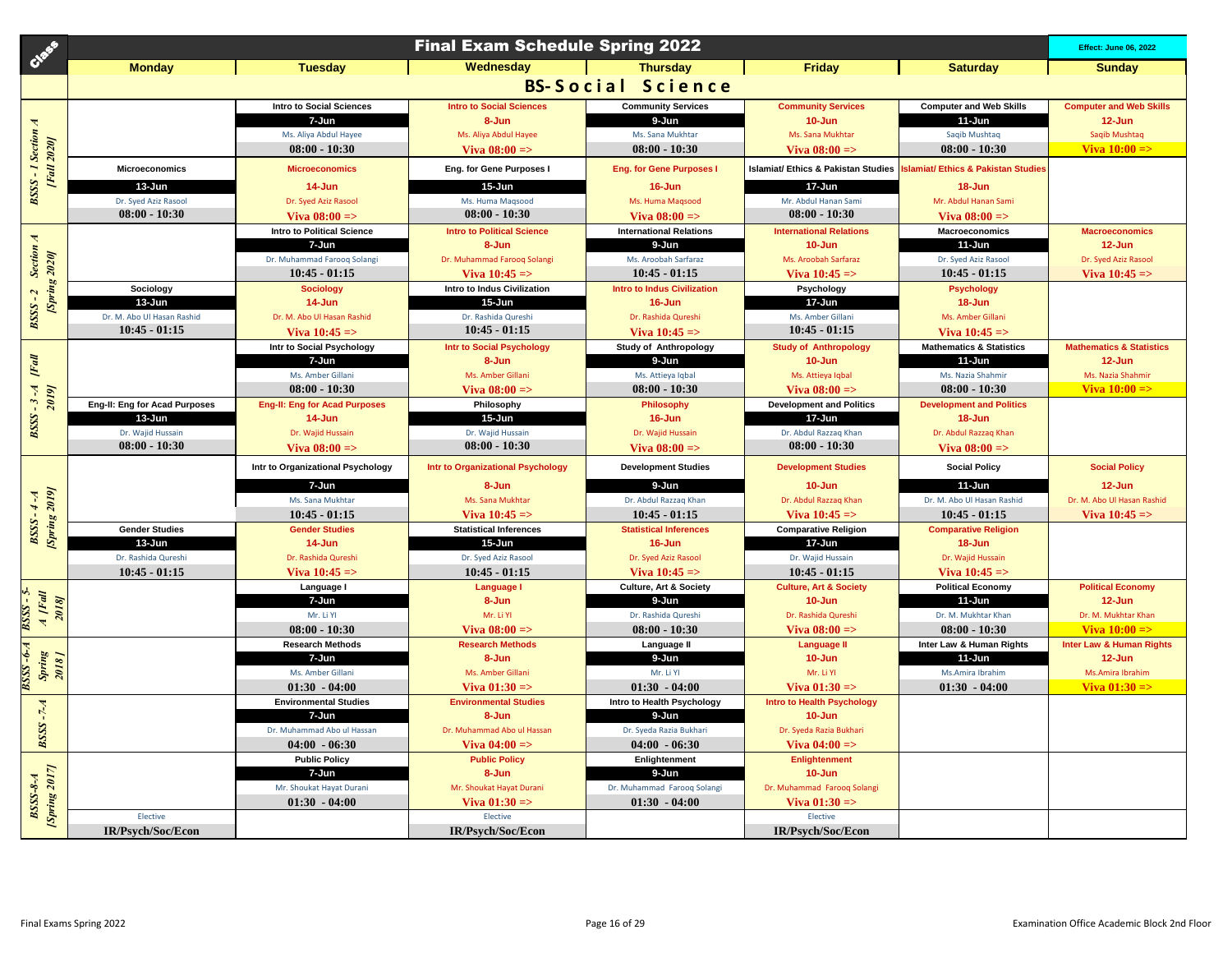| Creek                                  |                                               |                                               | <b>Final Exam Schedule Spring 2022</b> |                                       |                                    |                                           | <b>Effect: June 06, 2022</b> |
|----------------------------------------|-----------------------------------------------|-----------------------------------------------|----------------------------------------|---------------------------------------|------------------------------------|-------------------------------------------|------------------------------|
|                                        | <b>Monday</b>                                 | <b>Tuesdav</b>                                | Wednesday                              | <b>Thursdav</b>                       | Fridav                             | <b>Saturdav</b>                           | <b>Sunday</b>                |
|                                        | <b>European Studies</b>                       | <b>European Studies</b>                       | Central and West Asian Studies         | <b>Central and West Asian Studies</b> | Peace Research                     | <b>Peace Research</b>                     |                              |
|                                        | $13 - Jun$                                    | $14 - Jun$                                    | $15 - Jun$                             | $16 - Jun$                            | $17 - Jun$                         | $18 - Jun$                                |                              |
|                                        | <b>Major IR</b>                               | <b>Major IR</b>                               | <b>Major IR</b>                        | <b>Major IR</b>                       | <b>Major IR</b>                    | <b>Major IR</b>                           |                              |
|                                        | Dr. Taraq Waheed                              | Dr. Taraq Waheed                              | Dr. Taraq Waheed                       | Dr. Taraq Waheed                      | Mr. Ayaz Muhammad Khan             | Mr. Ayaz Muhammad Khan                    |                              |
|                                        | $04:00 - 06:30$                               | Viva $04:00 = >$                              | $04:00 - 06:30$                        | Viva $04:00 = >$                      | $04:30 - 07:00$                    | Viva $01:30 = >$                          |                              |
|                                        | Social Entrepreneurship                       | Social Entrepreneurship                       | Social Theories-I                      | <b>Social Theories-I</b>              | Sociology of Education             | <b>Sociology of Education</b>             |                              |
|                                        | $13 - Jun$                                    | $14 - Jun$                                    | $15 - Jun$                             | 16-Jun                                | 17-Jun                             | $18 - Jun$                                |                              |
|                                        | <b>Major Sociology (Merged with DS Major)</b> | <b>Major Sociology (Merged with DS Major)</b> | <b>Major Sociology</b>                 | <b>Major Sociology</b>                | <b>Major Sociology</b>             | <b>Major Sociology</b>                    |                              |
|                                        | Dr. Rashida Qureshi                           | Dr. Rashida Qureshi                           | Dr. M. Abo Ul Hasan Rashid             | Dr. M. Abo Ul Hasan Rashid            | Dr. M. Abo Ul Hasan Rashid         | Dr. M. Abo Ul Hasan Rashid                |                              |
|                                        | $04:00 - 06:30$                               | Viva $04:00 =$                                | $04:00 - 06:30$                        | Viva $04:00 =$                        | $04:30 - 07:00$                    | Viva $01:30 = >$                          |                              |
|                                        | Forensic Psychology                           | <b>Forensic Psychology</b>                    | Personality Theories                   | <b>Personality Theories</b>           | Developmental Psychology           |                                           |                              |
|                                        | 13-Jun                                        | $14 - Jun$                                    | $15 - Jun$                             | $16 - Jun$                            | $17 - Jun$                         |                                           |                              |
|                                        | <b>Major Psychology</b>                       | <b>Major Psychology</b>                       | <b>Major Psychology</b>                | <b>Major Psychology</b>               | <b>Major Psychology</b>            |                                           |                              |
|                                        | Ms. Aliya Abdul Hayee                         | Ms. Aliya Abdul Hayee                         | Mr. Abdul Hanan Sami                   | Mr. Abdul Hanan Sami                  | Dr. Syeda Razia Bukhari            |                                           |                              |
|                                        | $04:00 - 06:30$                               | Viva $04:00 = >$                              | $04:00 - 06:30$                        | Viva $04:00 =$                        | $04:30 - 07:00$                    |                                           |                              |
| Fall 2016-Spring 2018<br>Electives for |                                               |                                               |                                        |                                       | Viva $07:00 =$                     |                                           |                              |
|                                        | Game Theory                                   | <b>Game Theory</b>                            | <b>Fiscal and Monetary Economics</b>   | <b>Fiscal and Monetary Economics</b>  | <b>Mathematical Economics</b>      | <b>Mathematical Economics</b>             |                              |
|                                        | 13-Jun                                        | $14$ -Jun                                     | $15 - Jun$                             | $16 - Jun$                            | 17-Jun                             | $18 - Jun$                                |                              |
| $BS$ $\left( SS \right)$               | <b>Major Economics</b>                        | <b>Major Economics</b>                        | <b>Major Economics</b>                 | <b>Major Economics</b>                | <b>Maior Economics</b>             | <b>Major Economics</b>                    |                              |
|                                        | Dr. Syed Aziz Rasool                          | Dr. Syed Aziz Rasool                          | Dr. Abdul Rashid                       | Dr. Abdul Rashid                      | Dr. Syed Aziz Rasool               | Dr. Syed Aziz Rasool                      |                              |
|                                        | $04:00 - 06:30$                               | Viva $04:00 =$                                | $04:00 - 06:30$                        | Viva $04:00 = >$                      | $04:30 - 07:00$                    | Viva $01:30 = >$                          |                              |
|                                        |                                               |                                               | <b>Clinical Psychology</b>             | <b>Clinical Psychology</b>            | Intro to Philanthropy              | <b>Intro to Philanthropy</b>              |                              |
|                                        |                                               |                                               | $15 - Jun$                             | $16 - Jun$                            | $17 - Jun$                         | $18 - Jun$                                |                              |
|                                        |                                               |                                               | Dr.Abdur Rashid                        | <b>Dr.Abdur Rashid</b>                | Dr. M. Abo Ul Hasan Rashid         | Dr. M. Abo Ul Hasan Rashid                |                              |
|                                        |                                               |                                               | $04:00 - 06:30$                        | Viva $04:00 = >$                      | $04:30 - 07:00$                    | Viva $01:30 \Rightarrow$                  |                              |
|                                        | Social Entrepreneurship                       | Social Entrepreneurship                       | Civil Society                          | <b>Civil Society</b>                  | Capabilities and Human Development | <b>Capabilities and Human Development</b> |                              |
|                                        | $13 - Jun$                                    | $14$ -Jun                                     | $15 - Jun$                             | $16 - Jun$                            | $17 - Jun$                         | $18 - Jun$                                |                              |
|                                        | <b>Major Development Studies</b>              | <b>Major Development Studies</b>              | <b>Major Development Studies</b>       | <b>Major Development Studies</b>      | <b>Major Development Studies</b>   | <b>Major Development Studies</b>          |                              |
|                                        | Dr. Rashida Qureshi                           | Dr. Rashida Qureshi                           | Dr. Abdul Razzaq Khan                  | Dr. Abdul Razzag Khan                 | Dr. Abdul Razzag Khan              | Dr. Abdul Razzag Khan                     |                              |
|                                        | $04:00 - 06:30$                               | Viva $04:00 =$                                | $04:00 - 06:30$                        | Viva $04:00 =$                        | $04:30 - 07:00$                    | Viva $01:30 = >$                          |                              |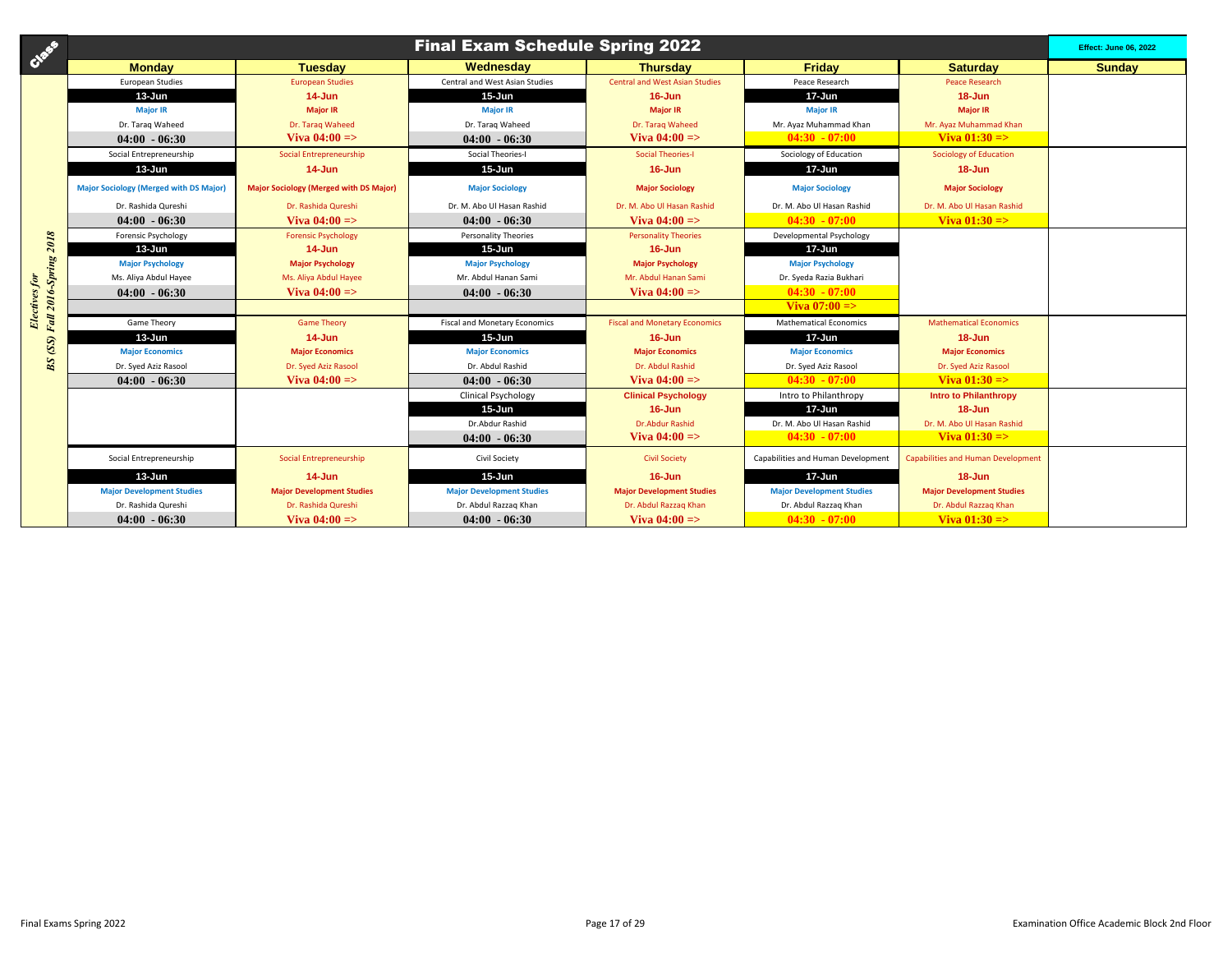| Case                           | <b>Final Exam Schedule Spring 2022</b> |                             |                               |                            |                               |                 |               |  |  |  |  |  |
|--------------------------------|----------------------------------------|-----------------------------|-------------------------------|----------------------------|-------------------------------|-----------------|---------------|--|--|--|--|--|
|                                | <b>Monday</b>                          | <b>Tuesday</b>              | Wednesday                     | <b>Thursday</b>            | Friday                        | <b>Saturday</b> | <b>Sunday</b> |  |  |  |  |  |
|                                |                                        |                             | of Business<br><b>Masters</b> |                            | Administration                |                 |               |  |  |  |  |  |
|                                | <b>DAY</b>                             |                             |                               |                            |                               |                 |               |  |  |  |  |  |
|                                |                                        | <b>ARM</b>                  | <b>Strategic HRM</b>          | <b>Strategic Finance</b>   | <b>Strategic Marketing</b>    |                 |               |  |  |  |  |  |
|                                |                                        | 7-Jun                       | 15-Jun                        | 9-Jun                      | 17-Jun                        |                 |               |  |  |  |  |  |
| МВА-1<br>(Day)<br>36CHR        |                                        | Dr.Shazia Akhtar            | Ms. Uzma Shahryar             | Dr. Shumaila Zeb           | Dr. Khansa Zaman              |                 |               |  |  |  |  |  |
|                                |                                        | $04:00 - 06:30$             | $04:00 - 06:30$               | $04:00 - 06:30$            | $04:30 - 07:00$               |                 |               |  |  |  |  |  |
|                                |                                        | Viva $6:30 \Rightarrow$     | Viva $6:30 \Rightarrow$       | Viva $6:30 \Rightarrow$    | Viva $7:00 \Rightarrow$       |                 |               |  |  |  |  |  |
|                                |                                        | <b>Strategic Management</b> |                               |                            |                               |                 |               |  |  |  |  |  |
| <b>MBA-2</b><br>(Day)<br>36CHR |                                        | 14-Jun                      |                               |                            |                               |                 |               |  |  |  |  |  |
|                                |                                        | Dr.Shazia Akhtar            |                               |                            |                               |                 |               |  |  |  |  |  |
|                                |                                        | $04:00 - 06:30$             |                               |                            |                               |                 |               |  |  |  |  |  |
|                                |                                        | Viva $6:30 \Rightarrow$     |                               |                            |                               |                 |               |  |  |  |  |  |
|                                |                                        |                             |                               |                            | <b>International Business</b> |                 |               |  |  |  |  |  |
|                                |                                        |                             |                               |                            | 10-Jun                        |                 |               |  |  |  |  |  |
| MBA-3 (Day)<br>36CHR           |                                        |                             |                               |                            | Dr. Arusa Khalid              |                 |               |  |  |  |  |  |
|                                |                                        |                             |                               |                            | $04:30 - 07:00$               |                 |               |  |  |  |  |  |
|                                |                                        |                             |                               |                            | Viva $7:00 \Rightarrow$       |                 |               |  |  |  |  |  |
|                                |                                        |                             | <b>Masters</b><br>of a        | <b>Business</b>            | Administration                |                 |               |  |  |  |  |  |
|                                |                                        |                             |                               | Evening (36 CH)            |                               |                 |               |  |  |  |  |  |
|                                | <b>Strategic Finance</b>               | <b>ARM</b>                  |                               | <b>Strategic Marketing</b> | <b>Strategic HRM</b>          |                 |               |  |  |  |  |  |
| MBA-1<br>(Evening)<br>36CHR    | 6-Jun                                  | 14-Jun                      |                               | 16-Jun                     | $10 - Jun$                    |                 |               |  |  |  |  |  |
|                                | Dr. Badar Nadeem                       | Dr.Shazia Akhtar            |                               | Dr. Arusa Khalid           | Dr. Atif Bilal                |                 |               |  |  |  |  |  |
|                                | $06:45 - 09:15$                        | $06:45 - 09:15$             |                               | $06:45 - 09:15$            | $07:00 - 09:30$               |                 |               |  |  |  |  |  |
|                                | Viva $9:15 \Rightarrow$                | Viva 9:15=>                 |                               | Viva $9:15 \Rightarrow$    | Viva $9:30 \Rightarrow$       |                 |               |  |  |  |  |  |
|                                |                                        |                             | <b>Strategic Management</b>   |                            |                               |                 |               |  |  |  |  |  |
|                                |                                        |                             | 8-Jun                         |                            |                               |                 |               |  |  |  |  |  |
| MBA-2<br>(Evening)<br>36CHR    |                                        |                             | Dr.Shazia Akhtar              |                            |                               |                 |               |  |  |  |  |  |
|                                |                                        |                             | $06:45 - 09:15$               |                            |                               |                 |               |  |  |  |  |  |
|                                |                                        |                             | Viva $9:15 =$                 |                            |                               |                 |               |  |  |  |  |  |
|                                |                                        |                             | <b>International Business</b> |                            |                               |                 |               |  |  |  |  |  |
|                                |                                        |                             | 8-Jun                         |                            |                               |                 |               |  |  |  |  |  |
| MBA-3<br>(Evening)<br>36CHR    |                                        |                             | Dr. Zoya Satti                |                            |                               |                 |               |  |  |  |  |  |
|                                |                                        |                             | $06:45 - 09:15$               |                            |                               |                 |               |  |  |  |  |  |
|                                |                                        |                             | Viva 9:15=>                   |                            |                               |                 |               |  |  |  |  |  |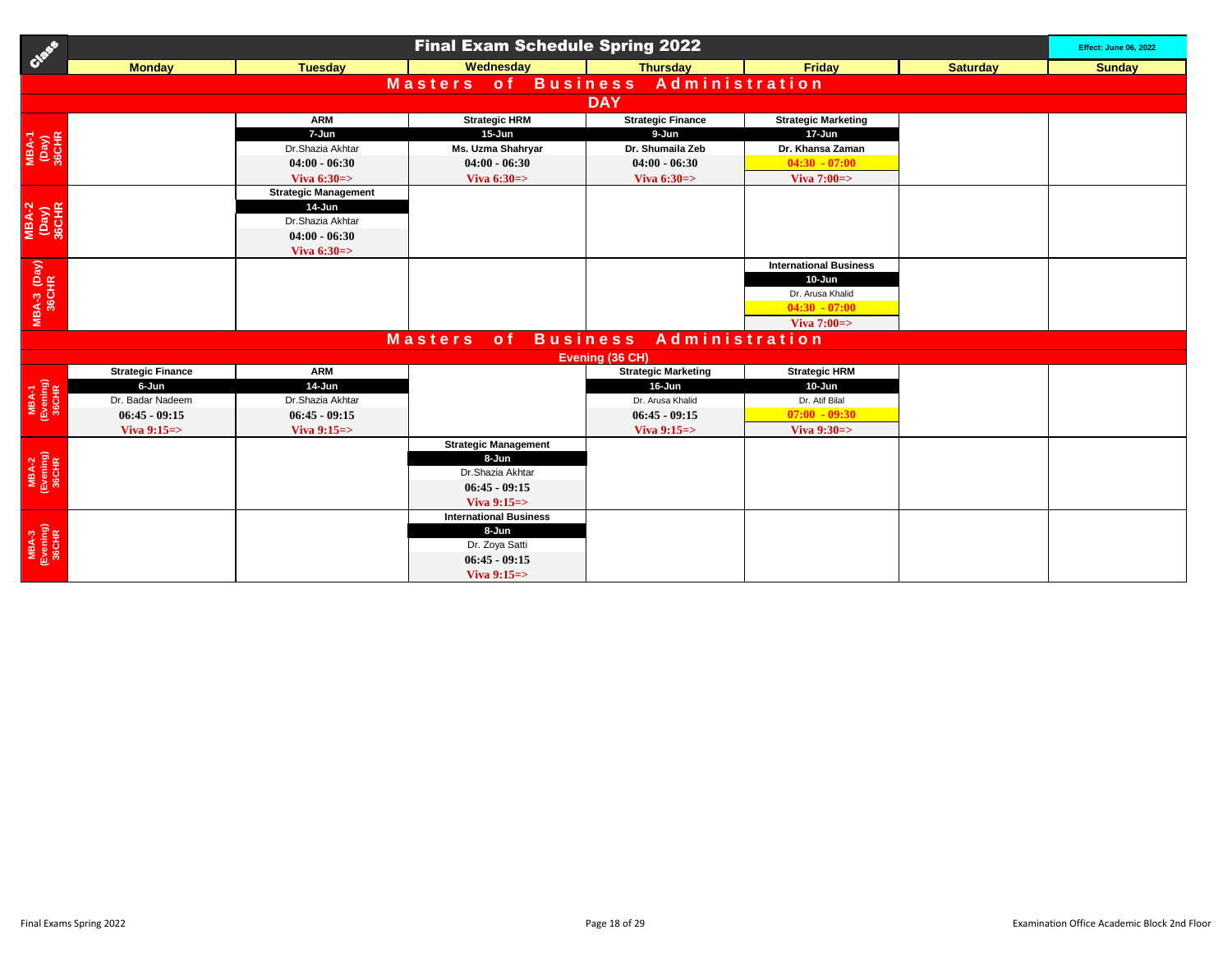| Creek                         |                                                                 |                             | <b>Final Exam Schedule Spring 2022</b>   |                              |                          |                                  | <b>Effect: June 06, 2022</b>    |  |  |  |  |
|-------------------------------|-----------------------------------------------------------------|-----------------------------|------------------------------------------|------------------------------|--------------------------|----------------------------------|---------------------------------|--|--|--|--|
|                               | <b>Monday</b>                                                   | <b>Tuesday</b>              | Wednesday                                | <b>Thursdav</b>              | Friday                   | <b>Saturday</b>                  | <b>Sunday</b>                   |  |  |  |  |
|                               |                                                                 |                             | <b>Business</b><br><b>Masters</b><br>o f | Administration               |                          |                                  |                                 |  |  |  |  |
|                               | Evening (72 CH)                                                 |                             |                                          |                              |                          |                                  |                                 |  |  |  |  |
|                               |                                                                 |                             |                                          |                              | <b>Marketing</b>         | <b>Business</b>                  | <b>Managerial Communication</b> |  |  |  |  |
|                               |                                                                 |                             |                                          |                              | Management               | <b>Management &amp; Ethics</b>   |                                 |  |  |  |  |
| MBA-1<br>(Evening) 72<br>CHR  |                                                                 |                             |                                          |                              | 17-Jun                   | 11-Jun                           | 19-Jun                          |  |  |  |  |
|                               |                                                                 |                             |                                          |                              | Saima Saleem             | Dr.Fuwad bashir                  | Hammad Shameemi                 |  |  |  |  |
|                               |                                                                 |                             |                                          |                              | $07:00 - 09:30$          | $06:45 - 09:15$                  | $01:30 - 04:00$                 |  |  |  |  |
|                               |                                                                 |                             |                                          |                              | Viva $9:30 \Rightarrow$  | Viva 9:15=>                      | Viva $4:00 \Rightarrow$         |  |  |  |  |
| MBA-2 (Evening)<br>72 CHR     | <b>Cost &amp; Management Accounting</b>                         | <b>ARM</b>                  | <b>HRM</b>                               | <b>Statistical Inference</b> | <b>Macroeconomics</b>    | <b>Intro To Business Finance</b> |                                 |  |  |  |  |
|                               | 6-Jun                                                           | 14-Jun                      | 8-Jun                                    | 16-Jun                       | 10-Jun                   | 18-Jun                           |                                 |  |  |  |  |
|                               | Dr. Sana Ullah Ansari                                           | Dr.Shazia Akhtar            | Aziz Ahmed Chaudhary                     | Amer Riaz Qureshi            | Dr. Jibran Hussain       | Dr. Mubeen ur Rehman             |                                 |  |  |  |  |
|                               | $06:45 - 09:15$                                                 | $06:45 - 09:15$             | $06:45 - 09:15$                          | $06:45 - 09:15$              | $07:00 - 09:30$          | $06:45 - 09:15$                  |                                 |  |  |  |  |
|                               | Viva $9:15 \Rightarrow$                                         | Viva $9:15 =$               | Viva $9:15 = > 0$                        | Viva $9:15 =$                | Viva $9:30 \Rightarrow$  | Viva $9:15 =$                    |                                 |  |  |  |  |
|                               |                                                                 | <b>Financial Management</b> | <b>International Business</b>            | <b>Strategic Marketing</b>   | <b>Strategic HRM</b>     |                                  |                                 |  |  |  |  |
|                               |                                                                 | 14-Jun                      | 8-Jun                                    | 16-Jun                       | 10-Jun                   |                                  |                                 |  |  |  |  |
|                               |                                                                 | M.Ali khan                  | Dr. Zoya Satti                           | Dr. Arusa Khalid             | Dr. Atif Bilal           |                                  |                                 |  |  |  |  |
| MBA-3<br>(Evening) 72<br>CHR  |                                                                 | $06:45 - 09:15$             | $06:45 - 09:15$                          | $06:45 - 09:15$              | $07:00 - 09:30$          |                                  |                                 |  |  |  |  |
|                               |                                                                 | Viva $9:15 =$               | Viva $9:15 =$                            | Viva $9:15 =$                | Viva $9:30 \Rightarrow$  |                                  |                                 |  |  |  |  |
|                               | <b>Strategic Finance</b><br>6-Jun                               |                             | <b>Strategic management</b>              |                              |                          |                                  |                                 |  |  |  |  |
|                               | Dr. Badr Nadeem                                                 |                             | 8-Jun<br>Dr.Shazia Akhtar                |                              |                          |                                  |                                 |  |  |  |  |
|                               | $06:45 - 09:15$                                                 |                             | $06:45 - 09:15$                          |                              |                          |                                  |                                 |  |  |  |  |
| MBA-4<br>(Evening) 72<br>CHR  | Viva $9:15 \Rightarrow$                                         |                             | Viva $9:15 =$                            |                              |                          |                                  |                                 |  |  |  |  |
|                               | <b>Customer Relationship</b>                                    |                             |                                          |                              |                          |                                  |                                 |  |  |  |  |
|                               | Management                                                      |                             |                                          |                              | <b>Digital marketing</b> | <b>Marketing Intelligence</b>    |                                 |  |  |  |  |
|                               | 13-Jun                                                          |                             |                                          |                              | 17-Jun                   | 18-Jun                           |                                 |  |  |  |  |
|                               | <b>Danish Asdaque</b>                                           |                             |                                          |                              | Dr. Saqib Mehmood        | Dr. Saqib Mehmood                |                                 |  |  |  |  |
|                               | $06:45 - 09:15$                                                 |                             |                                          |                              | $07:00 - 09:30$          | $06:45 - 09:15$                  |                                 |  |  |  |  |
|                               | Viva $9:15 \Rightarrow$                                         |                             |                                          |                              | Viva $9:30 \Rightarrow$  | Viva $9:15 \Rightarrow$          |                                 |  |  |  |  |
|                               | <b>Talent Management and</b>                                    |                             |                                          |                              |                          | <b>HRM and Technology</b>        |                                 |  |  |  |  |
|                               | <b>Succession Planning</b><br>13-Jun                            |                             |                                          |                              |                          | 18-Jun                           |                                 |  |  |  |  |
|                               | Dr. Faisal Malik                                                |                             |                                          |                              |                          | Dr. Faisal Malik                 |                                 |  |  |  |  |
|                               | $06:45 - 09:15$                                                 |                             |                                          |                              |                          | $06:45 - 09:15$                  |                                 |  |  |  |  |
|                               | Viva $9:15 \Rightarrow$                                         |                             |                                          |                              |                          | Viva $9:15 \Rightarrow$          |                                 |  |  |  |  |
|                               | Venture Capital and Private Equity                              |                             |                                          |                              |                          | <b>Portfolio and Investment</b>  |                                 |  |  |  |  |
|                               |                                                                 |                             |                                          |                              |                          | Management                       |                                 |  |  |  |  |
|                               | $13 - Jun$                                                      |                             |                                          |                              |                          | $18 - Jun$                       |                                 |  |  |  |  |
|                               | Dr. Badar Nadeem                                                |                             |                                          |                              |                          | Dr. Hassan Hanif                 |                                 |  |  |  |  |
|                               | $06:45 - 09:15$                                                 |                             |                                          |                              |                          | $06:45 - 09:15$                  |                                 |  |  |  |  |
| Electives for MBA-Day Program | Viva $9:15 \Rightarrow$<br><b>Green Supply Chain Management</b> |                             |                                          |                              |                          | Viva $9:15 =$                    |                                 |  |  |  |  |
|                               |                                                                 |                             |                                          |                              |                          | <b>Supply Chain Management</b>   |                                 |  |  |  |  |
|                               | 13-Jun                                                          |                             |                                          |                              |                          | 18-Jun                           |                                 |  |  |  |  |
|                               | M. Ishtiaq                                                      |                             |                                          |                              |                          | Dr.Saeed Shahbaz                 |                                 |  |  |  |  |
|                               | $06:45 - 09:15$                                                 |                             |                                          |                              |                          | $06:45 - 09:15$                  |                                 |  |  |  |  |
|                               | Viva $9:15 = >$                                                 |                             |                                          |                              |                          | Viva $9:15 = >$                  |                                 |  |  |  |  |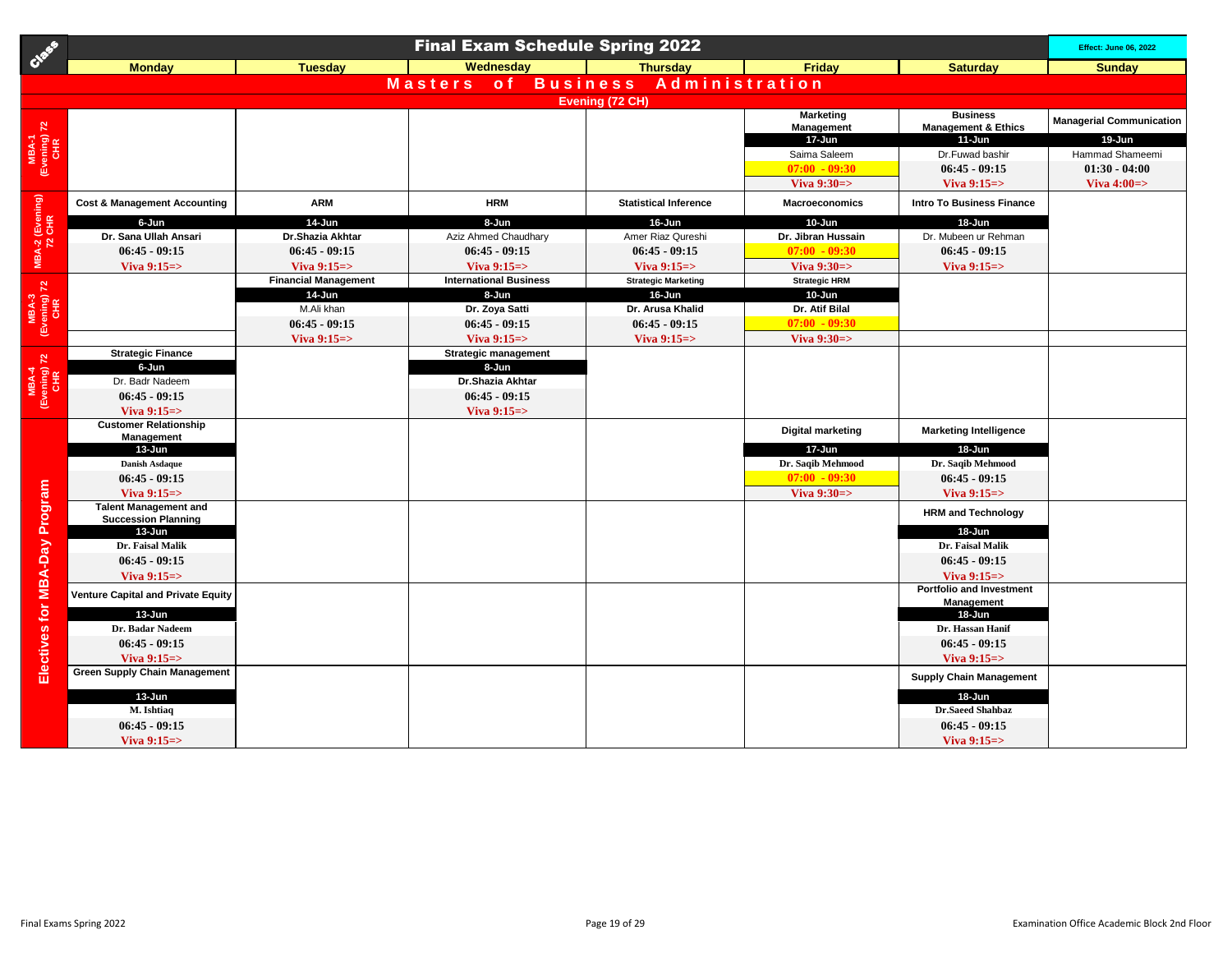| Cass                                                      |                                        |                                        | <b>Final Exam Schedule Spring 2022</b> |                                                         |                         |                 | <b>Effect: June 06, 2022</b> |  |  |  |
|-----------------------------------------------------------|----------------------------------------|----------------------------------------|----------------------------------------|---------------------------------------------------------|-------------------------|-----------------|------------------------------|--|--|--|
|                                                           | <b>Monday</b>                          | <b>Tuesday</b>                         | Wednesday                              | <b>Thursday</b>                                         | <b>Friday</b>           | <b>Saturday</b> | <b>Sunday</b>                |  |  |  |
| <b>Master of Sciences (Management Sciences) - Evening</b> |                                        |                                        |                                        |                                                         |                         |                 |                              |  |  |  |
|                                                           |                                        | <b>Research Methods and Techniques</b> | <b>Applied Strategic Management</b>    | <b>Strategic Marketing Decisions</b>                    | <b>Strategic HRD</b>    |                 |                              |  |  |  |
| $MSSMS (1-A)$                                             |                                        | 14-Jun                                 | 8-Jun                                  | 16-Jun                                                  | $10 - Jun$              |                 |                              |  |  |  |
|                                                           |                                        | Dr. M. Asif Khan                       | Dr. Shazia Akhtar                      | Dr. Arusa Khalid                                        | Dr. Fatima Ashraf       |                 |                              |  |  |  |
|                                                           |                                        | $06:45 - 09:15$                        | $06:45 - 09:15$                        | $06:45 - 09:15$                                         | $07:00 - 09:30$         |                 |                              |  |  |  |
|                                                           |                                        | Viva $9:15 = >$                        | Viva 9:15=>                            | Viva $9:15 = >$                                         | Viva $9:30 \Rightarrow$ |                 |                              |  |  |  |
|                                                           |                                        |                                        |                                        | Organizational                                          | <b>Negotiation</b> and  |                 |                              |  |  |  |
|                                                           | <b>Quantitative Tools for Research</b> | <b>Strategic Finance</b>               |                                        | <b>Development</b>                                      | Conflict                |                 |                              |  |  |  |
|                                                           | 6-Jun                                  | 14-Jun                                 |                                        | 9-Jun                                                   | 17-Jun                  |                 |                              |  |  |  |
| MSMS(2)                                                   | <b>Dr. Mehboob Ahmed</b>               | Dr. Shumaila Zeb                       |                                        | Dr. M. Asif Khan                                        | Dr. Ayesha Noor         |                 |                              |  |  |  |
|                                                           | $06:45 - 09:15$                        | $06:45 - 09:15$                        |                                        | $06:45 - 09:15$                                         | $07:00 - 09:30$         |                 |                              |  |  |  |
|                                                           | Viva $9:15 =$                          | Viva $9:15 = >$                        |                                        | Viva $9:15 = >$                                         | Viva $9:30 \Rightarrow$ |                 |                              |  |  |  |
|                                                           |                                        |                                        | <b>Econometrics</b>                    | <b>Behavioural</b>                                      |                         |                 |                              |  |  |  |
|                                                           |                                        |                                        | 8-Jun                                  | 16-Jun                                                  |                         |                 |                              |  |  |  |
|                                                           |                                        |                                        | Dr. Badar Nadeem                       | <b>Dr. Mehboob Ahmed</b>                                |                         |                 |                              |  |  |  |
|                                                           |                                        |                                        | $06:45 - 09:15$                        | $06:45 - 09:15$                                         |                         |                 |                              |  |  |  |
|                                                           |                                        |                                        | Viva $9:15 =$                          | Viva $9:15 = >$                                         |                         |                 |                              |  |  |  |
| Electives for MS/PhD                                      |                                        |                                        |                                        | <b>Distribution and</b>                                 |                         |                 |                              |  |  |  |
|                                                           |                                        |                                        |                                        | <b>Channel Mgt</b>                                      |                         |                 |                              |  |  |  |
|                                                           |                                        |                                        |                                        | 16-Jun                                                  |                         |                 |                              |  |  |  |
|                                                           |                                        |                                        |                                        | Dr. Zoya Wajid                                          |                         |                 |                              |  |  |  |
|                                                           |                                        |                                        |                                        | $06:45 - 09:15$                                         |                         |                 |                              |  |  |  |
|                                                           |                                        |                                        |                                        | Viva $9:15 =$                                           |                         |                 |                              |  |  |  |
|                                                           |                                        |                                        |                                        | <b>Master of Sciences (Business Analytics) -Evening</b> |                         |                 |                              |  |  |  |
|                                                           | <b>Strategic Decision Making</b>       | <b>Mathematics and Statistics</b>      | <b>Research Methodology</b>            | <b>Data Mining</b>                                      |                         |                 |                              |  |  |  |
| MSBA-1                                                    | 6-Jun                                  | 14-Jun                                 | 8-Jun                                  | 16-Jun                                                  |                         |                 |                              |  |  |  |
| (Section                                                  | Dr. Atif Bilal                         | Abdu R Rahman                          | Dr. Mohsin Zahid                       | Dr. Arif Jamal Malik                                    |                         |                 |                              |  |  |  |
| A)                                                        | $06:45 - 09:15$                        | $06:45 - 09:15$                        | $06:45 - 09:15$                        | $06:45 - 09:15$                                         |                         |                 |                              |  |  |  |
|                                                           | Viva $9:15 = >$                        | Viva $9:15 = >$                        | Viva $9:15 =$                          | Viva $9:15 = >$                                         |                         |                 |                              |  |  |  |
|                                                           | Fintech / Data Science for Finance     | <b>Programming Using Python</b>        | Data Science and Social Media          | <b>Tools for Business Analytics</b>                     |                         |                 |                              |  |  |  |
| MSBA-2                                                    | 6-Jun                                  | 14-Jun                                 | 8-Jun                                  | 16-Jun                                                  |                         |                 |                              |  |  |  |
| (Section                                                  | Dr. Shumaila Zeb                       | Muhammad Nauman Sajid                  | Dr. Saqib Mahmood                      | Dr. Saqib Mahmood                                       |                         |                 |                              |  |  |  |
| A)                                                        | $06:45 - 09:15$                        | $06:45 - 09:15$                        | $06:45 - 09:15$                        | $06:45 - 09:15$                                         |                         |                 |                              |  |  |  |
|                                                           | Viva $9:15 = >$                        | Viva $9:15 = >$                        | Viva $9:15 = >$                        | Viva $9:15 = >$                                         |                         |                 |                              |  |  |  |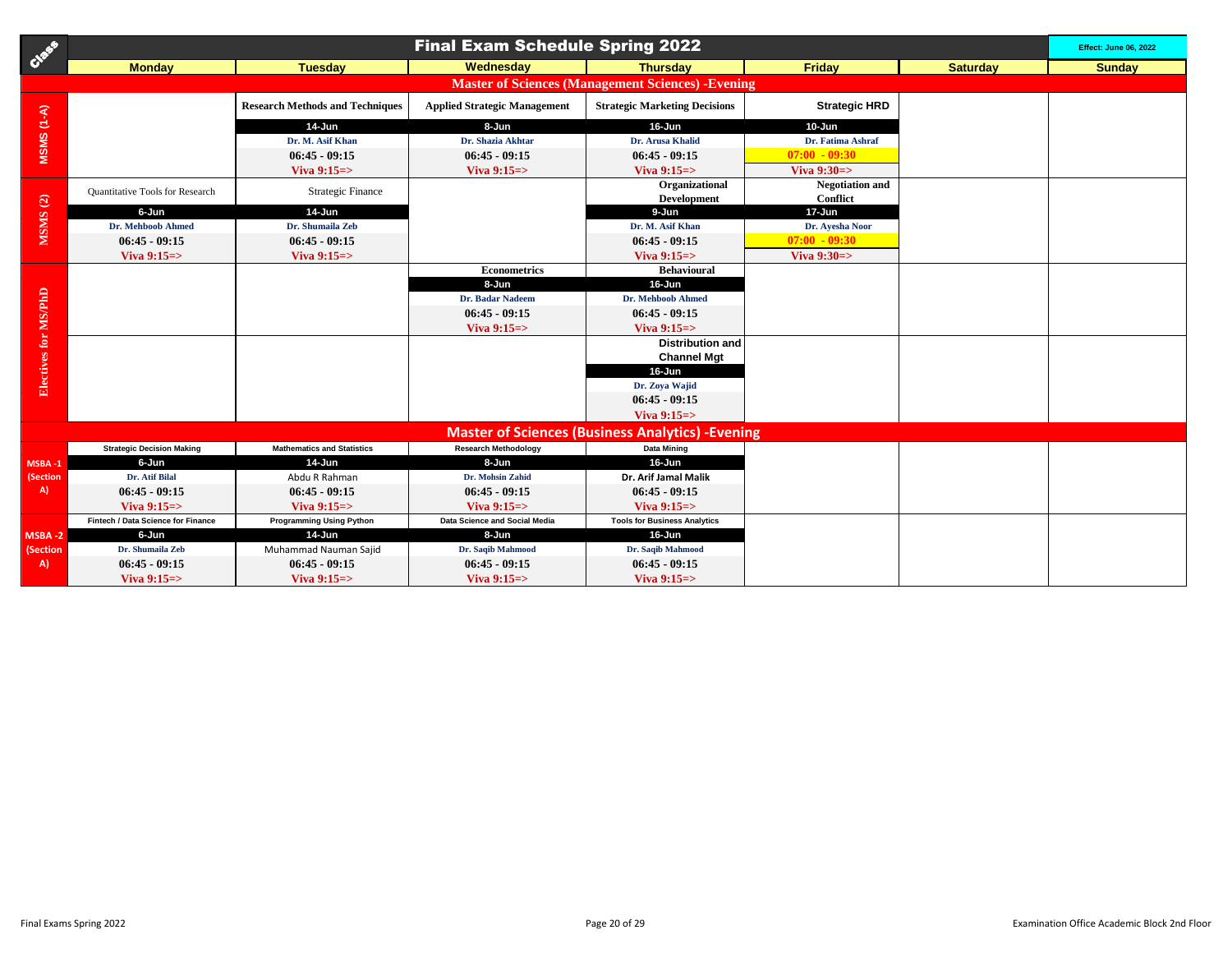| Creek                        | <b>Final Exam Schedule Spring 2022</b>                       |                                                   |                                           |                                         |                                                        |                                          |               |  |  |
|------------------------------|--------------------------------------------------------------|---------------------------------------------------|-------------------------------------------|-----------------------------------------|--------------------------------------------------------|------------------------------------------|---------------|--|--|
|                              | <b>Monday</b>                                                | <b>Tuesday</b>                                    | Wednesday                                 | <b>Thursday</b>                         | <b>Friday</b>                                          | <b>Saturday</b>                          | <b>Sunday</b> |  |  |
|                              |                                                              |                                                   | <b>MS-Social</b>                          | Science                                 |                                                        |                                          |               |  |  |
|                              |                                                              |                                                   |                                           | <b>Psychotheraphy and Counselling I</b> | <b>ARMT-I</b>                                          | <b>ARMT-II</b>                           |               |  |  |
| <b>MSSS-1</b><br>[Fall 2021] |                                                              |                                                   |                                           | 16-Jun                                  | 10-Jun                                                 | $11 - Jun$                               |               |  |  |
|                              |                                                              |                                                   |                                           | <b>Merged With CPY</b>                  | Dr Wajid Hussain                                       | <b>Shakeel Shahzad</b>                   |               |  |  |
|                              |                                                              |                                                   |                                           | <b>Dr Abdur Rashid</b>                  | <b>Merged With MSDS / MSS</b>                          | <b>Merged With MSDS</b>                  |               |  |  |
|                              |                                                              |                                                   |                                           | $06:45 - 09:15$                         | $07:00 - 09:30$                                        | $06:45 - 09:15$                          |               |  |  |
|                              |                                                              |                                                   |                                           | Viva $9:15 =$                           | Viva $9:30 \Rightarrow$                                | Viva $9:15 =$                            |               |  |  |
|                              |                                                              | Sociology of Science, Knowledge and<br>Technology |                                           | <b>Cultural Anthropology</b>            | <b>Cultural Anthropology</b>                           |                                          |               |  |  |
|                              |                                                              | 14-Jun                                            |                                           | $9 - Jun$                               | $10 - Jun$                                             |                                          |               |  |  |
|                              |                                                              |                                                   |                                           | Merged With BSSS 3                      | Merged With BSSS 4                                     |                                          |               |  |  |
| MSSS-<br>Sociology           |                                                              | Dr Rashida Qureshi                                |                                           | <b>Attieya Iqbal</b>                    | <b>Attieya Iqbal</b>                                   |                                          |               |  |  |
|                              |                                                              | $06:45 - 09:15$                                   |                                           | $08:00 - 9:30$                          | Viva 08:00 =>                                          |                                          |               |  |  |
|                              |                                                              | Viva $9:15 = >$                                   |                                           |                                         |                                                        |                                          |               |  |  |
|                              |                                                              | <b>Environmental Studies</b>                      | <b>Environmental Studies</b>              |                                         |                                                        |                                          |               |  |  |
|                              |                                                              | 7-Jun                                             | 8-Jun                                     |                                         |                                                        |                                          |               |  |  |
|                              |                                                              | Merged with BSSS 7                                | Merged with BSSS 8                        |                                         |                                                        |                                          |               |  |  |
|                              |                                                              | Dr Abo ul hassan Rashid                           | Dr Abo ul hassan Rashid                   |                                         |                                                        |                                          |               |  |  |
| MSSS-IR                      |                                                              | $04:00 - 06:30$                                   | Viva $04:00 =$                            |                                         |                                                        |                                          |               |  |  |
|                              | <b>Political Theory</b>                                      |                                                   | <b>History of IR</b>                      |                                         | <b>Globalization and developed</b><br><b>Countries</b> |                                          |               |  |  |
|                              | 13-Jun                                                       |                                                   | 8-Jun                                     |                                         | $10 - Jun$                                             |                                          |               |  |  |
|                              |                                                              |                                                   |                                           |                                         | Merged with Ms-DS                                      |                                          |               |  |  |
|                              | <b>Dr.Taraq Waheed</b>                                       |                                                   | <b>Dr.Taraq Waheed</b>                    |                                         | Dr. M. Arshad                                          |                                          |               |  |  |
|                              | $06:45 - 09:15$                                              |                                                   | $06:45 - 09:15$                           |                                         | $07:00 - 09:30$                                        |                                          |               |  |  |
|                              | Viva $9:15 \Rightarrow$                                      |                                                   | Viva $9:15 = > 0$                         |                                         | Viva $9:30 \Rightarrow$                                |                                          |               |  |  |
|                              | <b>Assesment and Diagnosis II</b>                            | <b>Child Psychology</b>                           | <b>Advance Forensic Psychology</b>        | <b>Psychotherapy and Counseling-I</b>   | <b>Clinical Internship</b>                             | <b>Psychotheraphy and Counselling II</b> |               |  |  |
|                              | 6-Jun                                                        | 14-Jun                                            | 8-Jun                                     | 16-Jun                                  | 10-Jun                                                 | 18-Jun                                   |               |  |  |
|                              | Merged with MS CPY                                           | Merged with MS-Cpy                                | Merged with MS-Cpy                        |                                         |                                                        | Merged with MS-CPY                       |               |  |  |
|                              | Dr Syeda Raazia Bukhari                                      | Dr. Abdur Rashid                                  | <b>Ms Aliya Abdul Hayee</b>               | <b>Dr Abdur Rashid</b>                  | <b>Dr Abdur Rashid</b>                                 | <b>Dr Abdur Rashid</b>                   |               |  |  |
|                              | $06:45 - 09:15$                                              | $06:45 - 09:15$                                   | $06:45 - 09:15$                           | $06:45 - 09:15$                         | $07:00 - 09:30$                                        | $06:45 - 09:15$                          |               |  |  |
| <b>MSSS-Psychology</b>       | Viva $9:15 \Rightarrow$<br><b>Assessment and Diagnosis-I</b> | Viva $9:15 =$                                     | Viva $9:15 = >$                           | Viva $9:15 =$                           | Viva $9:30 = >$                                        | Viva $9:15 =$                            |               |  |  |
|                              | 13-Jun                                                       |                                                   |                                           |                                         |                                                        |                                          |               |  |  |
|                              | Dr. Syeda Razia Bukhari                                      |                                                   |                                           |                                         |                                                        |                                          |               |  |  |
|                              | $06:45 - 09:15$                                              |                                                   |                                           |                                         |                                                        |                                          |               |  |  |
|                              | Viva $9:15 \Rightarrow$                                      |                                                   |                                           |                                         |                                                        |                                          |               |  |  |
|                              |                                                              | <b>Topics in Political Economy</b>                | <b>Gender Issues in Rural Development</b> |                                         |                                                        | <b>Political Economy</b>                 |               |  |  |
| MSSS-<br>Economics           |                                                              | 14-Jun                                            | $15 - Jun$                                |                                         |                                                        | $11 - Jun$                               |               |  |  |
|                              |                                                              |                                                   | Merged with BSSS                          |                                         |                                                        | Dr. M. Mukhtar Khan                      |               |  |  |
|                              |                                                              | Dr. M. Mukhtar Khan                               | <b>Abdul Hannan sami</b>                  |                                         |                                                        | $08:00 - 10:30$                          |               |  |  |
|                              |                                                              | $06:45 - 09:15$                                   | $06:45 - 09:15$                           |                                         |                                                        |                                          |               |  |  |
|                              |                                                              | Viva $9:15 = >$                                   | Viva $9:15 = >$                           |                                         |                                                        |                                          |               |  |  |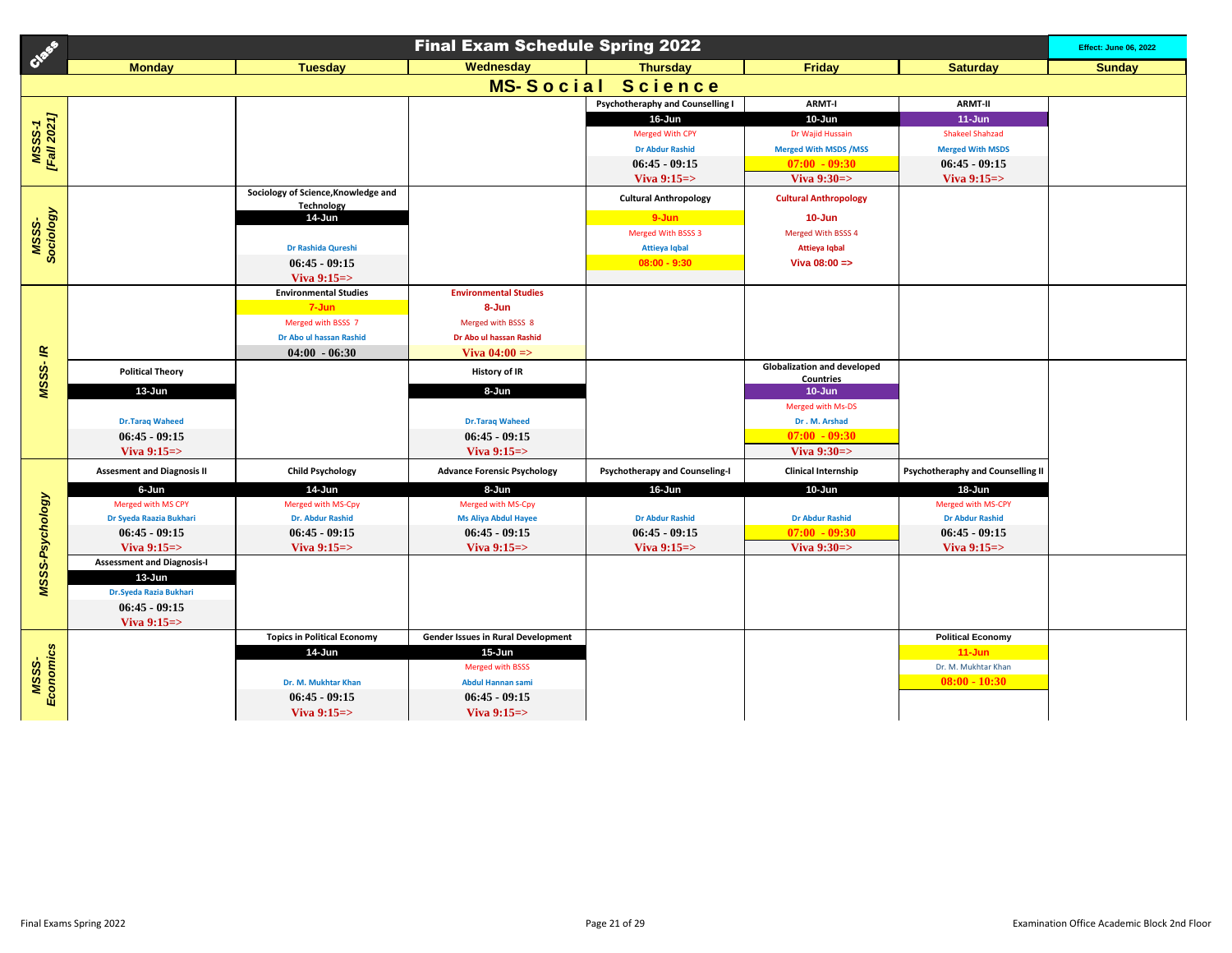| Class                           | <b>Final Exam Schedule Spring 2022</b>     |                                           |                                                   |                                                 |                                            |                                        |               |  |
|---------------------------------|--------------------------------------------|-------------------------------------------|---------------------------------------------------|-------------------------------------------------|--------------------------------------------|----------------------------------------|---------------|--|
|                                 | <b>Monday</b>                              | <b>Tuesday</b>                            | Wednesday                                         | <b>Thursday</b>                                 | <b>Friday</b>                              | <b>Saturday</b>                        | <b>Sunday</b> |  |
|                                 |                                            |                                           |                                                   | <b>MS-Sociology</b>                             |                                            |                                        |               |  |
|                                 |                                            |                                           | <b>Foundational Sociological Perspective</b>      |                                                 | <b>Qualitative Research Methodology</b>    | <b>Statistical Methods</b>             |               |  |
| MS Sociology -1                 |                                            |                                           | $15 - Jun$                                        |                                                 | 10-Jun                                     | $11 - Jun$                             |               |  |
|                                 |                                            |                                           | Merged with BSSS Open                             |                                                 | Merged with MSSS                           | <b>Merged with MSSS</b>                |               |  |
|                                 |                                            |                                           | Dr. M. Abo ul Hassan Rashid                       |                                                 | Dr. Wajid HUssain                          | <b>Shakeel Shahzad</b>                 |               |  |
|                                 |                                            |                                           | $04:00 - 6:30$                                    |                                                 | $07:00 - 09:30$                            | $06:45 - 09:15$                        |               |  |
|                                 |                                            |                                           |                                                   |                                                 | Viva $9:30 \Rightarrow$                    | Viva $9:15 =$                          |               |  |
|                                 |                                            | <b>Contemporary Sociological Theories</b> |                                                   |                                                 |                                            | <b>Quantitative Research</b>           |               |  |
|                                 |                                            | 7-Jun                                     |                                                   |                                                 |                                            | Methodology<br>18-Jun                  |               |  |
| MS Sociology -2                 |                                            |                                           |                                                   |                                                 |                                            | <b>Merged With MSSS</b>                |               |  |
|                                 |                                            | Dr. M. Abo ul Hassan Rashid               |                                                   |                                                 |                                            |                                        |               |  |
|                                 |                                            | $06:45 - 09:15$                           |                                                   |                                                 |                                            | $06:45 - 09:15$                        |               |  |
|                                 |                                            | Viva $9:15 \Rightarrow$                   |                                                   |                                                 |                                            | Viva $9:15 \Rightarrow$                |               |  |
|                                 | <b>Sustainable Develophment</b>            |                                           | Gender Issue in Rural Develophment                |                                                 |                                            |                                        |               |  |
| MS Sociology -Open              | 13-Jun                                     |                                           | 15-Jun                                            |                                                 |                                            |                                        |               |  |
|                                 | Merged with MSSS/DS                        |                                           | Merged with MSSS                                  |                                                 |                                            |                                        |               |  |
|                                 | <b>Dr.Abdul Razzaq Khan</b>                |                                           | Abdul Hannan sami                                 |                                                 |                                            |                                        |               |  |
|                                 | $06:45 - 09:15$                            |                                           | $06:45 - 09:15$                                   |                                                 |                                            |                                        |               |  |
|                                 | Viva $9:15 \Rightarrow$                    |                                           | Viva $9:15 =$                                     |                                                 |                                            |                                        |               |  |
|                                 |                                            |                                           |                                                   | <b>MS- Clinical Psychology</b>                  |                                            |                                        |               |  |
|                                 | <b>Assessment and Diagnosis II</b>         |                                           | <b>Clinical Internship-I</b>                      | Use, Construction and Interpretation<br>of test | Psychopharmacology                         |                                        |               |  |
|                                 | 6-Jun                                      |                                           | 8-Jun                                             | 16-Jun                                          | 10-Jun                                     |                                        |               |  |
|                                 | Dr. Syeda Razia Bukhari<br>$06:45 - 09:15$ |                                           | <b>Meeting with supervisor</b><br>$06:45 - 09:15$ | Mr. Abdul Hanan Sami<br>$06:45 - 09:15$         | <b>Ms. Sana Mukhtar</b><br>$07:00 - 09:30$ |                                        |               |  |
|                                 | Viva $9:15 \Rightarrow$                    |                                           | Viva $9:15 \Rightarrow$                           | Viva $9:15 =$                                   | Viva $9:30 \Rightarrow$                    |                                        |               |  |
|                                 | <b>Assessment and Diagnosis-I</b>          |                                           |                                                   |                                                 |                                            | <b>Psychotherapy and Counseling II</b> |               |  |
|                                 | 13-Jun                                     |                                           |                                                   |                                                 |                                            | 18-Jun                                 |               |  |
|                                 |                                            |                                           |                                                   |                                                 |                                            | Merged with MSSS                       |               |  |
| <b>MS Clinical Psychology-2</b> | Dr. Syeda Razia Bukhari                    |                                           |                                                   |                                                 |                                            | <b>Dr. Abdur Rashid</b>                |               |  |
|                                 | $06:45 - 09:15$                            |                                           |                                                   |                                                 |                                            | $06:45 - 09:15$                        |               |  |
|                                 | Viva $9:15 \Rightarrow$                    |                                           |                                                   |                                                 |                                            | Viva $9:15 \Rightarrow$                |               |  |
|                                 |                                            | <b>Child Psychology</b>                   | <b>Advanced Forensic Psychology</b>               |                                                 |                                            |                                        |               |  |
|                                 |                                            | 14-Jun                                    | 8-Jun                                             |                                                 |                                            |                                        |               |  |
|                                 |                                            | Merged with Msss-open                     | Merged with Msss-open                             |                                                 |                                            |                                        |               |  |
| MS-CP Open                      |                                            | <b>Dr. Abdur Rashid</b>                   | Ms. Aliya Abdul Hayee                             |                                                 |                                            |                                        |               |  |
|                                 |                                            | $06:45 - 09:15$                           | $06:45 - 09:15$                                   |                                                 |                                            |                                        |               |  |
|                                 |                                            | Viva $9:15 \Rightarrow$                   | Viva $9:15 =$                                     |                                                 |                                            |                                        |               |  |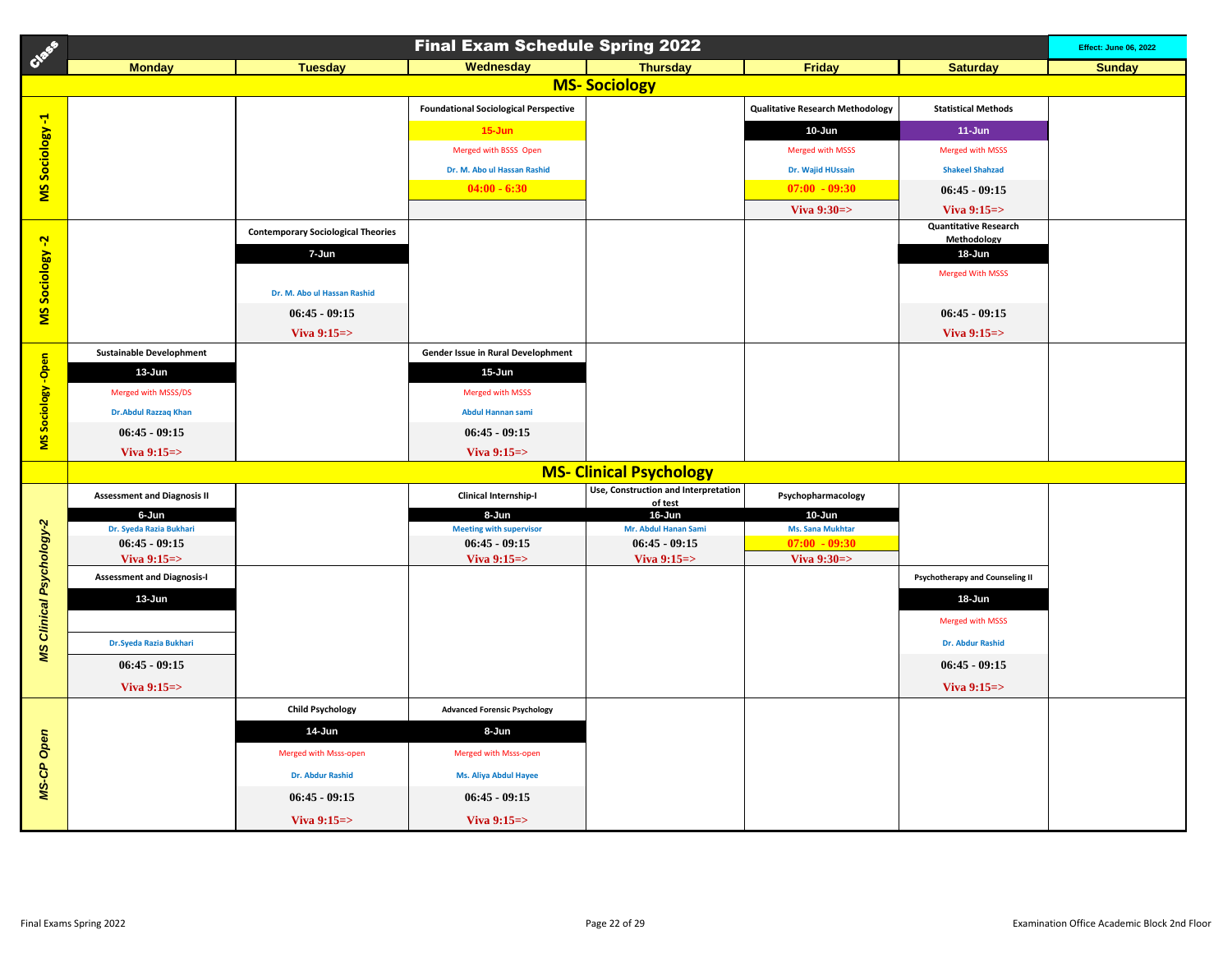| Class                    |                         |                | <b>Final Exam Schedule Spring 2022</b> |                                |                                                 |                                                  | <b>Effect: June 06, 2022</b>                            |
|--------------------------|-------------------------|----------------|----------------------------------------|--------------------------------|-------------------------------------------------|--------------------------------------------------|---------------------------------------------------------|
|                          | <b>Monday</b>           | <b>Tuesday</b> | Wednesday                              | <b>Thursday</b>                | <b>Friday</b>                                   | <b>Saturday</b>                                  | <b>Sunday</b>                                           |
|                          |                         |                |                                        | <b>MS- Development Studies</b> |                                                 |                                                  |                                                         |
| $\overline{\phantom{a}}$ | Sustainable development |                |                                        |                                | <b>Research Methodologies</b>                   | <b>Statistical Methods</b>                       |                                                         |
|                          | 13-Jun                  |                |                                        |                                | 10-Jun                                          | $11 - Jun$                                       |                                                         |
|                          | Merged with MSS         |                |                                        |                                | <b>Merged with MSSS</b>                         | <b>Merged with MSSS</b>                          |                                                         |
| MSDS-                    | <b>Dr. Abdul Razzak</b> |                |                                        |                                | <b>Dr Wajid Hussian</b>                         | <b>Shakeel Shahzad</b>                           |                                                         |
|                          | $06:45 - 09:15$         |                |                                        |                                | $07:00 - 09:30$                                 | $06:45 - 09:15$                                  |                                                         |
|                          | Viva $9:15 \Rightarrow$ |                |                                        |                                | Viva $9:30 \Rightarrow$                         | Viva $9:15 \Rightarrow$                          |                                                         |
|                          | Sustainable development |                | <b>Public Policy Management</b>        |                                | The Economics of Developing<br><b>Countries</b> | <b>Rights-Based Approaches to</b><br>Development | <b>Rights-Based Approaches to</b><br><b>Development</b> |
|                          | 13-Jun                  |                | $15 - Jun$                             |                                | $10 - Jun$                                      | 18-Jun                                           | 19-Jun                                                  |
| Open                     | Merged with MSS         |                |                                        |                                |                                                 | <b>Merged With BSSS</b>                          | <b>Merged With BSSS</b>                                 |
| MSDS-                    | Dr Abdul Razzaq Khan    |                | <b>Dr Muhammad Arshad</b>              |                                | <b>Dr. Muhammad Arshad</b>                      | <b>Dr Abdul Razzaq Khan</b>                      | Dr Abdul Razzaq Khan                                    |
|                          | $06:45 - 09:15$         |                | $06:45 - 09:15$                        |                                | $07:00 - 09:30$                                 | $04:00 - 06:30$                                  | Viva $01:30 \Rightarrow$                                |
|                          | Viva $9:15 \Rightarrow$ |                | Viva $9:15 =$                          |                                | Viva $9:30 \Rightarrow$                         |                                                  |                                                         |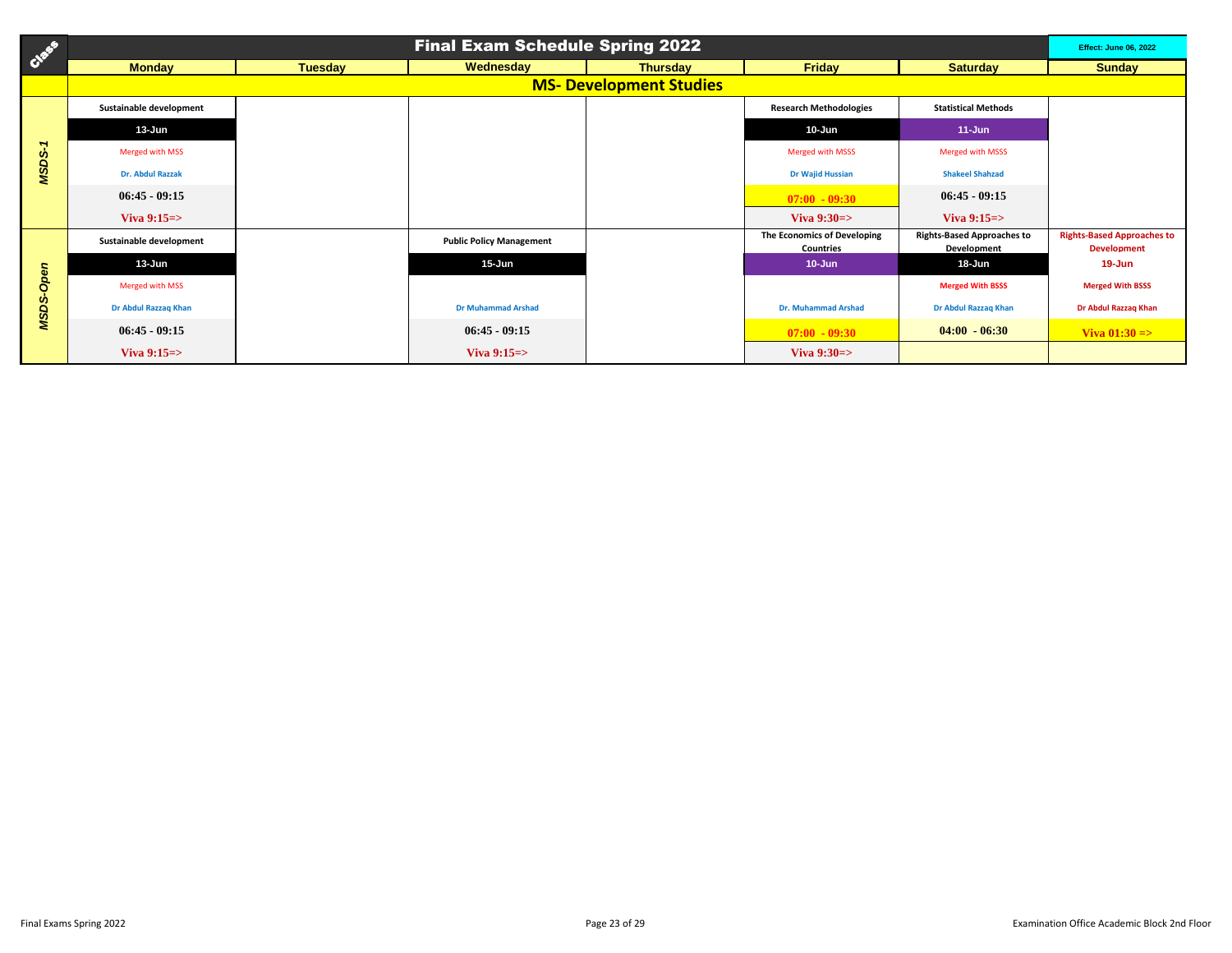| Creek       |               |                | <b>Final Exam Schedule Spring 2022</b> |                 |                                                      |                                   | <b>Effect: June 06, 2022</b>                            |
|-------------|---------------|----------------|----------------------------------------|-----------------|------------------------------------------------------|-----------------------------------|---------------------------------------------------------|
|             | <b>Monday</b> | <b>Tuesday</b> | Wednesday                              | <b>Thursday</b> | Friday                                               | <b>Saturday</b>                   | <b>Sunday</b>                                           |
|             |               |                |                                        | <b>EMBA</b>     |                                                      |                                   |                                                         |
|             |               |                |                                        |                 |                                                      | <b>Business Management</b>        | <b>Accounting for Business</b>                          |
|             |               |                |                                        |                 |                                                      | $11$ -Jun                         | 12-Jun                                                  |
|             |               |                |                                        |                 |                                                      | (Merged with MBA-E 1)             |                                                         |
|             |               |                |                                        |                 |                                                      | Dr. Fuwad Bashir                  | Mr. Sanaullah Ansari                                    |
|             |               |                |                                        |                 |                                                      | $06:45 - 09:15$                   | $10:00 - 12:30$                                         |
|             |               |                |                                        |                 |                                                      | Viva $9:15 =$                     | Viva $12:30 = >$                                        |
| EMBA-1      |               |                |                                        |                 | <b>Contemporary Marketing</b>                        | QADM                              | <b>Managerial Communication</b>                         |
|             |               |                |                                        |                 | 17-Jun                                               | 18-Jun                            | 19-Jun                                                  |
|             |               |                |                                        |                 | Mr. Nabeel Farooq                                    | Dr. Hassan Raza                   | Mr. Hammad Shamimi                                      |
|             |               |                |                                        |                 | $07:00 - 09:30$                                      | $4:00 - 6:30$                     | $01:30 - 4:00$                                          |
|             |               |                |                                        |                 | Viva 9:30=>                                          | Viva $6:30 \Rightarrow$           | Viva $4:00 \Rightarrow$                                 |
|             |               |                |                                        |                 |                                                      | <b>Business Finance</b><br>18-Jun | <b>Organizational Behaviour</b><br>12-Jun               |
|             |               |                |                                        |                 |                                                      | (Merged with MBA-E 2)             |                                                         |
|             |               |                |                                        |                 |                                                      | Dr. Mobeen-ur-Rehman              | Mr. shahid Jahangir                                     |
|             |               |                |                                        |                 |                                                      | $06:45 - 09:15$                   | $10:00 - 12:30$                                         |
|             |               |                |                                        |                 |                                                      | Viva $9:15 \Rightarrow$           | Viva $12:30 = >$                                        |
| EMBA-2      |               |                |                                        |                 | <b>Marketing Management</b>                          | <b>Applied Research Methods</b>   | <b>Managerial Economics</b>                             |
|             |               |                |                                        |                 | 17-Jun                                               | $11$ -Jun                         | 19-Jun                                                  |
|             |               |                |                                        |                 | (Merged with MBA-E1)                                 |                                   |                                                         |
|             |               |                |                                        |                 | Ms Saima Saleem                                      | Dr. Farhan Aslam                  | Mr. Nasir Munir                                         |
|             |               |                |                                        |                 | $07:00 - 09:30$                                      | $4:00 - 6:30$                     | $01:30 - 4:00$                                          |
|             |               |                |                                        |                 | Viva 9:30=>                                          | Viva $6:30 \Rightarrow$           | Viva $4:00 \Rightarrow$<br><b>Operations and Supply</b> |
|             |               |                |                                        |                 |                                                      | <b>Financial Management</b>       | Chain                                                   |
|             |               |                |                                        |                 |                                                      | 11-Jun                            | 12-Jun                                                  |
|             |               |                |                                        |                 |                                                      | Mr. Muhammad Ali Khan             | Dr. Daniel                                              |
|             |               |                |                                        |                 |                                                      | $06:45 - 09:15$                   | $10:00 - 12:30$                                         |
|             |               |                |                                        |                 |                                                      | Viva $9:15 \Rightarrow$           | Viva $12:30 = >$                                        |
| $EMBA - 3A$ |               |                |                                        |                 | <b>Performance Appraisal</b>                         | <b>HRM</b>                        | <b>Managerial Accounting and</b><br>Control             |
|             |               |                |                                        |                 | 17-Jun                                               | 18-Jun                            | 19-Jun                                                  |
|             |               |                |                                        |                 | Elective 1, Merged with MHRM 1, 2, EMBA              |                                   |                                                         |
|             |               |                |                                        |                 | $\cdot$ 4<br>Dr. Fuwad Bashir                        | <b>Mr.Aziz Ahmed Chaudhary</b>    | Mr. Sanaullah Ansari                                    |
|             |               |                |                                        |                 | $07:00 - 09:30$                                      | $4:00 - 6:30$                     | $01:30 - 4:00$                                          |
|             |               |                |                                        |                 | Viva 9:30=>                                          | Viva $6:30 \Rightarrow$           | Viva $4:00 \Rightarrow$                                 |
|             |               |                |                                        |                 |                                                      | <b>Brand Management</b>           | <b>Entr. And family Business</b>                        |
|             |               |                |                                        |                 |                                                      | $18 - Jun$                        | 12-Jun                                                  |
|             |               |                |                                        |                 |                                                      | <b>Syed Shahwar Hussain</b>       | Dr. Saqleen                                             |
|             |               |                |                                        |                 |                                                      | $01:30 - 4:00$                    | $10:00 - 12:30$                                         |
|             |               |                |                                        |                 |                                                      | Viva $4:00 \Rightarrow$           | Viva $12:30 = >$<br><b>Ethics and Corporate</b>         |
| $EMBA - 4A$ |               |                |                                        |                 | <b>Performance Appraisal</b>                         | <b>Strategic Management</b>       | Governance                                              |
|             |               |                |                                        |                 | 17-Jun                                               | $11$ -Jun                         | 19-Jun                                                  |
|             |               |                |                                        |                 | Elective 1, Merged with MHRM 1, 2, EMBA<br>$\cdot$ 3 |                                   |                                                         |
|             |               |                |                                        |                 | Dr. Fuwad Bashir                                     | Dr. Atif Bilal                    | Mr. shahid Jahangir                                     |
|             |               |                |                                        |                 | $07:00 - 09:30$                                      | $4:00 - 6:30$                     | $01:30 - 4:00$                                          |
|             |               |                |                                        |                 | Viva $9:30 \Rightarrow$                              | Viva $6:30 \Rightarrow$           | Viva $4:00 \Rightarrow$                                 |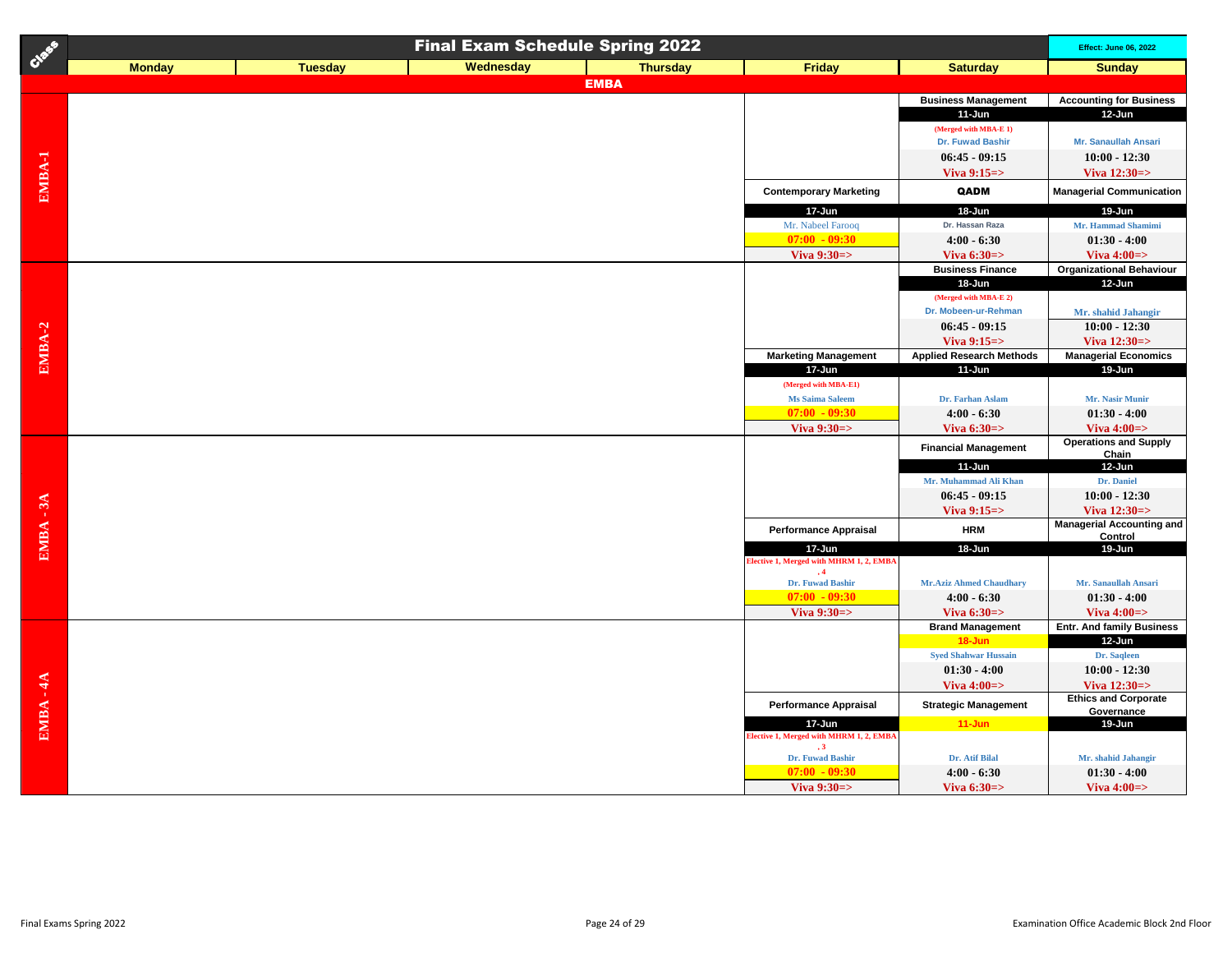| Creek  | <b>Final Exam Schedule Spring 2022</b> |                |           |                 |                                                              |                                                    |                                                                    |
|--------|----------------------------------------|----------------|-----------|-----------------|--------------------------------------------------------------|----------------------------------------------------|--------------------------------------------------------------------|
|        | <b>Monday</b>                          | <b>Tuesday</b> | Wednesday | <b>Thursday</b> | <b>Friday</b>                                                | <b>Saturday</b>                                    | <b>Sunday</b>                                                      |
|        |                                        |                |           | <b>MHRM</b>     |                                                              |                                                    |                                                                    |
|        |                                        |                |           |                 |                                                              | Advanced recruitment &<br>Selection<br>$11-Jun$    | <b>International Human</b><br><b>Resource Management</b><br>12-Jun |
|        |                                        |                |           |                 |                                                              | Merged with MHRM 2                                 | Merged with MHRM 2                                                 |
|        |                                        |                |           |                 |                                                              | Mr. Aziz Ahmed Chaudhry                            | Mr. Tahir Bhatti                                                   |
|        |                                        |                |           |                 |                                                              | $01:30 - 4:00$                                     | $10:00 - 12:30$                                                    |
|        |                                        |                |           |                 |                                                              | Viva $4:00 \Rightarrow$                            | Viva $12:30 \Rightarrow$                                           |
| MHRM-1 |                                        |                |           |                 | <b>Advanced Rewards and</b><br><b>Performance Management</b> | <b>Advanced Training and</b><br>Development        | <b>IECG</b>                                                        |
|        |                                        |                |           |                 | 17-Jun                                                       | 18-Jun                                             | 19-Jun                                                             |
|        |                                        |                |           |                 | Merged with MHRM 2, EMBA 3, 4                                | Merged with MHRM 2                                 | Merged with MHRM 2                                                 |
|        |                                        |                |           |                 | Dr. Fuwad Bashir                                             | Mr. Naveed Anjum                                   | Mr. Tahir Masood                                                   |
|        |                                        |                |           |                 | $07:00 - 09:30$                                              | $4:00 - 6:30$                                      | $01:30 - 4:00$                                                     |
|        |                                        |                |           |                 | Viva $9:30 \Rightarrow$                                      | Viva $6:30 \Rightarrow$                            | Viva $4:00 \Rightarrow$                                            |
|        |                                        |                |           |                 |                                                              | <b>Advanced recruitment &amp; Selection</b>        | <b>International Human</b><br><b>Resource Management</b>           |
|        |                                        |                |           |                 |                                                              | $11 - Jun$                                         | 12-Jun                                                             |
|        |                                        |                |           |                 |                                                              | Mr. Aziz Ahmed Chaudhry                            | Mr. Tahir Bhatti                                                   |
|        |                                        |                |           |                 |                                                              | $01:30 - 4:00$                                     | $10:00 - 12:30$                                                    |
|        |                                        |                |           |                 |                                                              | Viva $4:00 \Rightarrow$                            | Viva $12:30 \Rightarrow$                                           |
| MHRM-2 |                                        |                |           |                 | <b>Advanced Rewards and</b><br><b>Performance Management</b> | <b>Advanced Training and</b><br><b>Development</b> | <b>IECG</b>                                                        |
|        |                                        |                |           |                 | $17 - Jun$                                                   | $18 - Jun$                                         | 19-Jun                                                             |
|        |                                        |                |           |                 | Merged with MHRM 2, EMBA 3, 4                                | Merged with MHRM 1                                 | Merged with MHRM 1                                                 |
|        |                                        |                |           |                 | Dr. Fuwad Bashir                                             | Mr. Naveed Anjum                                   | Mr. Tahir Masood                                                   |
|        |                                        |                |           |                 | $07:00 - 09:30$                                              | $4:00 - 6:30$                                      | $01:30 - 4:00$                                                     |
|        |                                        |                |           |                 | Viva $9:30 \Rightarrow$                                      | Viva $6:30 \Rightarrow$                            | Viva $4:00 \Rightarrow$                                            |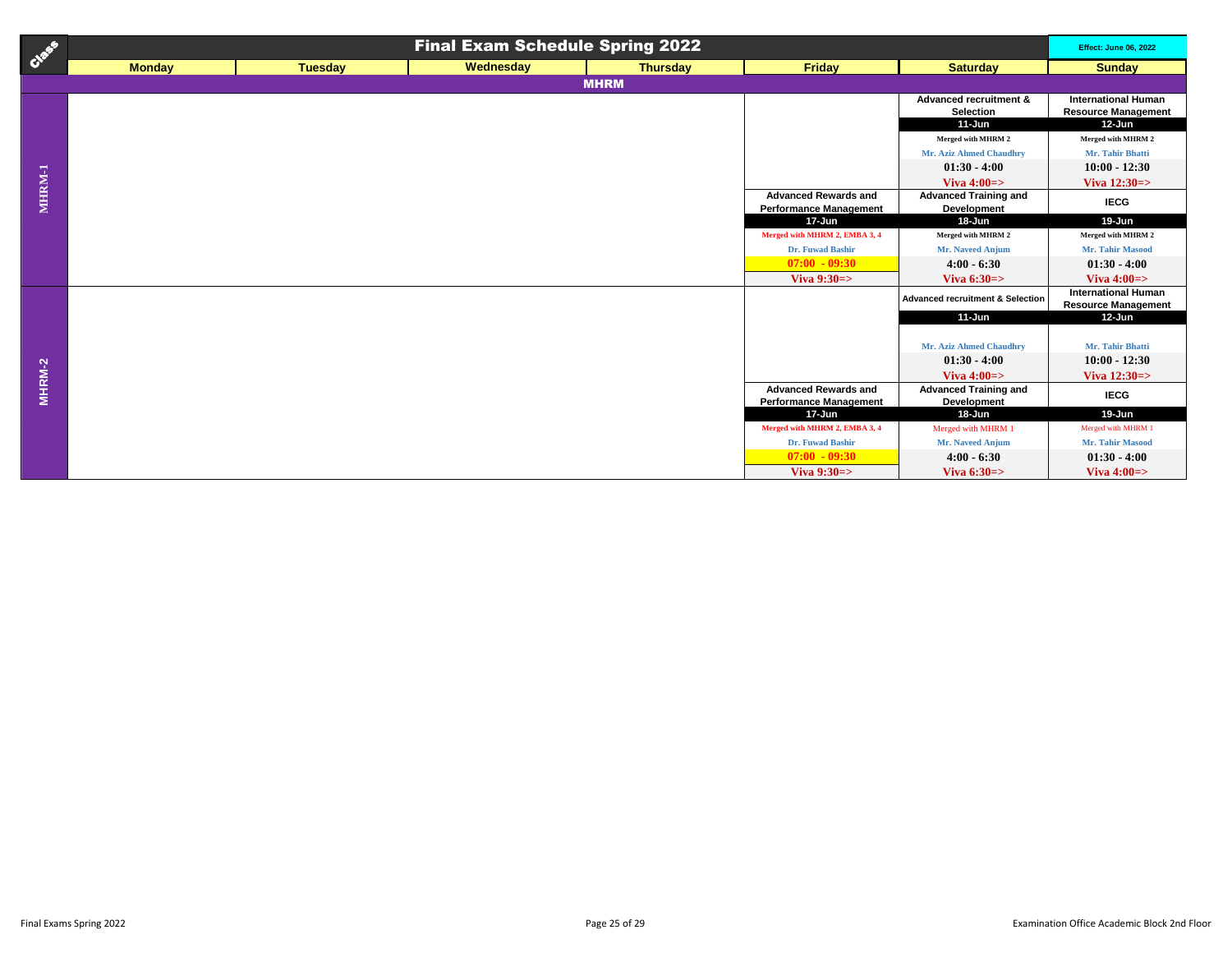| Class  | <b>Final Exam Schedule Spring 2022</b> |                |           |                 |                                              |                                                                                                                 | <b>Effect: June 06, 2022</b>                               |
|--------|----------------------------------------|----------------|-----------|-----------------|----------------------------------------------|-----------------------------------------------------------------------------------------------------------------|------------------------------------------------------------|
|        | <b>Monday</b>                          | <b>Tuesday</b> | Wednesday | <b>Thursday</b> | <b>Friday</b>                                | <b>Saturday</b>                                                                                                 | <b>Sunday</b>                                              |
|        |                                        |                |           | <b>MPM</b>      |                                              |                                                                                                                 |                                                            |
|        |                                        |                |           |                 |                                              | <b>Project Scope Management</b>                                                                                 | <b>Project Scheduling, Planning</b><br>& Time Management   |
|        |                                        |                |           |                 |                                              | $11-Jun$                                                                                                        | 12-Jun                                                     |
|        |                                        |                |           |                 |                                              | (Bilal Ahmed)                                                                                                   | (Rubina Mazhar)                                            |
|        |                                        |                |           |                 |                                              | $10:00 - 1:30$                                                                                                  | $10:00 - 12:30$                                            |
|        |                                        |                |           |                 |                                              | Viva $1:30 \Rightarrow$                                                                                         | Viva $12:30 \Rightarrow$                                   |
| MPM-1A |                                        |                |           |                 | <b>Fundamentals of Project</b><br>Management | <b>Cost &amp; Financial Management</b><br>for Project Management                                                | <b>Project Quality Management</b>                          |
|        |                                        |                |           |                 | 17-Jun                                       | 18-Jun                                                                                                          | 19-Jun                                                     |
|        |                                        |                |           |                 | <b>Ahmed Aslam</b>                           | (Zeeshan Hamid)                                                                                                 | (Baddar Muneer-VF)                                         |
|        |                                        |                |           |                 | $07:00 - 09:30$                              | $01:30 - 4:00$                                                                                                  | $01:30 - 4:00$                                             |
|        |                                        |                |           |                 | Viva $9:30 \Rightarrow$                      | Viva $4:00 \Rightarrow$                                                                                         | Viva $4:00 \Rightarrow$                                    |
|        |                                        |                |           |                 |                                              | <b>Project Consultation</b>                                                                                     | <b>Software Tools for Project</b><br>Management            |
|        |                                        |                |           |                 |                                              | $11 - Jun$                                                                                                      | 12-Jun                                                     |
|        |                                        |                |           |                 |                                              | (Ahmed Aslam/ Dr.Zeb/ Dr.Saeed)                                                                                 | (Aizaz Malik)                                              |
|        |                                        |                |           |                 |                                              | $10:00 - 12:30$                                                                                                 | $10:00 - 12:30$                                            |
|        |                                        |                |           |                 |                                              |                                                                                                                 | Viva $12:30 \Rightarrow$                                   |
| MPM-2A |                                        |                |           |                 | <b>Project Risk Management</b>               | <b>Project Human Resource</b><br>Management/Business Analysis Management/Project Change<br>for Project Managers | <b>Project Contract &amp;</b><br>Procurement<br>Management |
|        |                                        |                |           |                 | $10 - Jun$                                   | $18 - Jun$                                                                                                      | 19-Jun                                                     |
|        |                                        |                |           |                 | (Amer Riaz Qureshi)                          | (Dr. Zeb/Dr. Fuwad)                                                                                             | (Dr. Saqlain /Dr. Daniel)                                  |
|        |                                        |                |           |                 | $06:45 - 09:15$                              | $01:30 - 4:00$                                                                                                  | $01:30 - 4:00$                                             |
|        |                                        |                |           |                 | Viva $9:15 \Rightarrow$                      | Viva $4:00 \Rightarrow$                                                                                         | Viva $4:00 \Rightarrow$                                    |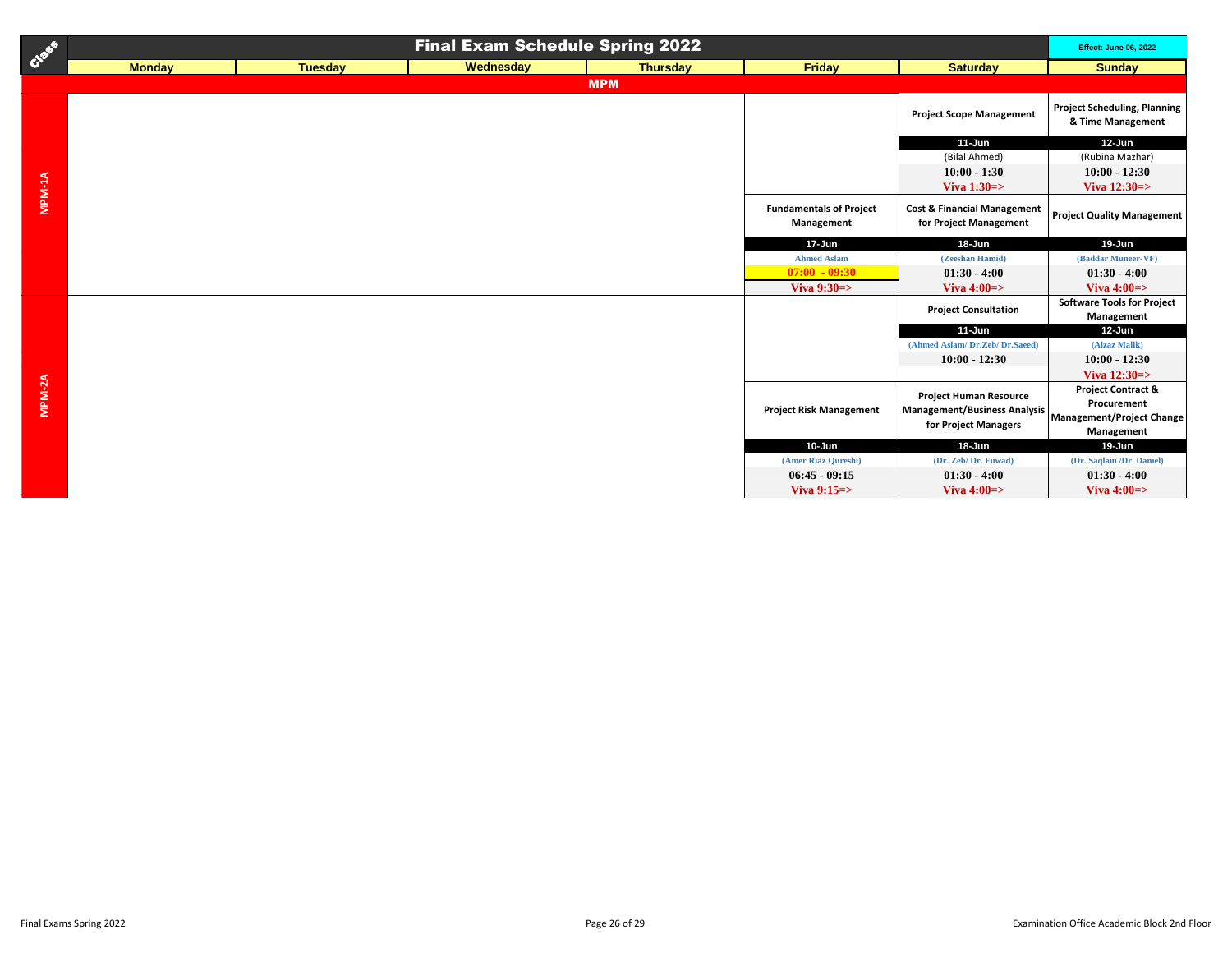| Creek                       | <b>Final Exam Schedule Spring 2022</b>         |                |           |                 |                                                                                                             |                                                                                                                                                                               | <b>Effect: June 06, 2022</b>                                             |  |  |
|-----------------------------|------------------------------------------------|----------------|-----------|-----------------|-------------------------------------------------------------------------------------------------------------|-------------------------------------------------------------------------------------------------------------------------------------------------------------------------------|--------------------------------------------------------------------------|--|--|
|                             | <b>Monday</b>                                  | <b>Tuesday</b> | Wednesday | <b>Thursday</b> | Friday                                                                                                      | <b>Saturday</b>                                                                                                                                                               | <b>Sunday</b>                                                            |  |  |
|                             | <b>Masters of Science (Project Management)</b> |                |           |                 |                                                                                                             |                                                                                                                                                                               |                                                                          |  |  |
| NSPM<br>- 1 A<br>Core       |                                                |                |           |                 | <b>Research Methodology</b><br>17-Jun<br>Dr. M. Zeb Khan<br>$07:00 - 09:30$                                 | <b>Fundamentals of Project Mgt.</b><br>18-Jun<br>(Merged with 1 B)<br>Dr. M. Shafiq<br>$4:00 - 6:30$                                                                          |                                                                          |  |  |
| MSPM<br>- 1 A<br>Elective   |                                                |                |           |                 | Viva $9:30 \Rightarrow$                                                                                     | Viva $6:30 \Rightarrow$<br><b>Project Risk Managmeent</b><br>11-Jun<br>(Merged with 1 B)<br>Dr. Daniel Pirzada<br>$06:45 - 09:15$<br>Viva $9:15 \Rightarrow$                  |                                                                          |  |  |
|                             |                                                |                |           |                 |                                                                                                             | <b>Fundamentals of Project Mgt.</b>                                                                                                                                           | <b>Research Methodology</b>                                              |  |  |
| MSPM-1B                     |                                                |                |           |                 |                                                                                                             | 18-Jun<br>(Merged with 1 A)<br>Dr. Muhammad Shafiq<br>$4:00 - 6:30$<br>Viva $6:30 \Rightarrow$                                                                                | 12-Jun<br>Dr. M. Zeb Khan<br>$10:00 - 12:30$<br>Viva $12:30 \Rightarrow$ |  |  |
| MSPM<br>- 1 B<br>Electi ves |                                                |                |           |                 |                                                                                                             | <b>Project Risk Managmeent</b><br>$11$ -Jun<br>(Merged with 1 A)<br>Dr. Daniel Pirzada<br>$06:45 - 09:15$<br>Viva $9:15 \Rightarrow$                                          |                                                                          |  |  |
| MSPM<br>-2A<br>Core         |                                                |                |           |                 | <b>Quantitative Tools for Research</b><br>17-Jun<br>Dr. Aijaz<br>$07:00 - 09:30$<br>Viva $9:30 \Rightarrow$ | <b>Advanced Project Mgt.</b><br>18-Jun<br><b>Ahmed Aslam</b><br>$01:30 - 4:00$<br>Viva $4:00 \Rightarrow$                                                                     |                                                                          |  |  |
| MSPM - 2 A<br>Electives     |                                                |                |           |                 |                                                                                                             | Governance, Monitoring, and<br><b>Evaluation of projects</b><br>11-Jun<br>Mr. Rehmat Karim<br>$10:00 - 1:30$<br>Viva $1:30 \Rightarrow$<br><b>Software Project Management</b> |                                                                          |  |  |
|                             |                                                |                |           |                 |                                                                                                             | 11-Jun<br>Mr. Aizaz Malik<br>$06:45 - 09:15$<br>Viva $9:15 \Rightarrow$                                                                                                       |                                                                          |  |  |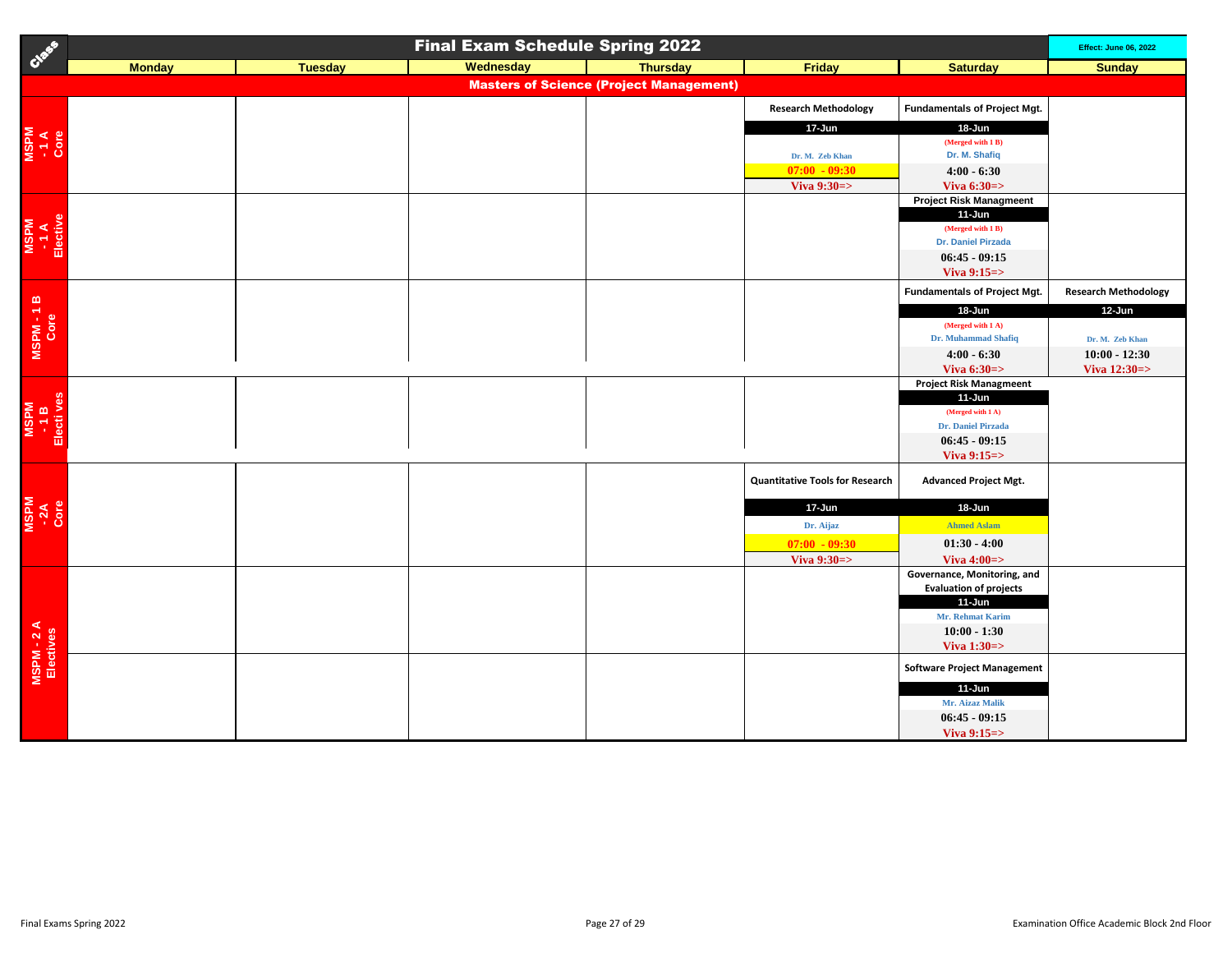| Creek                 | <b>Final Exam Schedule Spring 2022</b> |                |           |                 |                                |                                    |                                                              |
|-----------------------|----------------------------------------|----------------|-----------|-----------------|--------------------------------|------------------------------------|--------------------------------------------------------------|
|                       | <b>Monday</b>                          | <b>Tuesday</b> | Wednesday | <b>Thursday</b> | <b>Friday</b>                  | <b>Saturday</b>                    | <b>Sunday</b>                                                |
| MSPM-<br>2 B Core     |                                        |                |           |                 |                                | <b>Software Project Management</b> | <b>Quantitative Tools for</b><br>Research                    |
|                       |                                        |                |           |                 |                                | 18-Jun                             | 19-Jun                                                       |
|                       |                                        |                |           |                 |                                | Mr. Aizaz Malik                    | Dr. Aijaz                                                    |
|                       |                                        |                |           |                 |                                | $4:00 - 6:30$                      | $01:30 - 4:00$                                               |
|                       |                                        |                |           |                 |                                | Viva $6:30 \Rightarrow$            | Viva $4:00 \Rightarrow$                                      |
| MSPM-2B               |                                        |                |           |                 |                                | <b>Advanced Project Mgt.</b>       | Governance, Monitoring, and<br><b>Evaluation of projects</b> |
|                       |                                        |                |           |                 |                                | $11 - Jun$                         | 12-Jun                                                       |
|                       |                                        |                |           |                 |                                | Dr. Muhammad Shafiq                | Mr. Rehmat Karim                                             |
|                       |                                        |                |           |                 |                                | $06:45 - 09:15$                    | $10:00 - 12:30$                                              |
|                       |                                        |                |           |                 |                                | Viva 9:15=>                        | Viva 12:30=>                                                 |
|                       |                                        |                |           |                 |                                | <b>Negotiations and Conflict</b>   |                                                              |
|                       |                                        |                |           |                 | <b>Supply Chain Management</b> | Resolution                         |                                                              |
| 3A                    |                                        |                |           |                 | 17-Jun                         | 18-Jun                             |                                                              |
|                       |                                        |                |           |                 | Dr. Saeed Shahbaz              | Ms. Rubina Mazhar                  |                                                              |
|                       |                                        |                |           |                 | $07:00 - 09:30$                | $4:00 - 6:30$                      |                                                              |
|                       |                                        |                |           |                 | Viva $9:30 \Rightarrow$        | Viva $6:30 \Rightarrow$            |                                                              |
| <b>MSPM-Electives</b> |                                        |                |           |                 |                                | <b>HRM &amp; Communication</b>     |                                                              |
|                       |                                        |                |           |                 |                                | $11-Jun$                           |                                                              |
|                       |                                        |                |           |                 |                                | Mr. Ahmad Ali Qureshi              |                                                              |
|                       |                                        |                |           |                 |                                | $06:45 - 09:15$                    |                                                              |
|                       |                                        |                |           |                 |                                | Viva $9:15 =$                      |                                                              |
|                       |                                        |                |           |                 |                                |                                    | <b>HRM &amp; Communication</b>                               |
|                       |                                        |                |           |                 |                                |                                    | $12$ -Jun                                                    |
| $36\,$                |                                        |                |           |                 |                                |                                    | Mr. Ahmad Ali Qureshi                                        |
|                       |                                        |                |           |                 |                                |                                    | $10:00 - 12:30$                                              |
|                       |                                        |                |           |                 |                                |                                    | Viva $12:30 \Rightarrow$                                     |
|                       |                                        |                |           |                 |                                | <b>Supply Chain Management</b>     | <b>Negotiations and Conflict</b>                             |
| <b>MSPM-Electives</b> |                                        |                |           |                 |                                |                                    | Resolution                                                   |
|                       |                                        |                |           |                 |                                | 18-Jun                             | 19-Jun                                                       |
|                       |                                        |                |           |                 |                                | Dr. Saeed Shahbaz                  | Ms. Rubina Mazhar                                            |
|                       |                                        |                |           |                 |                                | $06:45 - 09:15$                    | $01:30 - 4:00$                                               |
|                       |                                        |                |           |                 |                                | Viva $9:15 =$                      | Viva $4:00 \Rightarrow$                                      |